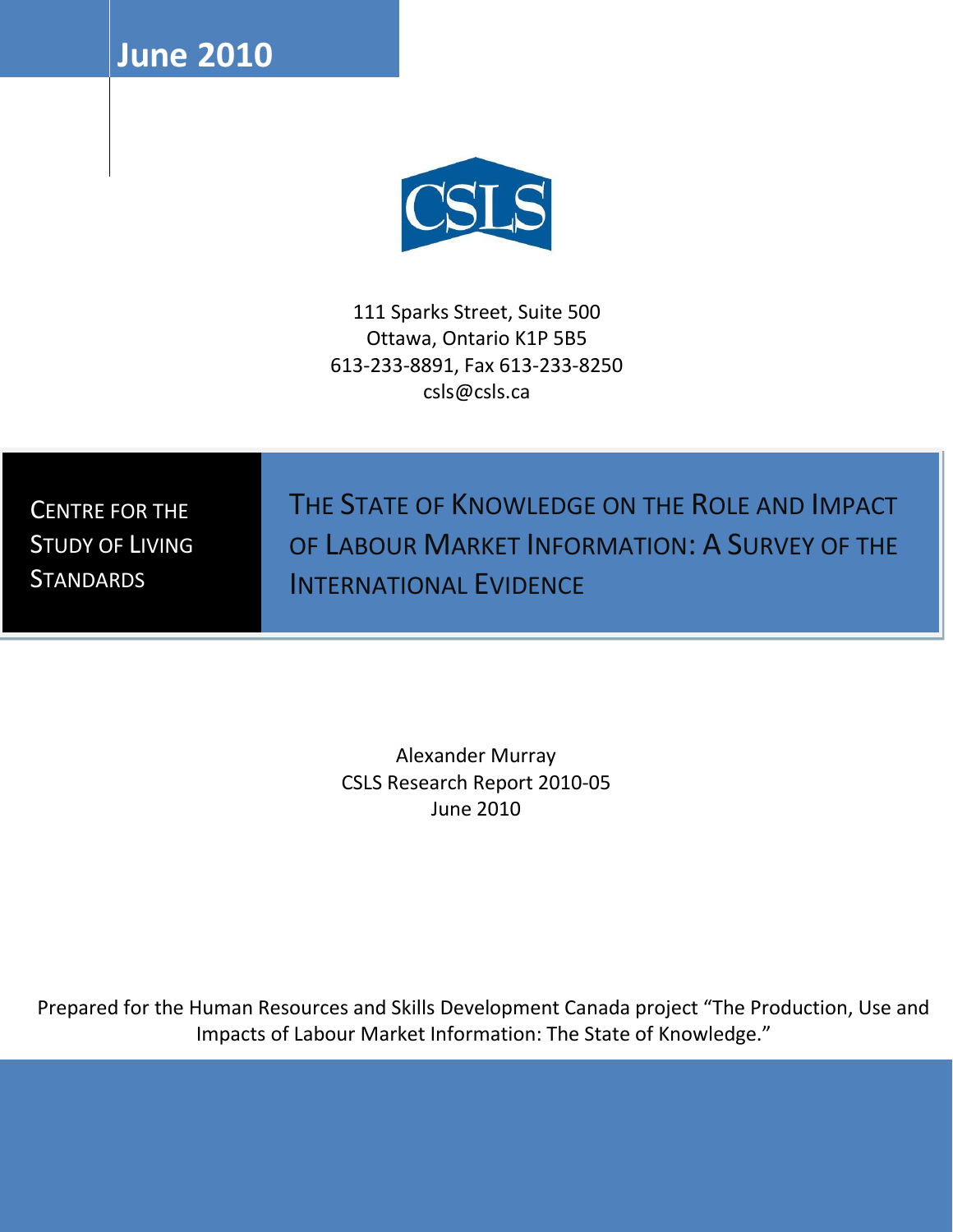# **The State of Knowledge on the Role and Impact of Labour Market Information: A Survey of the International Evidence**

## <span id="page-1-0"></span>**Abstract**

This report provides a critical examination of the international literature on the role and impact of labour market information (LMI). The purpose of this exercise, as outlined in the Request for Proposals, is to assess the current state of knowledge on the role and impact of LMI and to identify gaps in our knowledge.

The report finds that we know very little about the impact of LMI *per se* on labour market outcomes. What knowledge we do possess must be inferred from evaluations of labour market programs or technologies that are related to LMI, such as job-search assistance programs, career counseling, and internet-based LMI. The literature on each of these topics reveals some beneficial impacts on labour market outcomes, but the precise role of LMI in driving these relationships is never specified.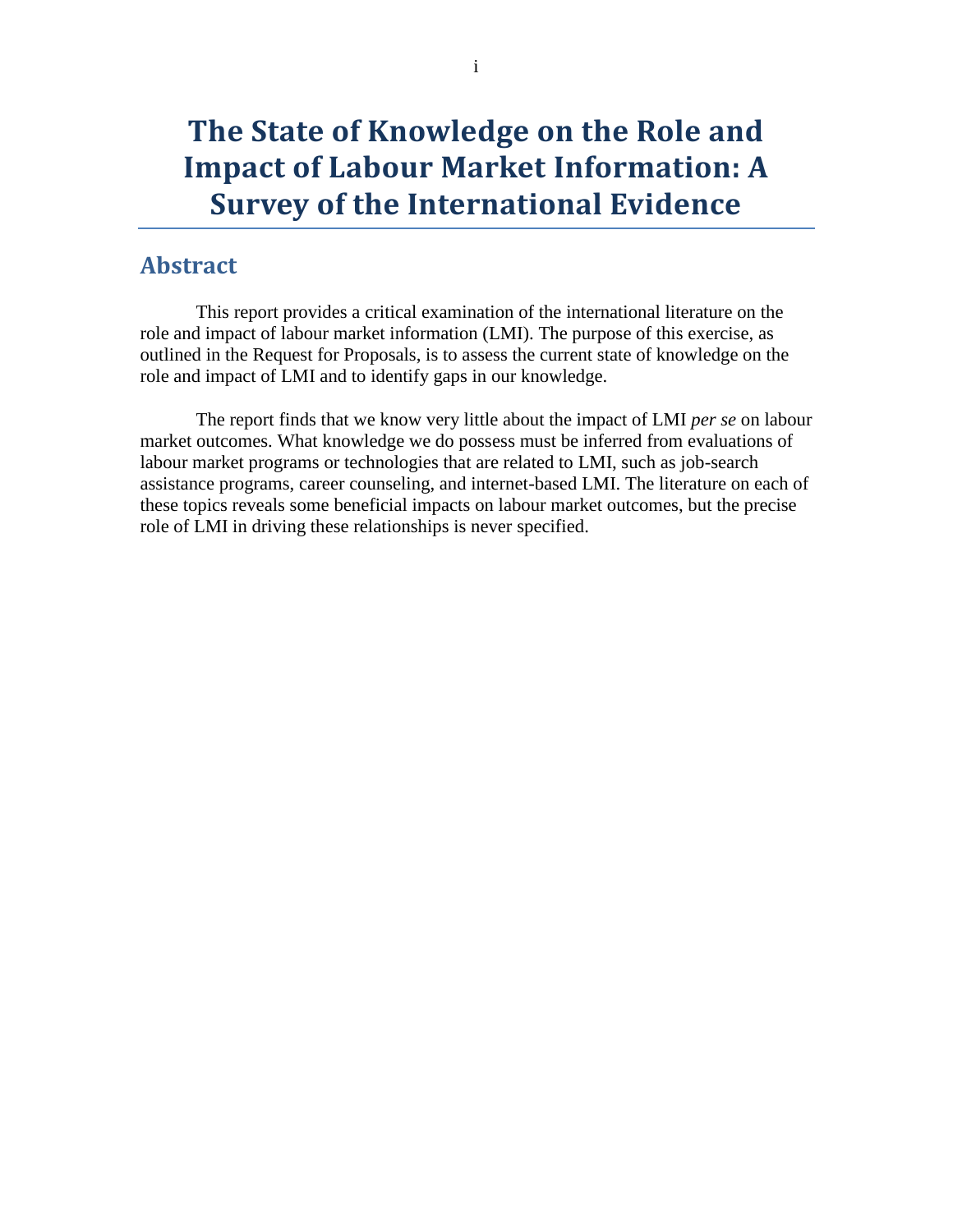# The State of Knowledge on the Role and **Impact of Labour Market Information: A Survey of the International Evidence**

## **Table of Contents**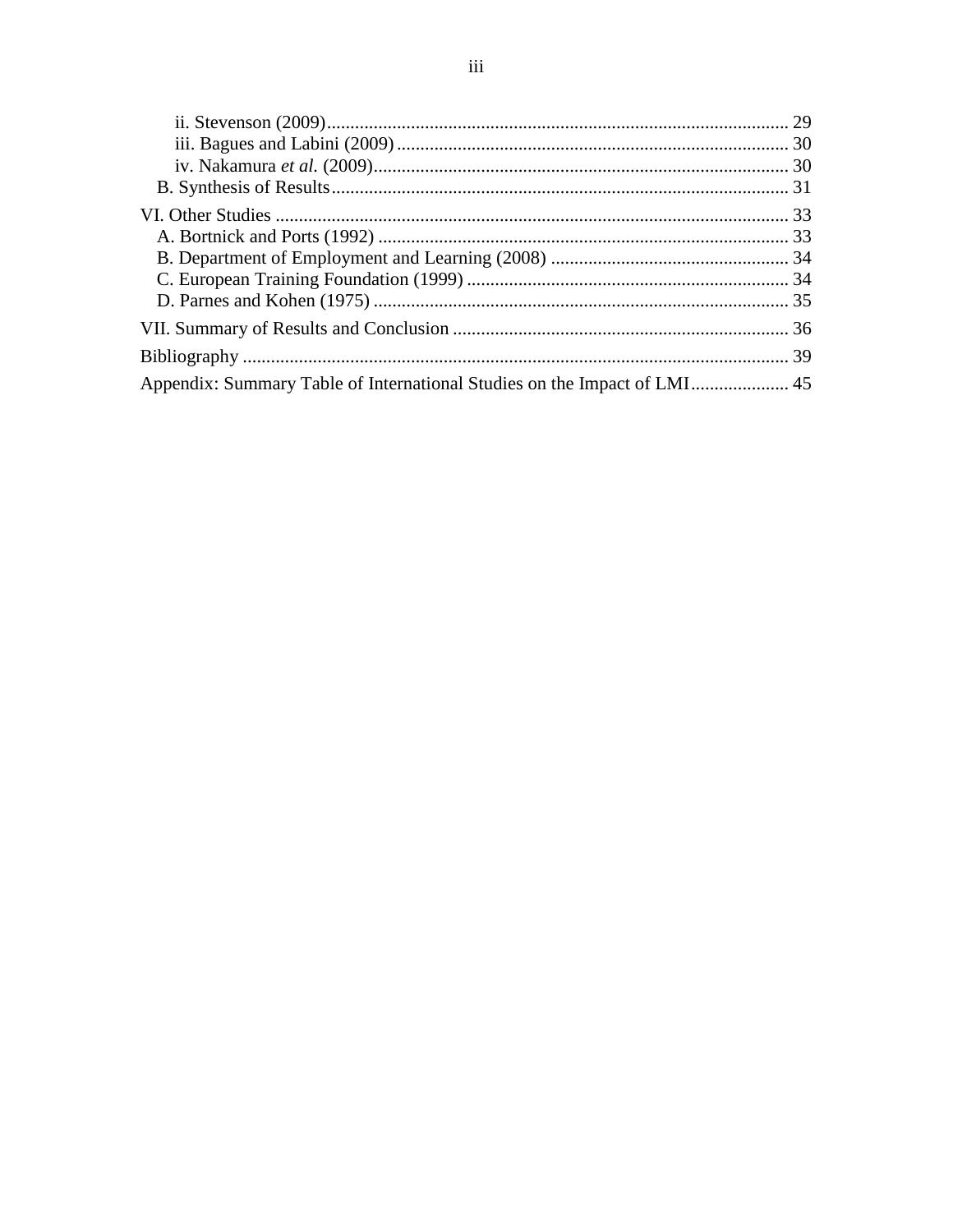# **The State of Knowledge on the Role and Impact of Labour Market Information: A Survey of the International Evidence**

## <span id="page-4-0"></span>**Executive Summary**

This report provides a critical examination of the international literature on the role and impact of labour market information (LMI). The purpose of this exercise, as outlined in the Request for Proposals, is to answer the following questions:

1. What is the current state of knowledge on the role and impact of LMI, at both the macroeconomic and individual levels, as revealed by the international (that is, non-Canadian) literature?

2. What are the major gaps in our knowledge with respect to the impact of LMI? Where is further evidence needed?

### **A. Definition of LMI**

The term 'labour market information' refers to three types of information:

1. Information about labour market trends (including projected future trends), both at the aggregate level and by region, sector, industry, and occupation;

- 2. Information about specific job openings; and
- 3. Information about the skills and other characteristics of individual workers.

The first type of information can be used by individuals, businesses and policymakers in order to form reasonable expectations about future labour market developments such as relative skill surpluses and shortages, regional differences in labour market performance, the characteristics of occupations (e.g. skill requirements), etc. The second and third types are used by individual jobseekers and employers in order to facilitate worker-employer matching at the microeconomic level and to make career and training decisions.

#### **B. Key Findings**

A key finding of this literature review is that we know very little about the impact of LMI on labour market outcomes. In part, this reflects the fact that there has been little desire in many countries to conduct rigorous evaluations of LMI or even of LMI-related programs such as career guidance and job-search assistance. It also reflects the difficulty of attributing observable effects to the information itself.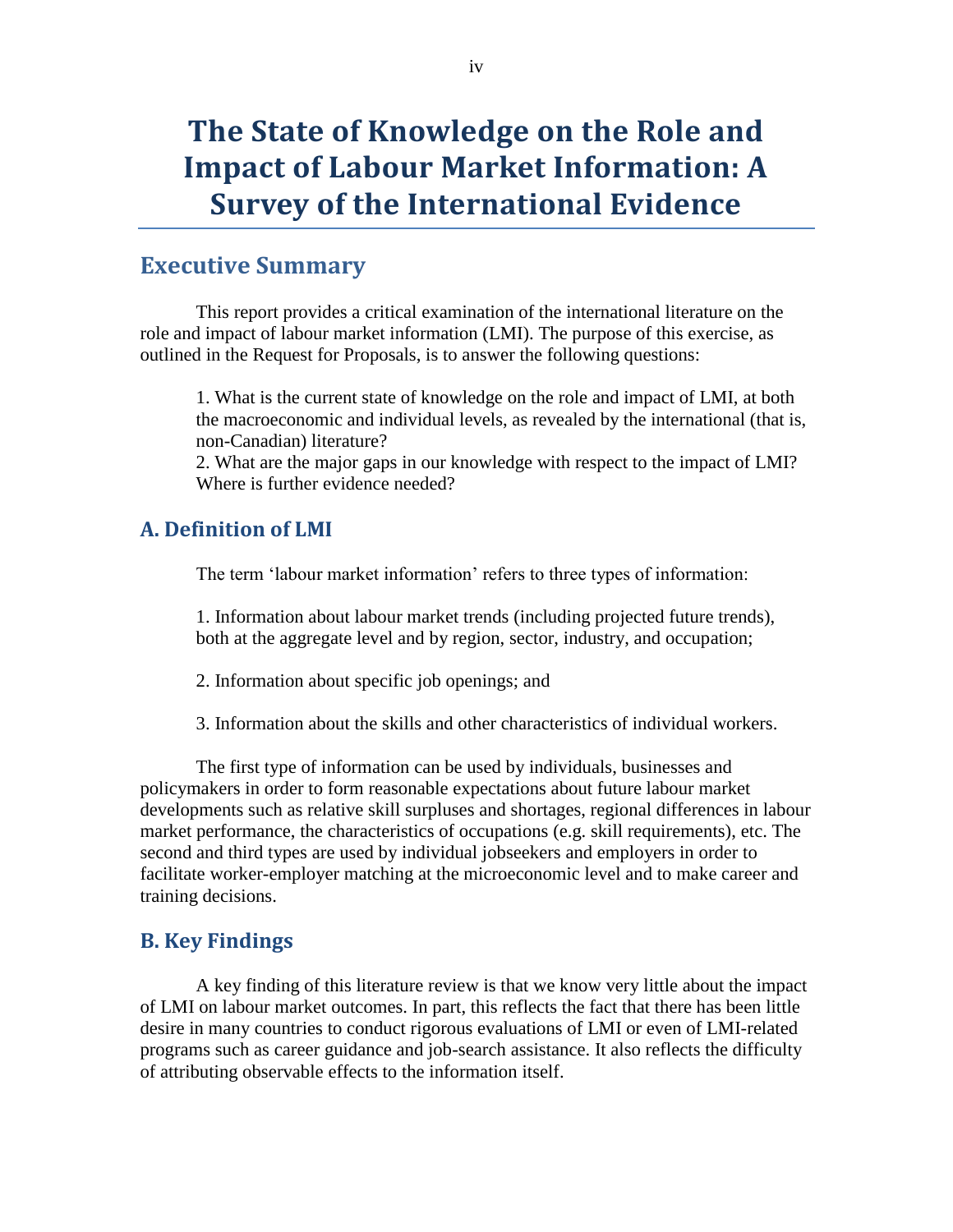What knowledge we do possess must be inferred from evaluations of labour market programs or technologies that are related to LMI. In particular, we focus on three research subjects: job-search assistance programs, career counseling, and the internet.

Key findings of the report in each of these areas are:

### **i. Job-search Assistance**

- The balance of the evidence suggests that job-search assistance programs have a  $\bullet$ positive impact on participants" labour market outcomes (e.g. reemployment probability, earnings) in the short run, but that these effects do not persist beyond one or two years.
- Job-search assistance programs are cost-effective because they are relatively inexpensive and have positive effects.

#### **ii. Career Counseling**

• The balance of the evidence suggests that career counseling services have a positive impact on labour market outcomes, but it is unclear how much of this is impact can be attributed to the LMI-related element of career counseling.

#### **iii. Internet-based LMI**

- There is a 'digital divide' such that people with low employability are less likely to use the internet for job search.
- The intensive use of large online job sites by firms suggests that firms find the internet useful as a tool for finding workers. The ease of reaching a large number of potential workers through one channel is probably part of the explanation, and the fact that job sites often contain contact information for already-employed (and therefore highly desirable) workers is another benefit for firms.
- It is very likely that the internet is beneficial to jobseekers, but it has not been demonstrated empirically. The absence of statistical evidence for this is mainly due to self-selection bias in the population samples used. Controlled experiments could solve this problem.

## **C. Conclusions**

The main conclusions of the report are summarized as follows:

*Conclusion 1: There is no evidence on the impact of labour market information*  per se *on labour market outcomes.*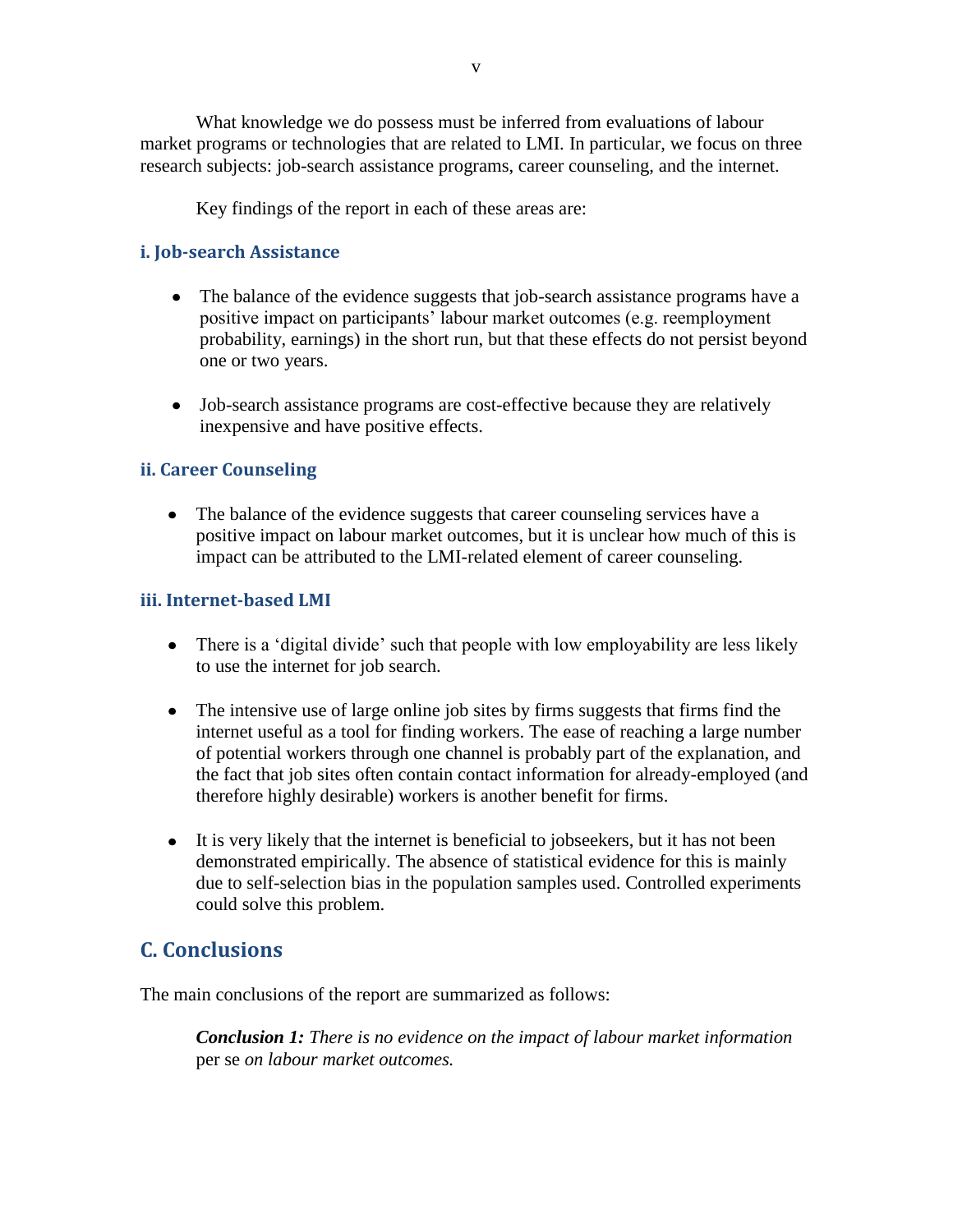*Conclusion 2: Job-search assistance programs have positive but modest shortrun effects on jobseekers' employment prospects, even among young and unskilled unemployed persons. These policies are cost-effective because they are cheap relative to other active labour market policies.*

*Conclusion 3: Internet-based information is effective for firms looking for workers. As a job-search strategy for individuals the internet is evidently useful (since it is becoming the dominant platform for job search), but its effectiveness has yet to be quantified.* 

*Conclusion 4: Intensive career counseling services have positive short-term impacts on job-finding, participation in training programs, and 'learning outcomes' such as attitudes, decision-making skills, and self-awareness. The role of information as opposed to other aspects of counseling is not clear.*

The report highlights the following key gaps in our knowledge:

- What are the direct effects of information *per se*?
- What is the role of LMI within job-search assistance and career counseling? How does LMI contribute to the effectiveness of these programs?
- What are the macro-level effects of LMI policies? Can they be measured?
- What is the impact of internet-based LMI on jobseekers' employment outcomes *accounting for sample selection problems*?

These gaps can be filled as follows:

- Research should focus on LMI itself. The existing evidence on LMI is mainly  $\bullet$ from the program evaluation literature and it does not isolate the informational component of the programs under examination. Future LMI research should:
	- o explicitly address the direct impact of LMI on labour market outcomes
	- o explicitly address the role and impact of LMI within job-search assistance and career counseling.
- Research on the labour market effects of the internet should:
	- o distinguish between the use of web sites, online databases, and e-mail
	- o use a randomized experimental design to prevent self-selection bias from distorting the results.
- Questions of macroeconomic impacts may be amenable to analysis using natural experiments exploiting differences in LMI availability or LMI-related policy across otherwise similar jurisdictions.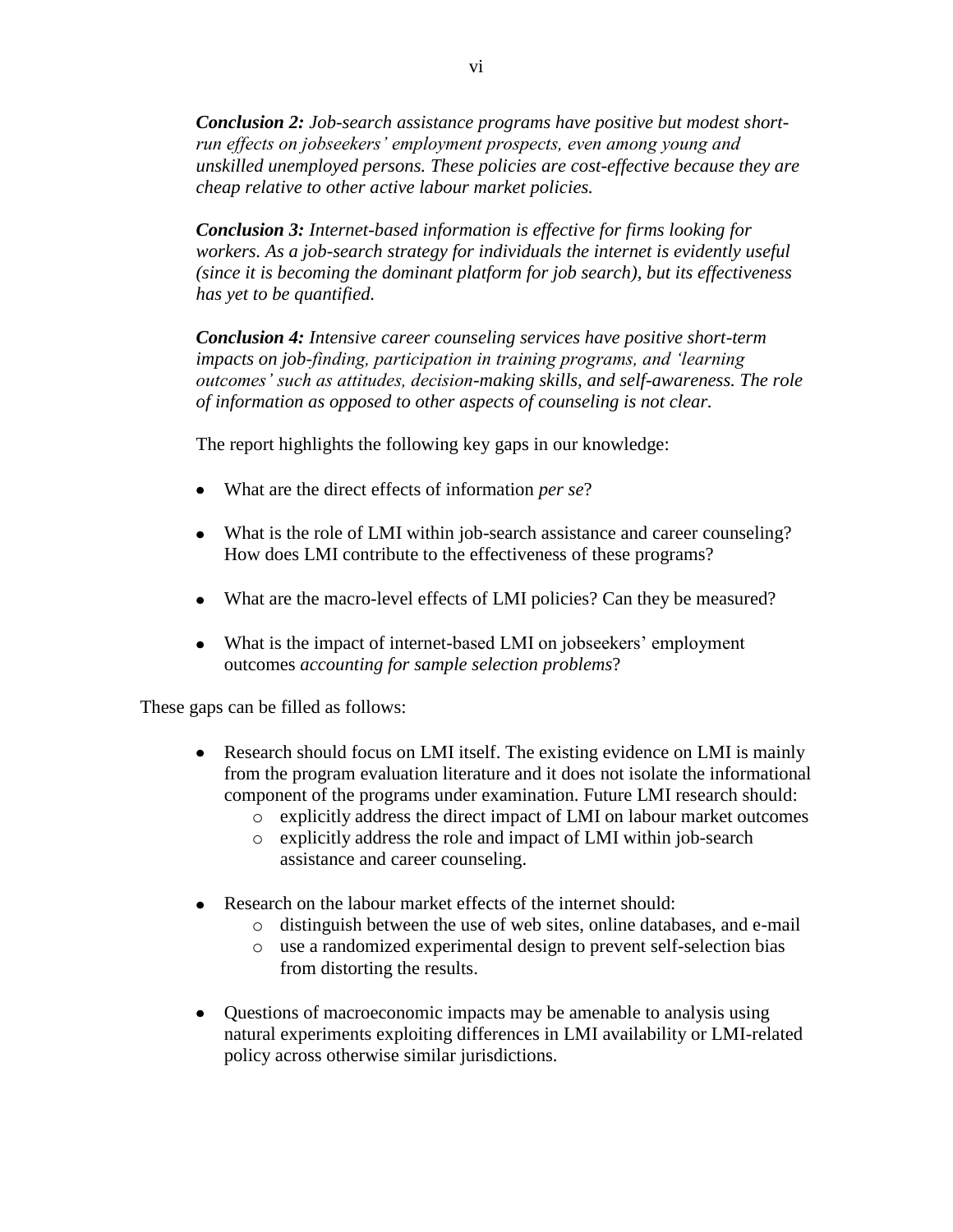# <span id="page-7-0"></span>**List of Summary Tables**

| Summary Table 2: Job-search Assistance Studies from the United States 13 |  |
|--------------------------------------------------------------------------|--|
|                                                                          |  |
|                                                                          |  |
|                                                                          |  |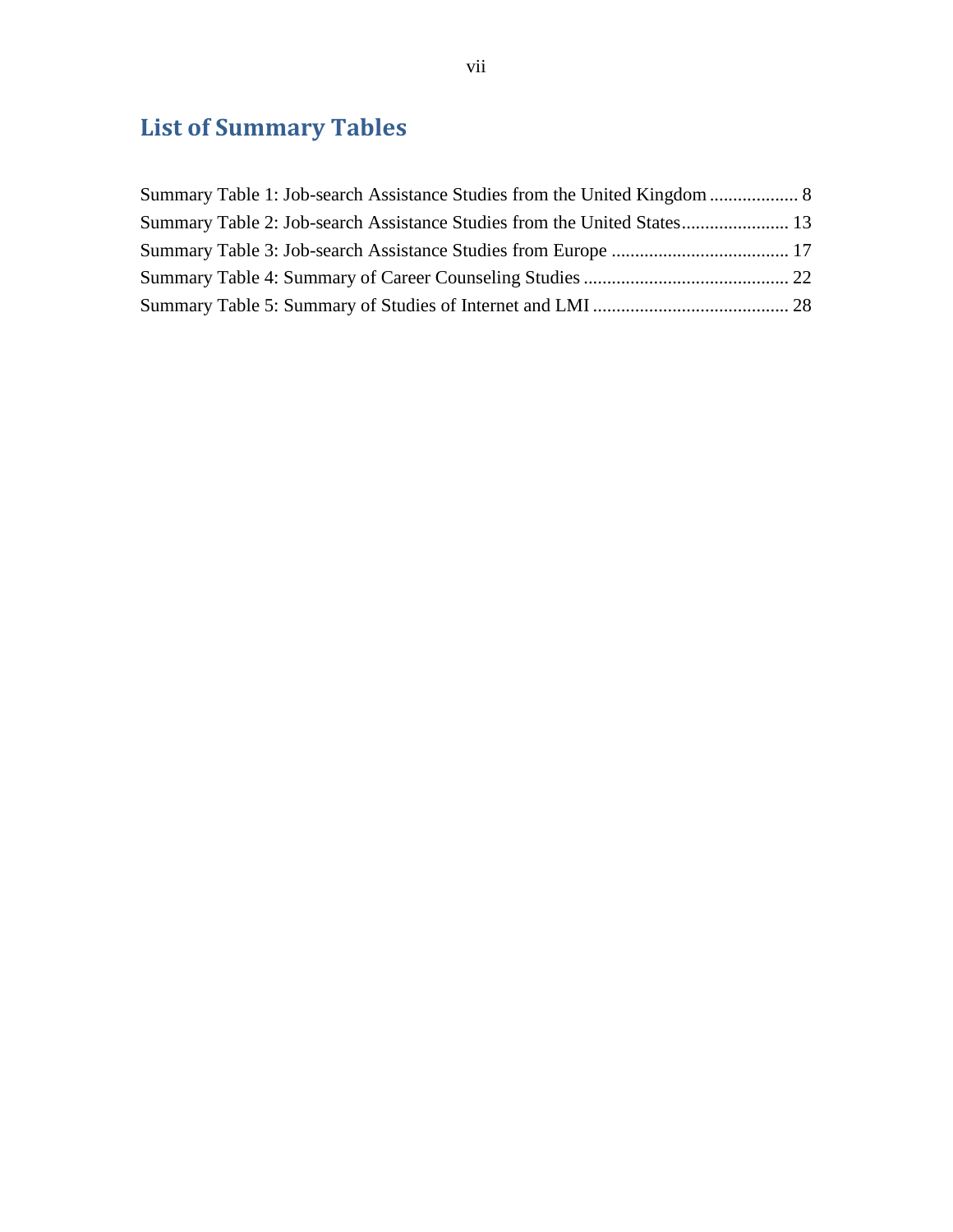# **The State of Knowledge on the Role and Impact of Labour Market Information: A Survey of the International Evidence<sup>1</sup>**

## <span id="page-8-0"></span>**I. Introduction**

 $\overline{a}$ 

This report provides a critical examination of the international literature on the role and impact of labour market information (LMI). The purpose of this exercise, as outlined in the Request for Proposals, is to answer the following questions:

1. What is the current state of knowledge on the role and impact of LMI, at both the macroeconomic and individual levels, as revealed by the international (that is, non-Canadian) literature?

2. What are the major gaps in our knowledge with respect to the impact of LMI? Where is further evidence needed?

These are important questions because there is increasing interest in improving the stock of LMI in Canada. For example, the Advisory Panel on Labour Market Information, which reported to Canada"s Forum of Labour Market Ministers in July 2009, made recommendations for enhanced LMI production and dissemination that would cost the Canadian government almost \$50 million per year. Without measures of the impact of such information, we cannot know whether or not these expenditures would be a good investment of public funds.

The term 'labour market information' refers to three types of information:

1. Information about labour market trends (including projected future trends), both at the aggregate level and by region, sector, industry, and occupation;

2. Information about specific job openings; and

3. Information about the skills and other characteristics of individual workers.

This definition was used by the Advisory Panel on Labour Market Information.<sup>2</sup> It is also consistent with the definitions used in the international literature on LMI, which always stress statistical indicators of labour market trends.<sup>3</sup> The first type of information can be used by individuals, businesses and policymakers in order to form reasonable expectations about future

<sup>&</sup>lt;sup>1</sup> The author is an Economist at the Centre for the Study of Living Standards (CSLS). This report was written under the supervision of CSLS Executive Director Andrew Sharpe. The author thanks Sandra Franke and Sultan Ahmed of Human Resources and Skills Development Canada for support and useful comments on this project. E-mail: [alex.murray@csls.ca.](mailto:alex.murray@csls.ca) 

<sup>&</sup>lt;sup>2</sup> See Drummond *et al.* (2009). The report states: "Labour Market Information is knowledge, facts, data, and relevant institutional information on the supply and demand of the various different types of labour services (employment), including prices such as wages and other forms of compensation as well as quantities, both at the detailed and aggregate levels, that is used for analysis and decision-making."

 $3$  See Jones (1980), ODA (1996), and expert Edwin L. Herr quoted in O'Reilly (2001).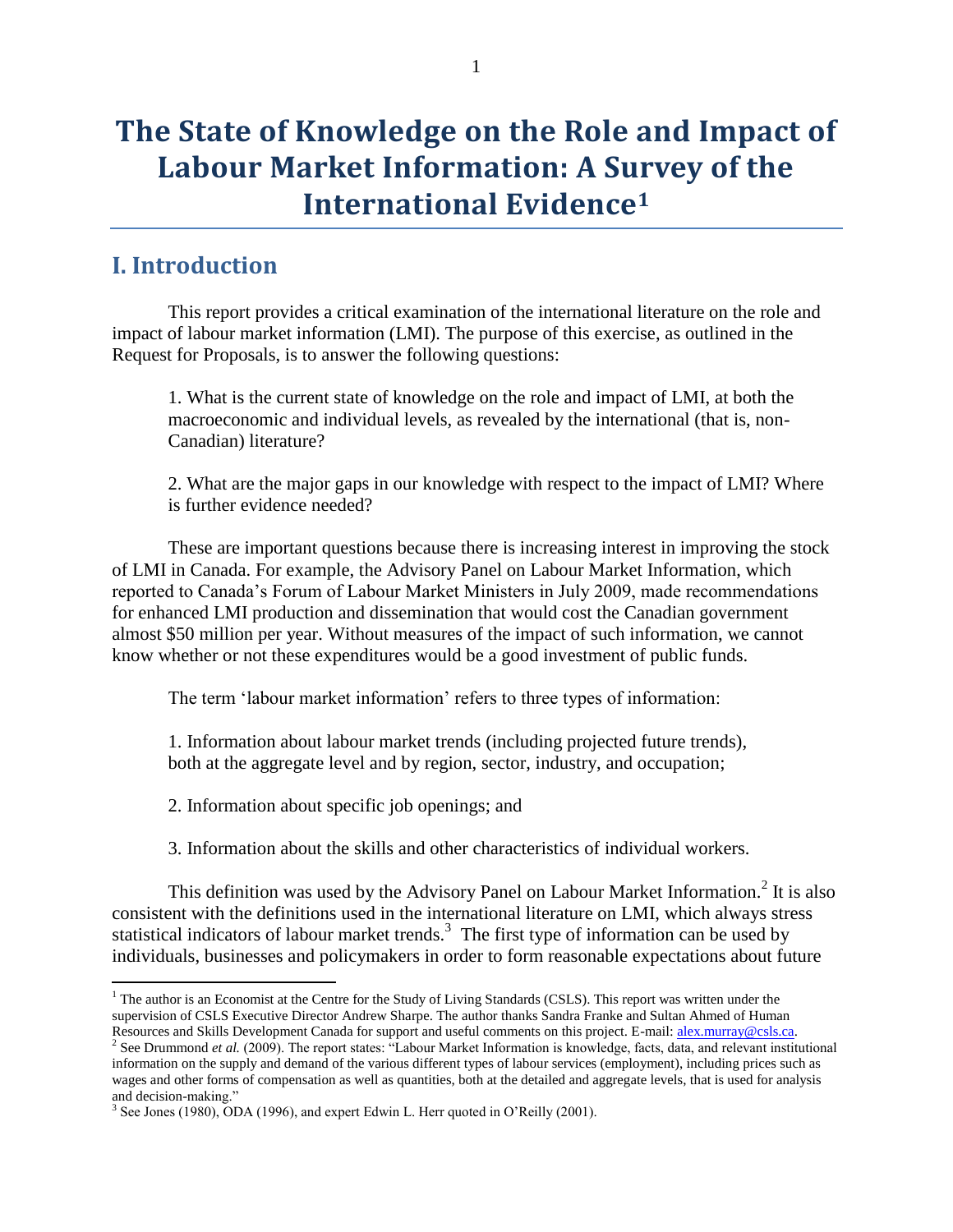labour market developments such as relative skill surpluses and shortages, regional differences in labour market performance, the characteristics of occupations (e.g. skill requirements), etc. Such plans inform policymaking, career and training decisions, investment decisions, etc. The second and third types are used by individual jobseekers and employers in order to facilitate workeremployer matching at the microeconomic level.<sup>4</sup>

A key finding of this literature review is that we know very little about the impact of LMI on labour market outcomes. In part, this reflects the fact that there has been little desire in many countries to conduct rigorous evaluations of LMI or even of LMI-related programs such as career guidance and job-search assistance.<sup>5</sup> It also reflects the difficulty of attributing observable effects to the information itself.<sup>6</sup> We know of no studies that show, for example, that better (i.e. more accurate or timely) GDP statistics cause countries to experience improved economic outcomes relative to countries with poor GDP information.<sup>7</sup> It is therefore unsurprising that the effects of LMI have not been evaluated.

Since we were unable to find evaluations of the impact of LMI itself, we expanded the scope of the literature survey to include evaluations of various LMI-related programs. There is a substantial literature on program evaluation, and while LMI is not itself a program or a policy, some programs involve the use of LMI. As a framework for thinking about the approach we take in this literature review, consider three types of evaluations that could be conducted in order to gain information about LMI:

1. Impact of LMI, *narrowly defined*, on labour market outcomes at the macroeconomic and individual levels.

- $\bullet$ Does better information on job vacancies lead to more effective targeting of fiscal policy at sectors with excess labour supply?
- Does better information on job vacancies lead to lower individual  $\bullet$ unemployment durations and better job-worker matching?
- Does better career information smooth the school-to-work transition by helping graduates find jobs faster?

 $\overline{a}$ 

Most of the evidence reported was of an indirect nature: the provision and existence of career development services attests to their value, indicates that there is a need for such services, and demonstrates that they do useful work. It is an argument based on blind faith without any perceived need for supporting evidence.

<sup>4</sup> The definition of LMI we have adopted is quite narrow. It encompasses information *per se*, not the various ways in which the information can be used to aid jobseekers. As we explain above, there is almost no evidence on the direct impact of LMI *per se* on labour market outcomes. As such, much of the literature we discuss in this report examines the impacts of *programs that use LMI* (e.g. job search assistance programs or counselling programs) rather than the impact of the LMI itself.<br><sup>5</sup> In summarizing the results from the Fourth International Symposium on Career Development and Public Policy

<sup>2007,</sup> Watts *et al.* (2007:15) observe:

<sup>&</sup>lt;sup>6</sup> In response to our inquiries about studies of the impact of LMI, Heikki Raisanen, Research Director at the Ministry of Employment and the Economy in Finland, told us that the impact of LMI is "a really complicated matter. The effectiveness of information itself is a difficult research task." He was able to provide references to studies of labour market matching and program evaluation, but none that evaluated the impact of information itself.<br> $\frac{7}{2}$  Such a relationship might be expected, since better mecroscopomic information

Such a relationship might be expected, since better macroeconomic information would allow for better implementation of fiscal and monetary policy.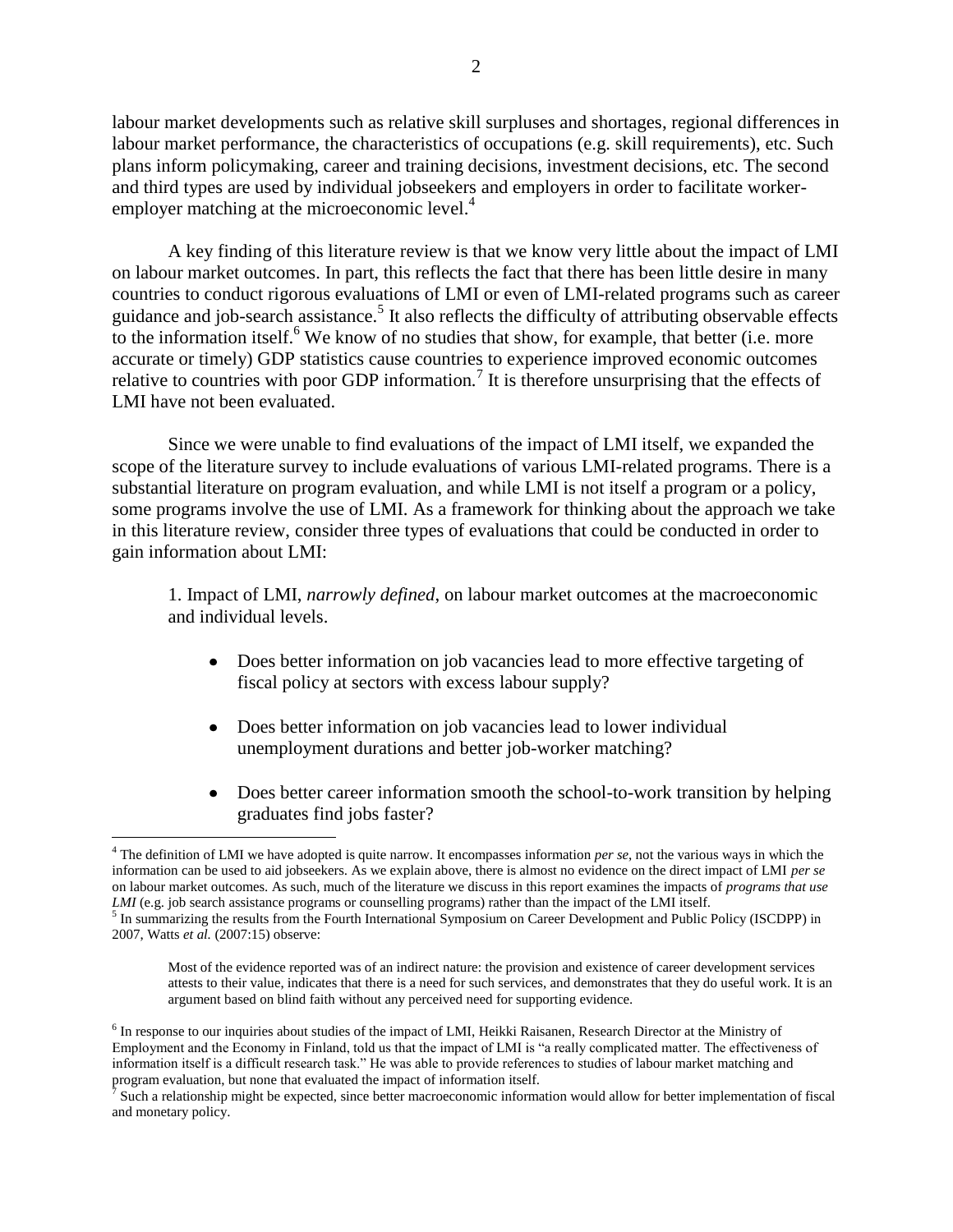3

These questions focus on the impact of LMI *per se*, as we defined it earlier. In principle, they could be addressed using natural experiments that exploit cross-jurisdictional variation in LMI quantity, quality, accessibility, etc.<sup>8</sup>

2. Role of LMI within labour market programs such as job-search assistance and career counseling.

• Does the quality of LMI available at employment offices affect the effectiveness of job-search assistance?

This category of questions focuses not on the impact of LMI *per se*, but on the role of LMI in labour market programs that themselves impact labour market outcomes. Such questions could be examined using randomized controlled experiments. For instance, a researcher could send one group of participants to an employment centre with standard LMI and another group to a centre with new experimental LMI but otherwise equivalent services, and see which group experiences better labour market outcomes.<sup>9</sup>

3. Effectiveness of labour market programs that use LMI, but without reference to the role of LMI.

- What is the impact of a job-search assistance or counseling program on individual unemployment durations? On wages?
- What is the impact of such programs on aggregate unemployment?

These questions focus on the impact of programs. The programs may use LMI, but this approach to evaluation does not involve an attempt to isolate the role of LMI within the collection of factors that constitute the program. Such evaluations can be conducted using the standard methods of program evaluation, including natural experiments and randomized controlled experiments.

In our literature search, we initially searched for evaluations that would fall under the first category above. After we were unable to find any, we expanded the scope of our search in the hope of finding evaluations belonging to the second category. There, too, we found almost nothing. Nearly all of the studies we review in this survey fall under the third category, which is the furthest removed from LMI itself.

Thus, the state of knowledge on the role and impact of LMI is rather poor. What knowledge we do possess must be inferred from evaluations of labour market programs or

 $\overline{a}$ 

<sup>&</sup>lt;sup>8</sup> There is a vast literature on the use of natural experiments to analyze economic phenomena. See, for example, Card and Krueger (1994) on the unemployment implications of cross-state differences in the minimum wage, or Oreopoulos (2006) on the labour market implications of cross-provincial differences in compulsory schooling laws.

<sup>&</sup>lt;sup>9</sup> One problem with this approach is that it is often considered unethical to experiment on people in this way (Maguire and Killeen, 2003). Making participation voluntary can lead to sample selection problems that undermine the validity of the results. Of course, it could also be considered unethical for governments to implement costly programs with no evidence of their effectiveness.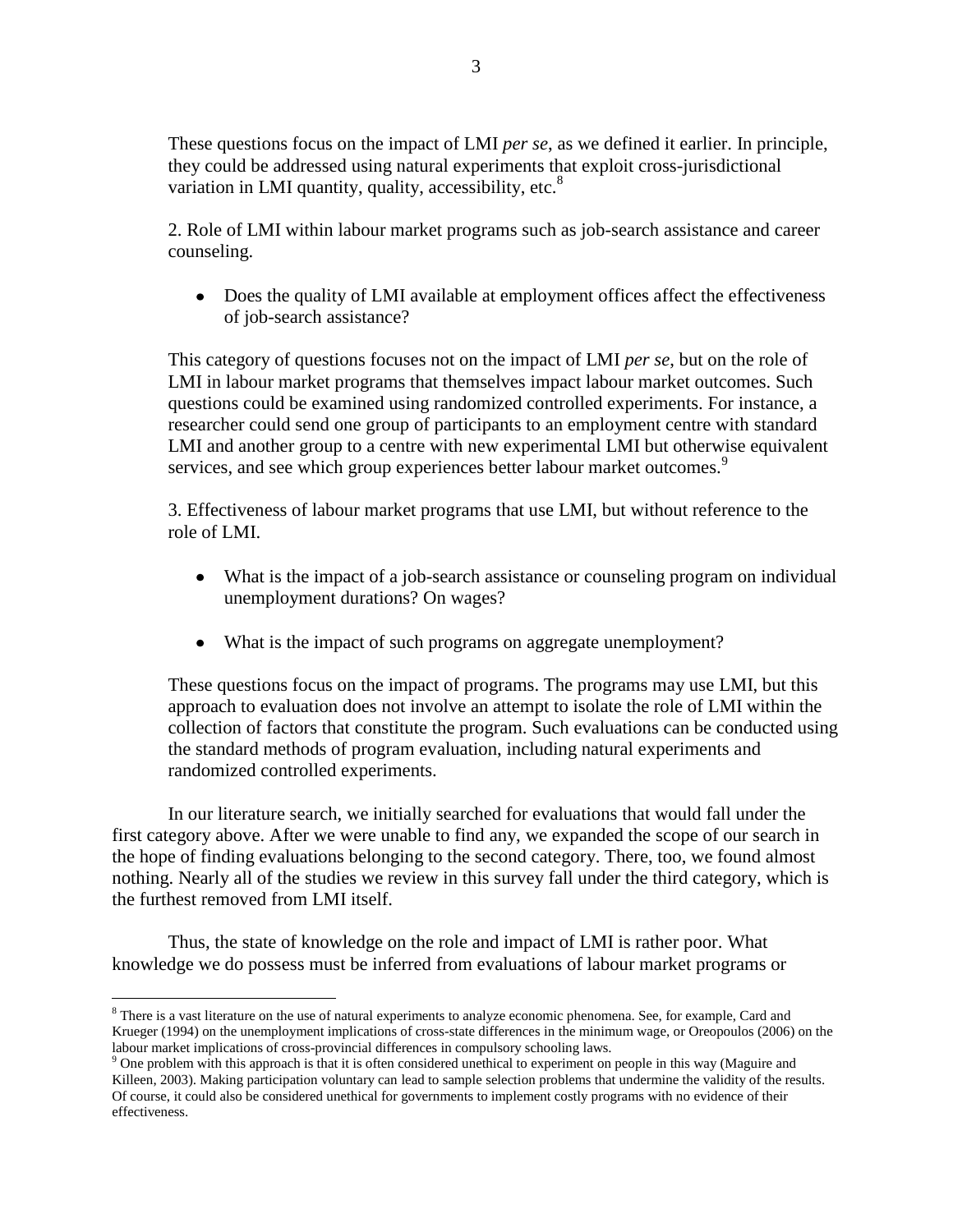technologies that are related to LMI. In particular, we focus on three research subjects: jobsearch assistance programs, career counseling, and the internet. We refer to these as *LMI delivery mechanisms*, since they are all ways in which LMI may be communicated to end users. However, it is important to note that each of these mechanisms involves factors that may influence labour market outcomes but that are not directly related to LMI. In most empirical studies, the role of LMI is not isolated and we must interpret the results with caution.

The report is structured as follows. In section II, we provide a brief description of the search procedure we used to find references for our literature survey. The literature review begins in section III, which discusses the impact of job-search assistance programs on labour market outcomes. Section IV addresses the impact of career counseling, and section V discusses the internet as an LMI delivery mechanism. Section VI covers a few remaining studies that did not fit in any of the preceding sections. Section VII summarizes the results and concludes the review.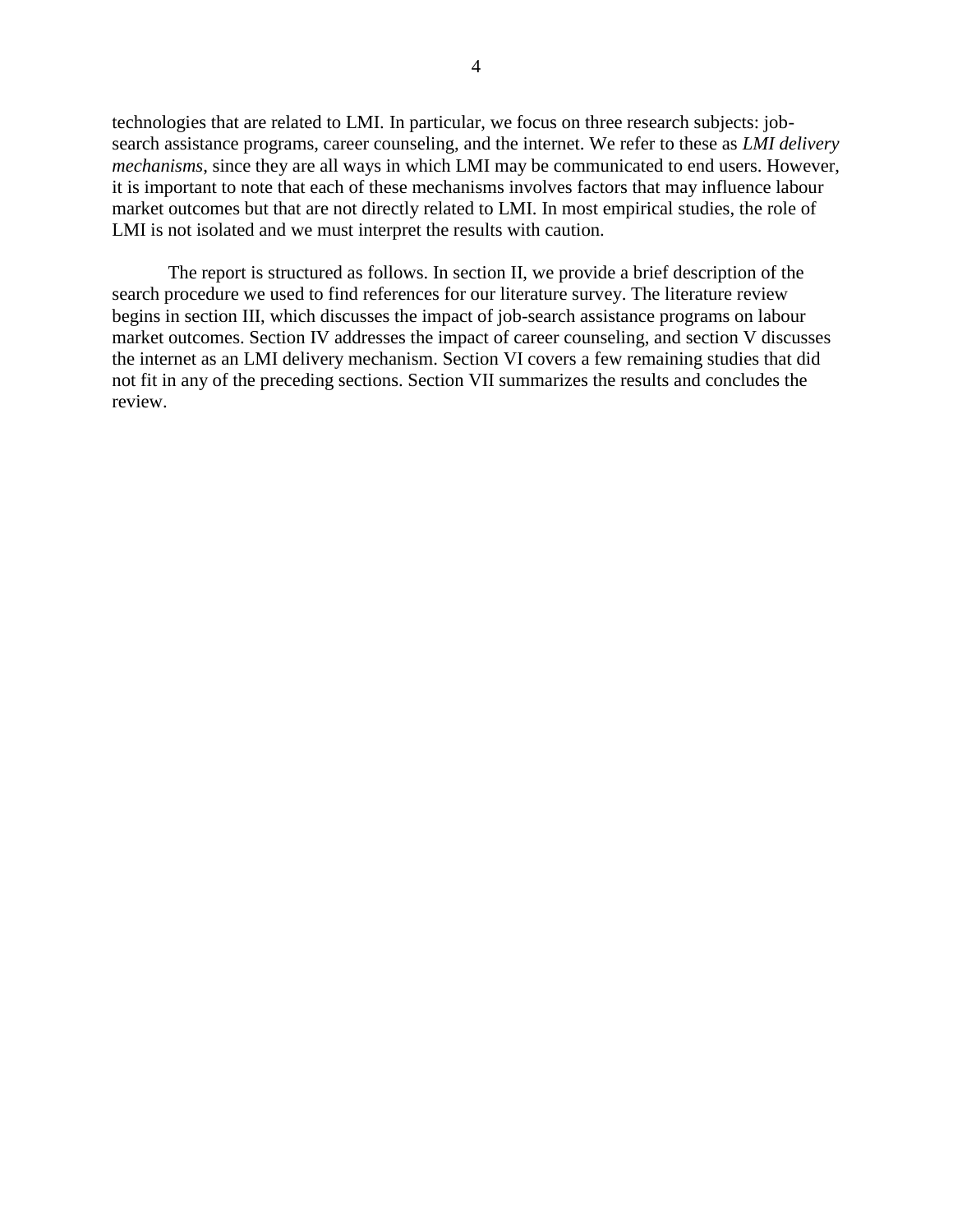## <span id="page-12-0"></span>**II. Literature Search Strategy**

As noted in the introduction, our review of the international literature on LMI did not uncover research on the impact of LMI *per se*. Based on the international literature, we know very little about the direct impact of LMI on labour market outcomes.

As a result of this, we expanded the scope of the review to include the impacts of various LMI delivery mechanisms that, while not conceptually *equivalent* to LMI, are *related* to LMI. We maintained a focus on empirical evaluations of impacts on labour market outcomes and included studies on job-search assistance programs, career counseling, and the internet as an LMI-delivery mechanism. Most labour market programs use multiple approaches simultaneously (e.g. LMI provision combined with job-search assistance and career counseling) and it is often impossible to disentangle the effects of different interventions in empirical analyses. In our review, we focused on studies that attempt to isolate the impact of a particular mechanism.

We conducted our literature search using internet-based academic and non-academic databases. Sources include:

- Search engines: Google, Bing, AltaVista, Yahoo!
- Google Scholar
- EconLit
- RePEc
- Social Science Research Network.

In addition, we searched the web sites of various organizations including:

- OECD
- $\bullet$  ILO
- The labour market ministries of OECD countries
- Several research organizations
	- o Institute for the Study of Labor (Germany)
	- o Government Institute for Economic Research (Finland)
	- o Research Institute of the Finnish Economy (Finland)
	- o Labour Institute for Economic Research (Finland).

We also contacted several experts on labour market policy and requested assistance in finding important references.

The primary search terms used in our internet-based search were:

- "labour market information"
- "career information"
- "vocational information"
- "occupational information"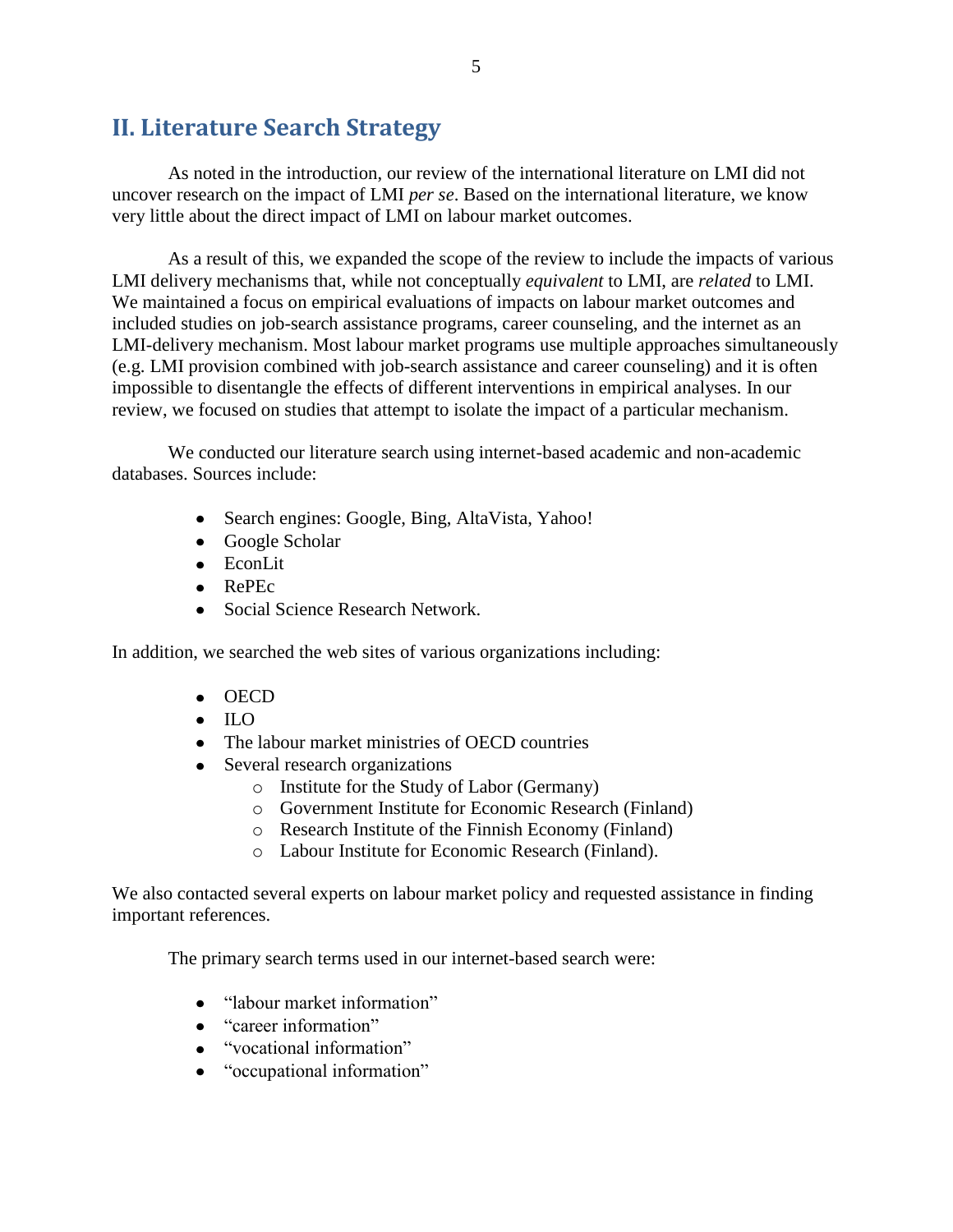Although these terms are not synonymous, their meanings are similar. We combined each of them with secondary search terms such as:

- impact
- evaluation
- $\bullet$  study
- experiment
- measurement

These terms reflect our focus on empirical analyses of the impact of LMI.

We also searched for literature on the particular LMI delivery mechanisms we address this report. We used search terms such as:

- "job-search assistance"  $\bullet$
- "employment services"
- "career counseling"
- "occupational counseling"
- "career guidance"  $\bullet$
- "occupational guidance"
- internet information
- "job sites"
- $\bullet$ "active labour market policy"

These terms were used in conjunction with the secondary search terms listed above, which again reflects our focus on empirical evaluations.

The vast majority of studies we found during our search were non-evaluative and therefore ineligible for inclusion in this review. Among the empirical studies we found, the majority addressed labour market outcomes (typically reemployment probabilities over some time period). Studies varied in terms of the quality of their research designs, especially in terms of how well the impact of a particular LMI delivery mechanism was isolated from confounding influences on labour market outcomes. We sought to include studies that succeeded in this respect.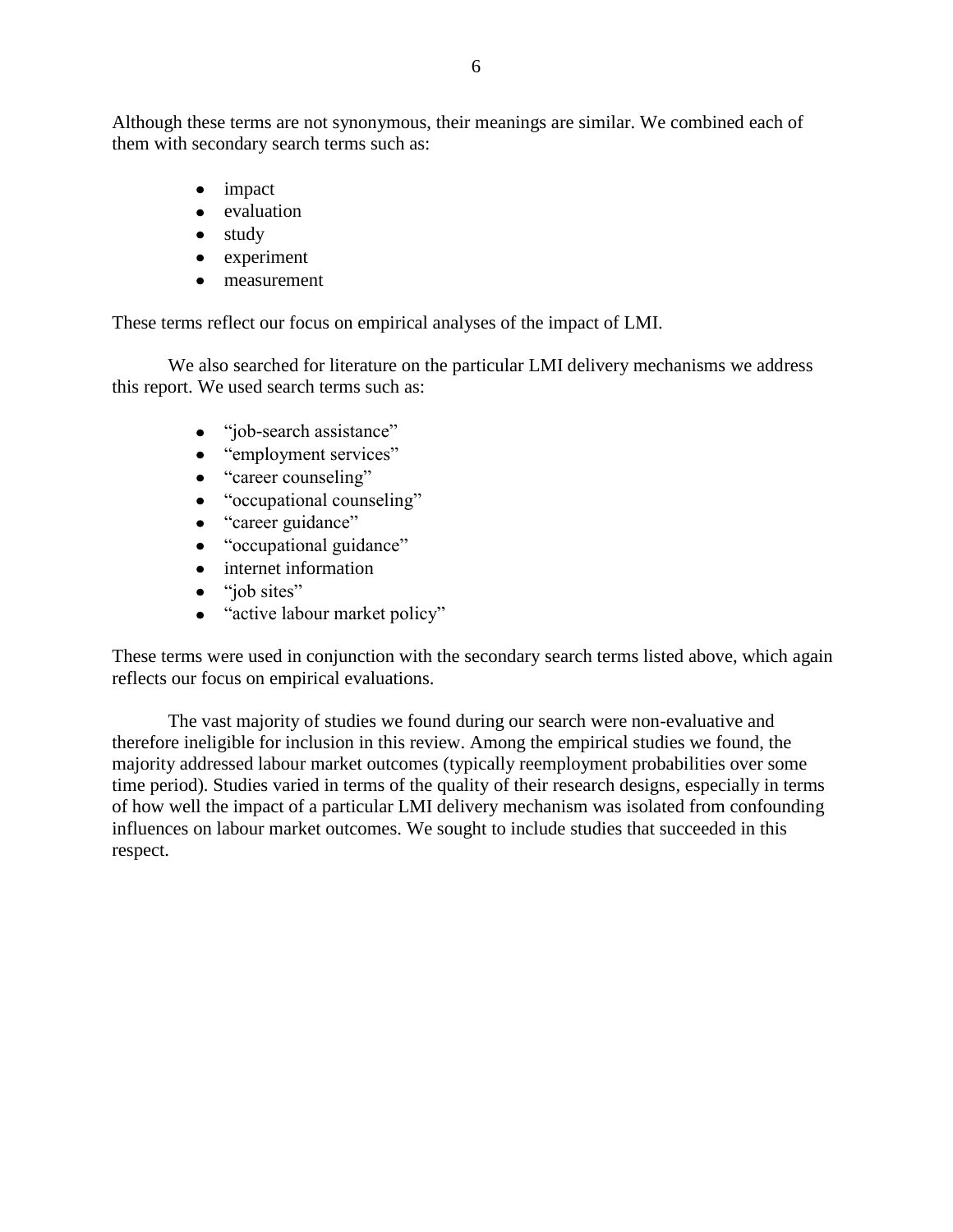## <span id="page-14-0"></span>**III. Job-search Assistance**

Several studies evaluate the impact of job-search assistance programs. Until recent years, nearly all such evaluations were conducted in the United States or the United Kingdom.<sup>10</sup> Strictly speaking, these studies do not isolate the impact of LMI because job-search assistance involves other factors (e.g. guidance counseling or job-search monitoring) that affect labour market outcomes. In general, job-search assistance programs offer help in accessing, understanding, and using LMI, as well as assistance in compiling resumes, preparing for job interviews, etc. Since LMI is almost always bundled with other services and we know of no studies that solve this problem, we assume that LMI provision is an important component of job-search assistance from employment offices.

#### <span id="page-14-1"></span>**A. Literature from the United Kingdom**

The British studies we review below address the New Deal for 18-24 Year Olds (ND18- 24), an employment assistance program introduced in 1998. It provided unemployed young adults with enhanced job-search assistance, followed if necessary by mandatory entry into one of four options: skills training, temporary subsidized employment, a job with the Environment Task Force, or work in the voluntary sector.

From an LMI perspective, the ND18-24 program is important because it includes a period of job-search assistance without other policies such as skills training. Under ND18-24, young adults who have been unemployed and receiving unemployment insurance benefits for six months must enter the "Gateway" program that involves one-on-one job-search assistance from a personal advisor. In principle, this lasts for at most four months; in fact, it lasts longer in 20 per cent of cases (McVicar and Podivinsky, 2003). Since participants do not need to undergo skills training, enter subsidized employment, or participate in any other labour market program during the Gateway period, analysts can examine the impact of the enhanced job-search assistance. [Summary Table 1](#page-15-0) outlines the studies of this program and their results.

#### <span id="page-14-2"></span>**i. Van Reenen (2003)**

 $\overline{a}$ 

Van Reenen (2003) provides a careful analysis of the impact of the Gateway-stage jobsearch assistance. The outcome of interest in the study is the flow of unemployed young adults into employment over the four-month Gateway period. The author uses two main research designs, both based on difference-in-difference estimation. The first approach exploits the fact that the program was implemented four months earlier in some areas than in others. Young adults in the early-implementation regions are assigned to the treatment group, while those in the rest of the country are the control group. The second approach assigns all eligible young adults to the treatment group and uses as the control group the population of 25-30 year olds who have

<sup>&</sup>lt;sup>10</sup> Bjorklund and Regner (1996) note that the lack of social experimentation on active labour market policies (of which LMI policy is an example) in Europe is surprising, given that expenditures on such policies are much higher in Europe than in the United States.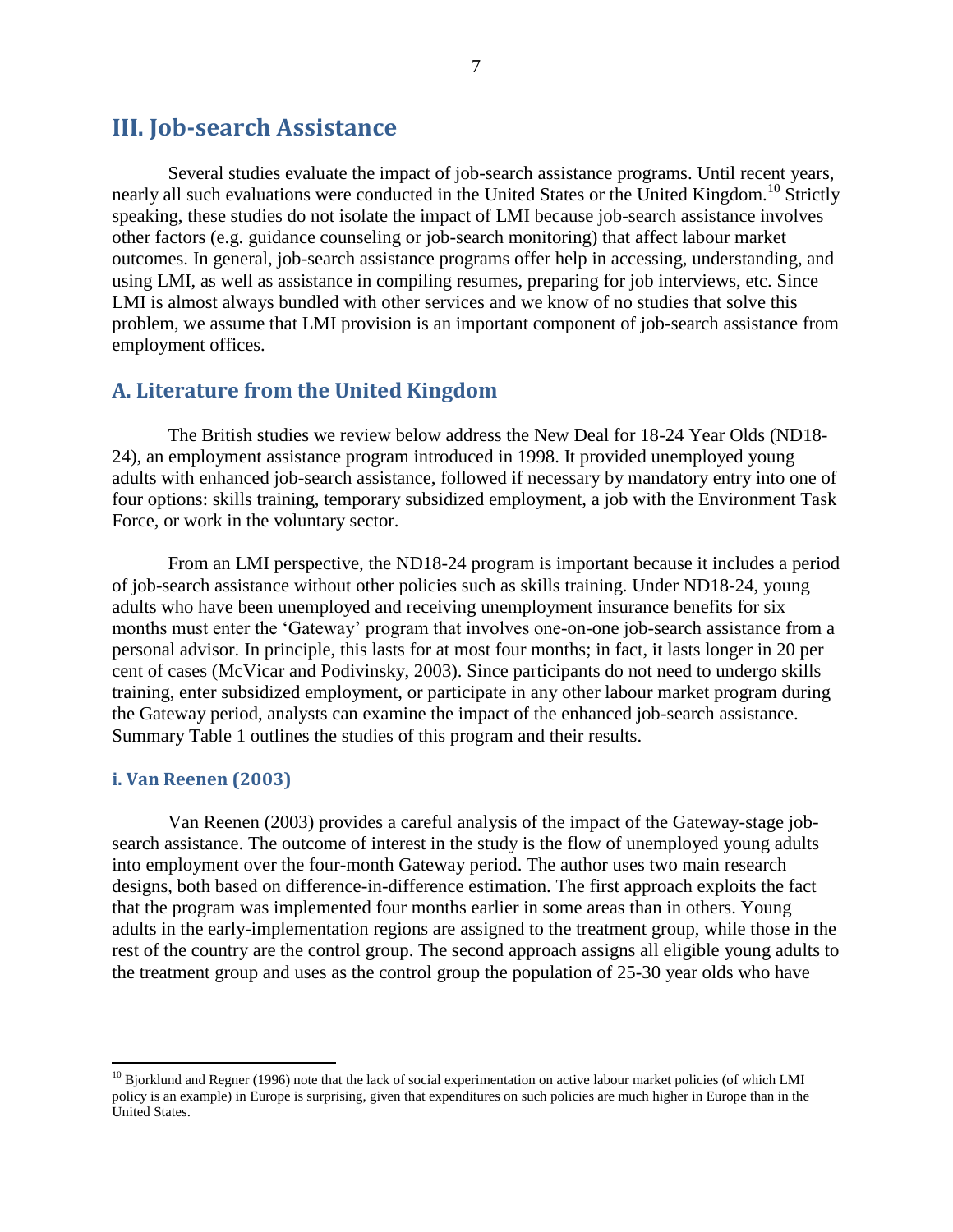| <b>Study</b>                        | <b>Method</b>                 | <b>Outcome</b><br><b>Measure</b>                               | <b>Policy</b><br><b>Measure</b>                           | <b>Result</b>                                                                                                   |
|-------------------------------------|-------------------------------|----------------------------------------------------------------|-----------------------------------------------------------|-----------------------------------------------------------------------------------------------------------------|
| Van Reenen<br>(2003)                | Difference-in-<br>differences | Probability of<br>reemployment<br>during four-<br>month period | Dummy for<br>policy<br>treatment                          | Significant positive impact                                                                                     |
| Blundell et al.<br>(2001)           | Difference-in-<br>differences | Probability of<br>reemployment<br>during four-<br>month period | Dummy for<br>policy<br>treatment                          | Significant positive impact                                                                                     |
| Riley and Young<br>(2001)           | Matching model                | Monthly rate of<br>outflow from<br>unemployment                | Dummy and<br>policy<br>intensity<br>measure               | Significant negative impact,<br>but not robust                                                                  |
| Anderton <i>et al.</i><br>(1999)    | Matching model                | Monthly rate of<br>outflow from<br>unemployment                | Proportion<br>of target<br>pop.<br>enrolled in<br>program | Significant positive impact<br>on long-term unemployed<br>but with substitution effects<br>harming other groups |
| McVicar and<br>Podivinsky<br>(2003) | Hazard model                  | Probability of<br>reemployment                                 | Dummy for<br>policy<br>treatment                          | Significant positive impact                                                                                     |

#### <span id="page-15-0"></span>**Summary Table 1: Job-search Assistance Studies from the United Kingdom**

been unemployed for six months. In both cases, the treatment is the four-month Gateway program, which we take as a program of LMI provision. $^{11}$ 

The difference-in-difference regressions are estimated using data from the Joint Unemployment and Vacancies Operating System (JUVOS), a longitudinal sample of five per cent of Jobseeker"s Allowance benefit claimants. The number of observations varies across specifications.

The results suggest that the impact of the program on the probability of reemployment is both statistically and economically significant. When young adults in early-implementation regions are compared to those in other regions, the estimated treatment effect on the probability of reemployment is 11.0 percentage points. When 25-30 year olds in early-implementation regions are used as the control group, the estimated impact is nearly the same at 10.4 percentage points. Since 5.7 per cent of Gateway participants opted for subsidized employment during the four-month pilot period, theestimated lower-bound on the impact of job-search assistance is 4.7- 5.3 percentage points. Given that the probability of reemployment over a four month period prior

 $\overline{a}$ 

<sup>&</sup>lt;sup>11</sup> Since some members of the treatment group opted for the subsidized employment option before the end of the four-month jobsearch assistance program, the treatment also includes the effects of the employment subsidy. The author accounts for this flaw by subtracting the proportion of participants who entered subsidized employment from the estimated treatment effect. The final results therefore represent a lower bound on the effect of the job-search assistance program (since some of those who took subsidized jobs would likely have obtained non-subsidized employment had they remained in the Gateway program a bit longer).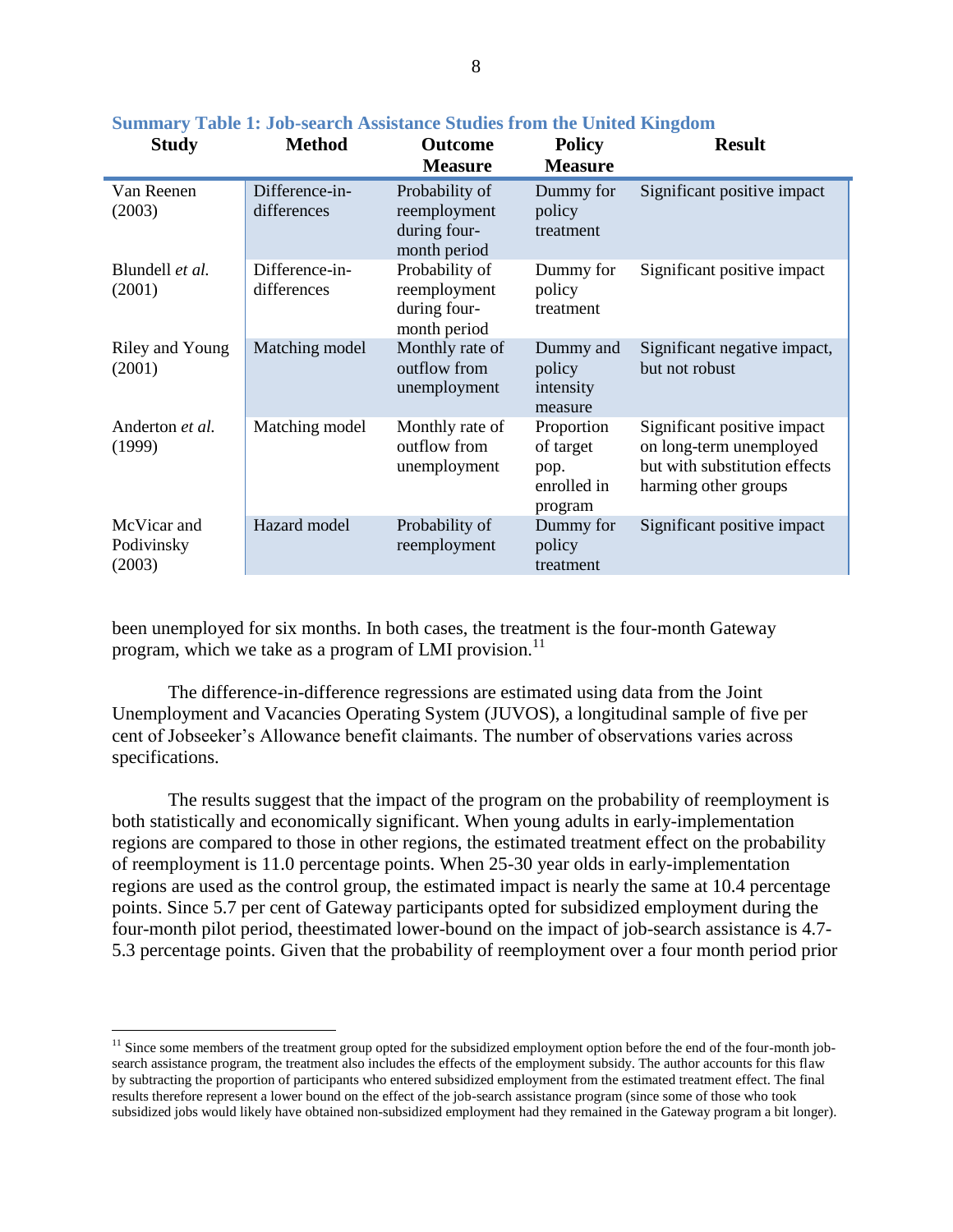to the ND18-24 program was about 25 per cent, $^{12}$  the estimated lower-bound treatment impact corresponds to an increase of about 20 per cent in the reemployment probability.

Using these estimates in conjunction with assumptions about the average starting wages, the cost of the ND18-24 program, and the deadweight loss from taxation, the author estimates that the program delivers net benefits of £57 million per year to society. Assuming that the employment impact is one standard deviation below the actual estimate lowers the net benefits to £25 million per year, still positive.

For our purposes, the major strength of the Van Reenen (2003) study is that it isolates the impact of the job-search aspect of the program. Van Reenen also does better than most analysts in dealing with the problem of macro-level substitution effects. In program evaluation studies, it is possible that the measured benefits of a program capture a redistribution of benefits to the treatment group from another group (i.e. perhaps the jobs gained by the young adults in the Gateway program would otherwise have gone to 25-30 year olds in the control group, who now do not get jobs at all). The assumption of "no substitution" is necessary for both the econometric validity of the difference-in-difference estimator and the economic interpretation of the results as net benefits to society. Van Reenen addresses the issue by showing that the results are robust to the use of multiple control groups, and by demonstrating that the reemployment probability of 25-30 year olds is statistically identical between the early-implementation regions and other regions. (In the presence of substitution effects, one would expect the reemployment probability to be lower for this group in regions where the program was implemented.)

A weakness of the study is the use of non-random sampling. The author offers no explanation of the criteria by which some regions were selected as early-implementation regions while others were not. If the selection criteria are correlated with the labour market outcomes across regions, then the results are biased. In addition, Van Reenen does not control for local labour market trends. Another key assumption underlying the difference-in-difference estimation strategy is that these underlying trends do not affect the treatment and control groups differently, but the author provides no evidence on this matter. Finally, the main results of the study are based on data for males only. There is a good reason for this – the treatment and control groups for women are not statistically similar – but the effects on women are important, given that unemployed women are often an economically vulnerable group.

#### <span id="page-16-0"></span>**ii. Blundell** *et al.* **(2001)**

 $\overline{a}$ 

A closely related study is Blundell *et al.* (2001). The authors provide a variety of estimates of the impact of the Gateway program. One set of results use an approach identical to that of Van Reenen (2003) and show a significant positive impact of four to five percentage points on the probability of reemployment. (As in Van Reenen's study, this result is adjusted to account for the outflow of unemployed persons to the subsidized employment option in the ND18-24 program.) Blundell *et al.* (2001) show that this result is robust to the use of alternative estimators in addition to the difference-in-difference linear probability model, but only when the young adults living in non-pilot areas are used as the control group.

 $12$  This is the observed probability of reemployment among young adults who entered their sixth month of unemployment during the four-month period one year prior to the four-month pilot period analyzed in the study.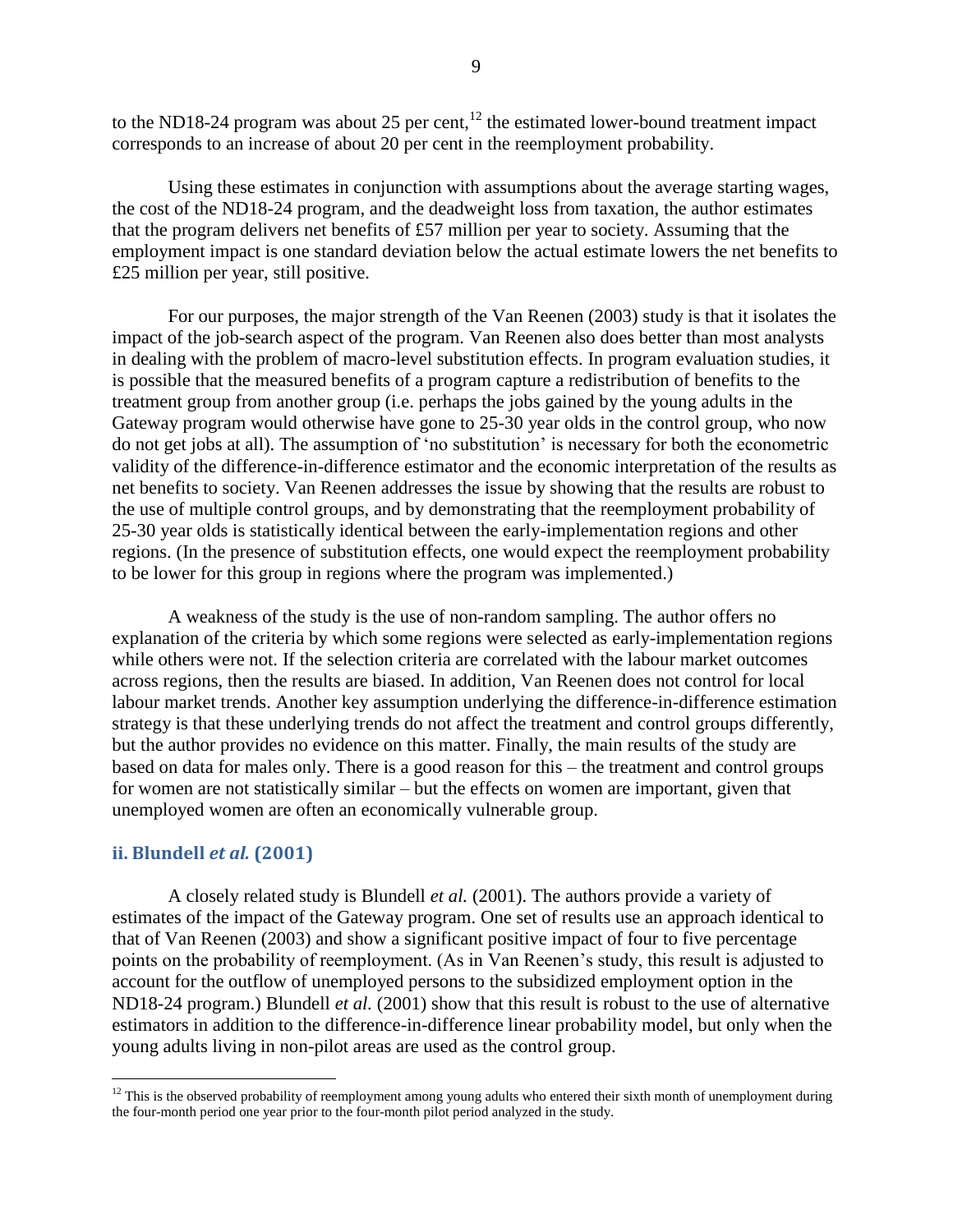Blundell *et al.* (2001) also report results for women. The impact of the ND18-24 program is never statistically significant under any specification, but this probably reflects the fact that the sample sizes are much smaller for women than for men. Sample sizes for these results range from 400 to 1,592.

#### <span id="page-17-0"></span>**iii. Riley and Young (2001)**

Riley and Young (2001) analyze the same policy using a log-linear labour market matching equation, in which outflows from unemployment are modeled as a function of a lagged dependent variable, the ratio of vacancies to unemployment, a measure of the ND18-24 policy, and various other variables (e.g. seasonal dummy variables and a time trend). The authors construct a panel of 95 New Deal delivery regions and 59 months between April 1995 and February 2000. Since the study is not restricted to the pilot period, the policy treatment does not isolate the effect of the Gateway job-search assistance program. However, the use of detailed administrative data from the UK Benefit Agency and the New Deal Evaluation Database allows the authors to produce estimates in which the dependent variable is outflows from unemployment *to unsubsidized work*, which partly offsets the possible influence of the employment subsidy option. In addition, the authors provide estimates for various durations of unemployment. Since people enter the Gateway program after six months of unemployment and are intended to stay there for at most four months, the estimates for persons with 6-9 month unemployment durations should capture mostly the impact of the Gateway program. We therefore focus on these estimates in our discussion below.

An advantage of the study is that it uses two variables to measure the ND18-24 policy. One is a simple dummy variable that takes a value of one in a given region when the policy is in force and zero when it is not. This is consistent with Van Reenen (2003) and Blundell *et al.* (2001). The second measure is the share of ND18-24 clients in total young-adult unemployment, multiplied by the average interview intensity in the region (the average number of days in which a client gets a job-search assistance interview as a share of total days spent in the program). This gives a measure of the intensity of the job-search aspect of the program, which is useful from the perspective of LMI.

The results are not fully consistent with those of the other studies discussed so far. Riley and Young (2001) show that after the ND18-24 implementation in January 1998, the rate of net outflows from unemployment among 18-24 year olds increased substantially (at the five per cent statistical significance level) relative to projected rates based on 1995-1998 trends. This was not true for other age groups. However, the increase in outflows from unemployment among young adults does not occur until the third quarter of 1998, when the employment subsidy and the other options started to become more widely available to program participants.

When the results are broken down by outflow destination, it is clear that the results are driven by the impact of the post-Gateway options. The ND18-24 policy has a positive impact of 5.2 per cent on the outflow rate from unemployment to work for young adults unemployed for 6- 9 months, but the impact on outflows to *unsubsidized* work is actually *negative* at -4 to -6 per cent for the same population. While we must be careful in interpreting these results as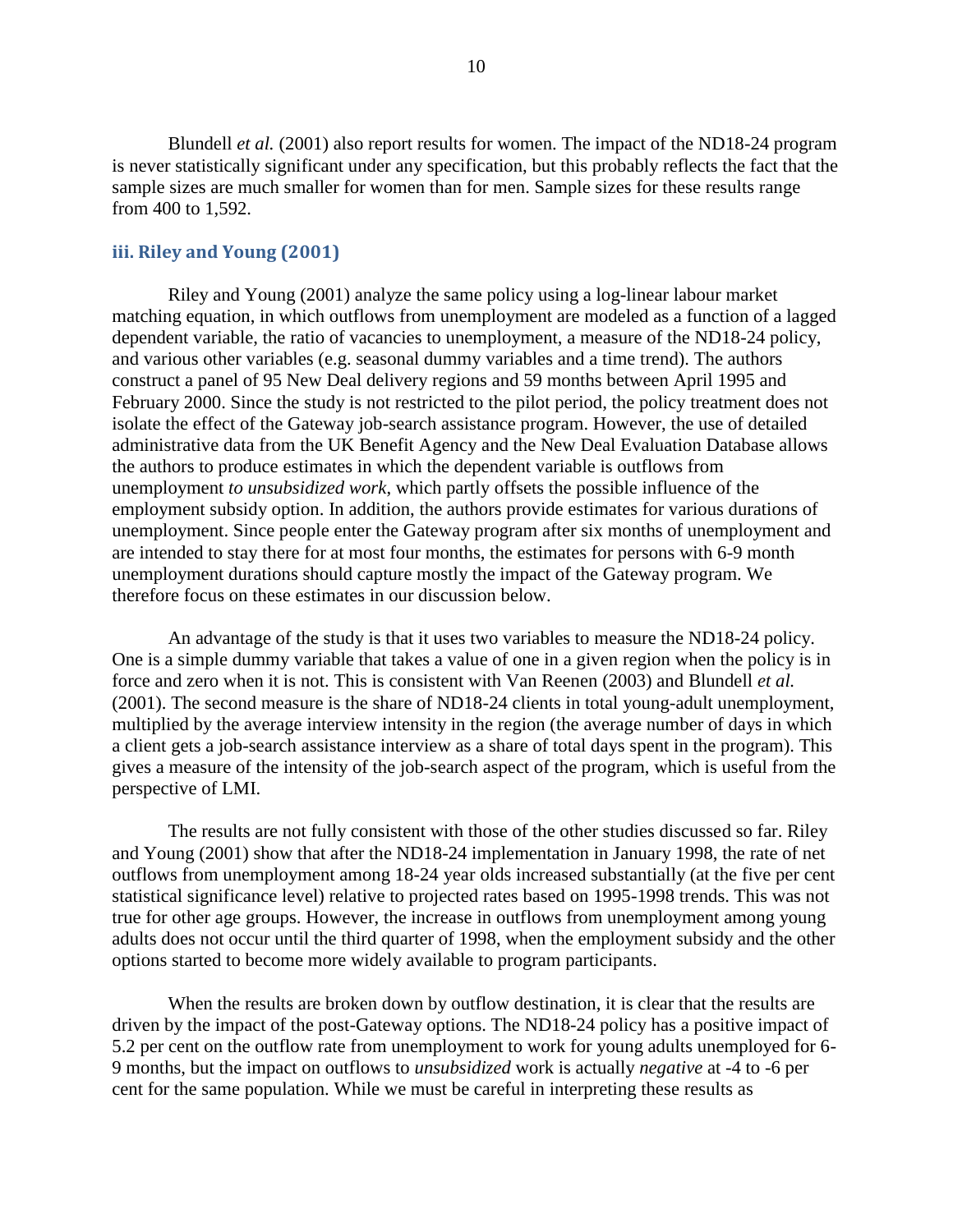representing the impact of the Gateway job-search assistance program, they certainly give a different impression from the results found in other studies. The authors also note that the results are highly sensitive to whether unobserved changes over time are accounted for by a time trend or by time dummies. The negative results lose their significance if time dummies are used, which suggests that the ND18-24 policy measures are capturing some unobserved factor in addition to the impact of the policy.

#### <span id="page-18-0"></span>**iv. Anderton** *et al.* **(1999)**

Anderton *et al.* (1999) use the matching-function approach to estimate the independent impacts of the Gateway job-search program and the post-Gateway options. The authors construct a panel of 10 regions (the ND18-24 early-implementation regions) and 140 months from March 1986 to December 1998. They measure the ND18-24 policy using two variables: an "options" variable that measures the proportion of the target population enrolled in one of the post-Gateway options (subsidized employment, skills training, or volunteerism), and a "gateway" variable that measures the proportion enrolled in the Gateway job-search assistance program.

The study finds that among those aged 18-24, the gateway variable has a significant negative impact on the monthly reemployment rate of the short-term unemployed, no significant impact on the rate for those unemployed 6-12 months, and a significant positive impact on the rate for those unemployed for more than 12 months. It is no surprise that the Gateway program does not benefit the short-term unemployed, since it is not available to them. The fact that the estimated impact is negative suggests that there may be a substitution effect; the longer-term unemployed who receive job-search assistance may obtain jobs that otherwise would have gone to the short-term unemployed. The same regressions run for non-target age groups (25-29 year olds and those 30 and over) also produce several negative and significant impacts, which also suggest substitution.

The authors then compare the ten early-implementation regions with ten comparison regions selected on the basis of geographic proximity and statistical similarity in terms of unemployment rates, vacancies, etc. Since the data for the "options" and "gateway" variables are unavailable for the comparison regions, the policy variable is reduced to a dummy that takes a value of one when the policy is in force and zero otherwise. According to the results, the policy has a positive and significant impact on the reemployment rate of 18-24 year olds unemployed for more than six months, as one would expect.

The negative impact for other age groups persists. The authors suggest that this is because of the lack of time dummies in these regressions, and indeed, a differences regression (which eliminates any unobserved month-specific effects) eliminates the negative impact for non-target groups. However, these results indicate some *positive* and significant results for nontarget groups, which are perhaps even more confusing because they cannot be explained by substitution effects.

From an LMI perspective, the first set of results in Anderton *et al.* (1999) – those based on only the early-implementation regions – are more useful than the second set based on regional comparisons. The first results measure the impact of the Gateway program directly, whereas in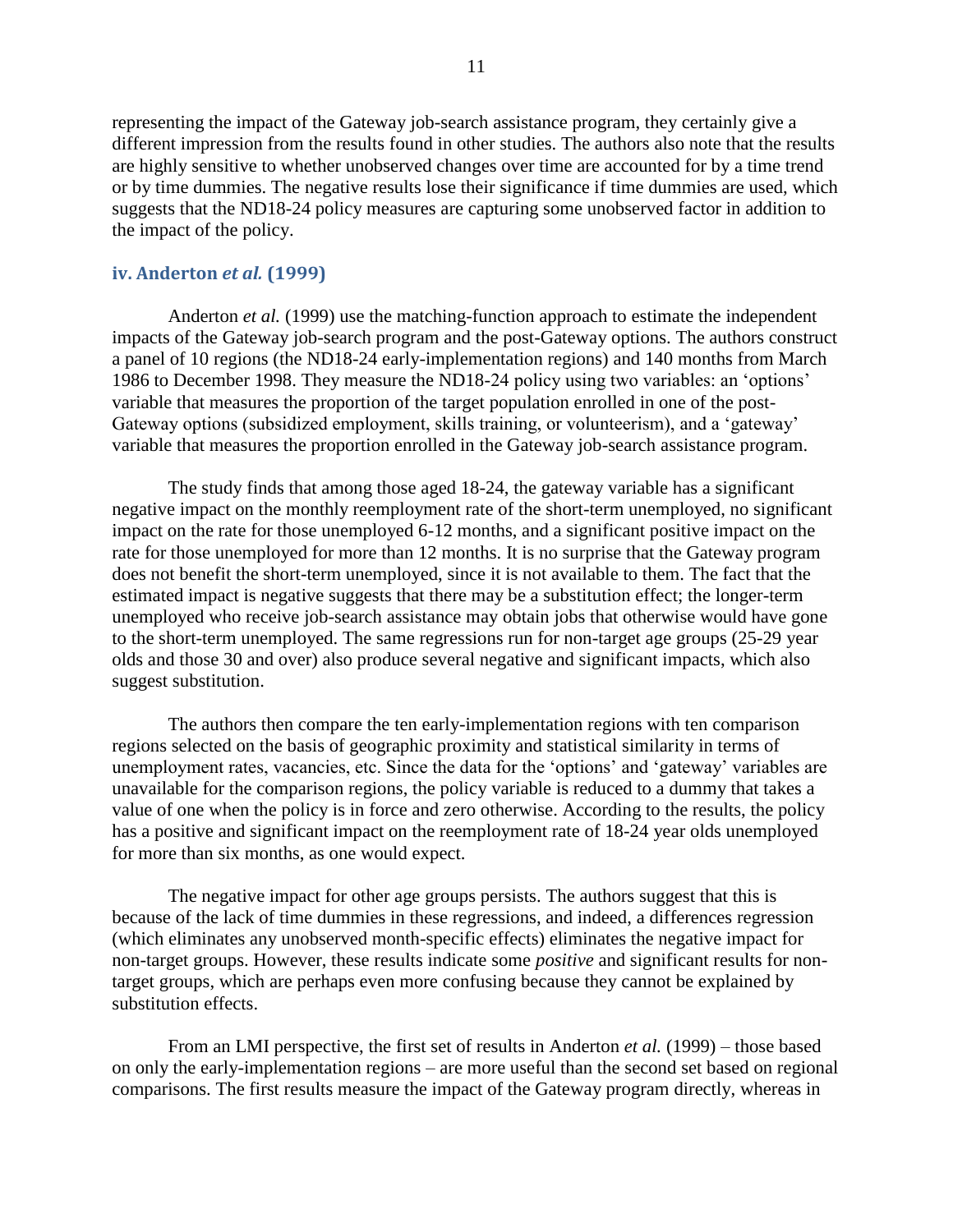the second results the policy measure captures both the Gateway program and the post-Gateway options. In our view, Anderton *et al.* provide sound evidence that the Gateway job-search assistance program delivers benefits to its target population, and weaker but nonetheless important evidence that those benefits come at the expense of non-target groups.

#### <span id="page-19-0"></span>**v. McVicar and Podivinsky (2003)**

McVicar and Podivinsky (2003) analyze the impact of the ND18-24 program in Northern Ireland. Using a sample of 86,965 unemployment spells, they estimate hazard functions, which illustrate the probability of finding a job in the next two weeks as a function of the duration of unemployment. The results show that ND18-24 is associated with a spike in the reemployment probability for 18-24 year olds between the sixth and twelfth months of unemployment. This increase is not observed for unemployment spells that occurred before the program was implemented, nor is it present in the control group of 25-29 year olds. For males, the reemployment probability increases by up to 40 per cent as a result of the policy; for females, the increase is about 20 per cent.

It is important to note that the treatment in this evaluation accounts for both the Gateway program and the post-Gateway options. The timing of the reemployment probability increase at the sixth month of unemployment suggests that the Gateway program accounts for part of the impact, since participants usually receive the job-search assistance for a few months before moving on to one of the options. However, we cannot attribute the impact entirely to job-search assistance.

#### <span id="page-19-1"></span>**B. Literature from the United States**

Controlled experiments have been conducted to assess the impacts of job-search assistance programs in various states across the United States.

#### <span id="page-19-2"></span>**i. Corson** *et al.* **(1989)**

Corson *et al.* (1989) present results from a policy experiment conducted in New Jersey in 1986-1987. A sample of 8,675 unemployment insurance (UI) claimants were randomly assigned to one of three treatment groups. The three treatments were enhanced job-search assistance only, job-search assistance combined with training (classroom or on-the-job) or relocation assistance, and job-search assistance combined with a cash reemployment bonus. Enhanced job-search assistance involved the creation of special job resource centres at employment centres, where participants could access job vacancy listings and information about how to engage in effective job-search. An additional 2,385 UI claimants were chosen as a control group. They received existing services; they could seek job-search assistance if they wanted, but they were not invited to participate in the policy treatments.

The results suggest that job-search assistance is effective in promoting reemployment, although the effects were small in magnitude. The first treatment (job-search assistance alone) led to a three per cent reduction in annual UI receipts, a 0.47-week reduction in annual weeks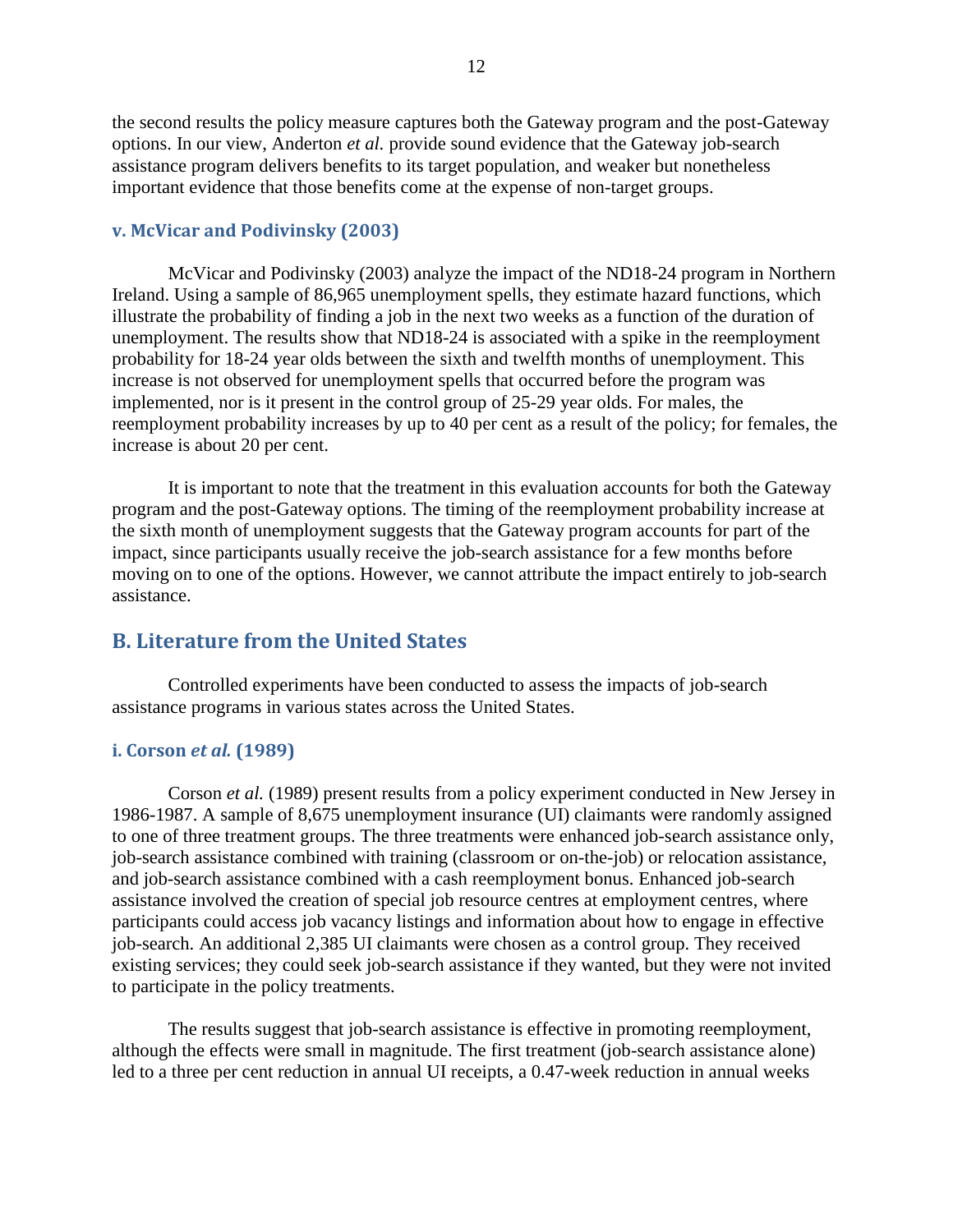| <b>Study</b>            | <b>Method</b>            | <b>Outcome</b><br><b>Measure</b> | <b>Policy</b><br><b>Measure</b> | <b>Result</b>                                        |
|-------------------------|--------------------------|----------------------------------|---------------------------------|------------------------------------------------------|
| Corson et al.           | Randomized               | Annual UI                        | Dummy for                       | Significant short-run                                |
| (1989)                  | experiment               | receipts                         | JSA program                     | decrease                                             |
|                         |                          | Proportion of<br>year employed   |                                 | Significant short-run<br>positive impact             |
|                         |                          | Annual earnings                  |                                 | Significant short-run<br>positive impact             |
| Corson and              | Randomized               | Annual UI                        | Dummy for                       | No long-run impact (i.e.                             |
| Haimson (1996)          | experiment               | receipts                         | JSA program                     | beyond first two years)                              |
|                         |                          | Proportion of<br>year employed   |                                 | No long-run impact (i.e.<br>over six-year follow-up) |
|                         |                          | Annual earnings                  |                                 | No long-run impact (i.e.<br>over six-year follow-up) |
| Meyer (1995)            | Randomized               | <b>Annual UI</b>                 | Dummy for                       | Significant short-run                                |
|                         | experiments              | receipts                         | increased JSA                   | decrease (0.5 weeks)                                 |
|                         |                          | Annual UI<br>receipts            | Dummy for<br>decreased JSA      | Significant short-run<br>increase (3.3 weeks)        |
| Dyke et al.             | OLS and fixed-           | Quarterly                        | Dummy for                       | Negative short-run impact;                           |
| (2005)                  | effects                  | earnings                         | JSA program                     | inconclusive results beyond                          |
|                         | regressions              |                                  |                                 | two quarters                                         |
| Decker et al.<br>(2000) | Randomized<br>experiment | Annual UI                        | Dummy for                       | Modest short-run decrease;                           |
|                         |                          | receipts                         | JSA program                     | no long-run impact                                   |
|                         |                          | Employment<br>earnings           |                                 | Inconclusive results                                 |

#### <span id="page-20-1"></span>**Summary Table 2: Job-search Assistance Studies from the United States**

spent on UI, and a greater proportion of the subsequent year spent employed. Effects were slightly larger when the cash bonus was offered, but the authors point out that:

> [The] timing of these impacts indicate that the rate at which individuals exited from the unemployment system increased primarily during the early part of their claim spells. This was during the period in which intensive job-search assistance was provided. . . . [Beneficial effects] appear to have arisen primarily because the treatments promoted early reemployment through job-search assistance. (Corson *et al.*, 1989: pp. xi)

#### <span id="page-20-0"></span>**ii. Corson and Haimson (1996)**

In a follow-up study, Corson and Haimson (1996) examine the outcomes of the program participants over the six-year period following the experiment. They find that the enhanced job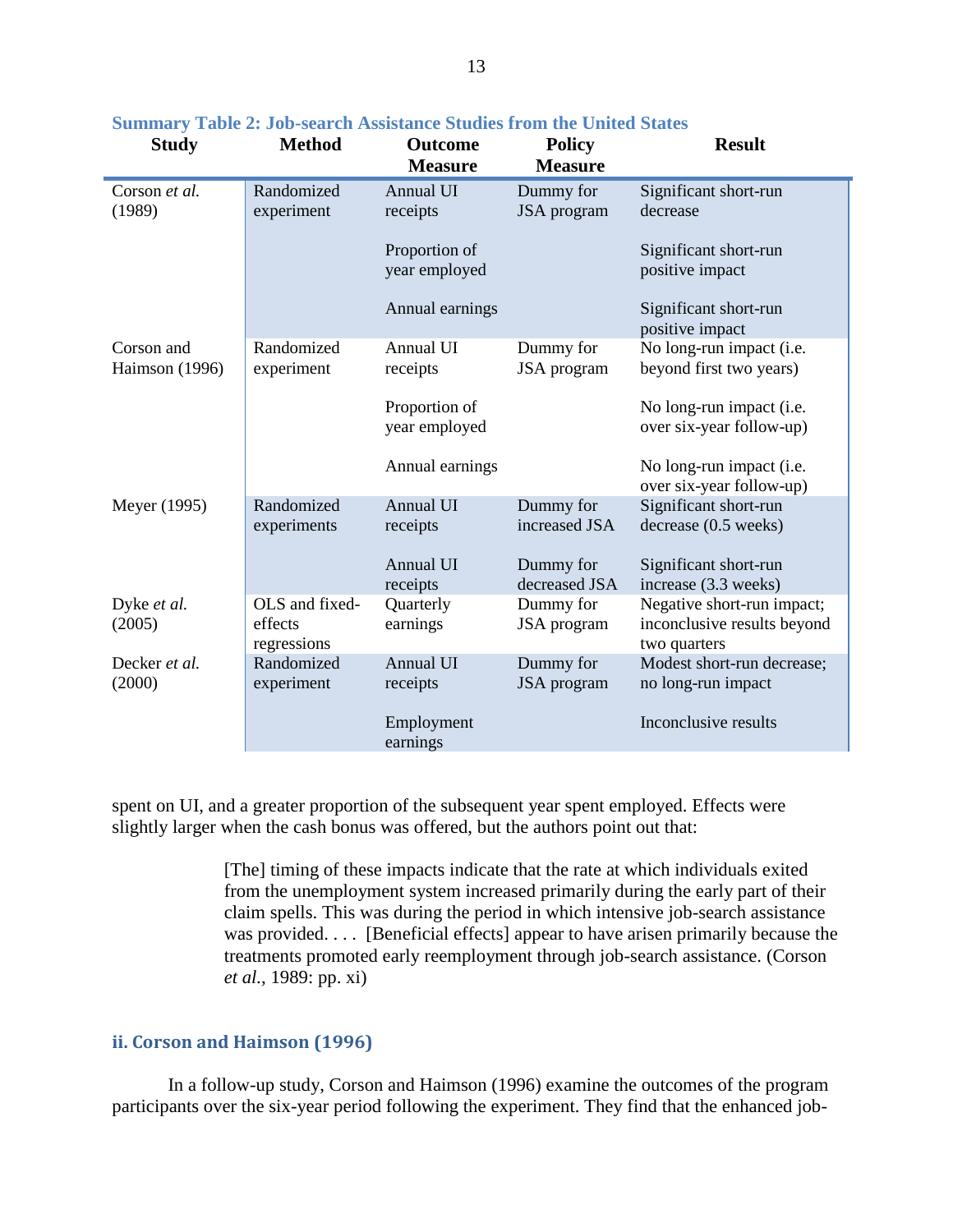search assistance reduced UI receipts only in the first two years following the intervention. Over the full six-year follow-up period, there was no statistically significant difference between the treatment and control groups in UI receipts (either in dollars or in weeks of receipts). In addition, the treatment had no statistically significant impact on earnings, weeks worked, or the probability of working over the six-year follow-up period.

#### <span id="page-21-0"></span>**iii. Meyer (1995) and citations therein**

Meyer (1995) summarizes the results of the New Jersey experiment along with four other experiments conducted in South Carolina, Nevada, Washington and Wisconsin in the 1970s and 1980s. The experiments vary in terms of the quality of their design, but in each case the treatment involved job-search assistance services for the unemployed at local employment centres. The results were generally consistent with those of the New Jersey study in that they found positive but small effects. The job-search assistance treatment reduced participants' average weeks of UI receipts by about 0.5 weeks, although the effect was not statistically significant in all cases.

Two results are quite different from the rest. First, one of the treatments in the Washington study involved a *reduction* in job-search assistance, rather than an increase. UI claimants who were members of this treatment group were instructed to inform the state employment service when they had found a job, and no assistance or monitoring was offered to them. This treatment resulted in a statistically significant 3.34-week increase in weeks of UI receipts, much larger in magnitude than the 0.5-week reductions associated with increased jobsearch assistance (Johnson and Klepinger, 1991). One possible interpretation of this result is that the existing job-search assistance services deliver substantial benefits to users while the return to further enhancements in those services are relatively low. However, it is difficult in this case to separate the impact of the services themselves from the impact of monitoring; it is possible that the large increase in weeks of UI receipts was caused not by reduced services but by reduced monitoring by authorities.

The second unusual result is that the treatment in the Nevada study led to a significant decrease of 3.90 weeks in UI receipts. This may also be attributable to the monitoring issue, since the treatment in the Nevada study involved weekly interviews at job centres. Meyer (1995) points out that the results from the Nevada study were not thoroughly evaluated.

#### <span id="page-21-1"></span>**iv. Dyke** *et al.* **(2005)**

Dyke *et al.* (2005) study the effects of welfare-to-work programs on women in Missouri and North Carolina using econometric rather than experimental methods. The welfare-to-work systems in these states involved several programs, which the authors classify into three categories: assessment, job-search and job readiness, and intensive training. Using administrative data on women who entered welfare between April 1997 and December 1999, the authors are able to separately estimate the effects of each of these policy interventions on participants' quarterly earnings over the 16 quarters following their program participation.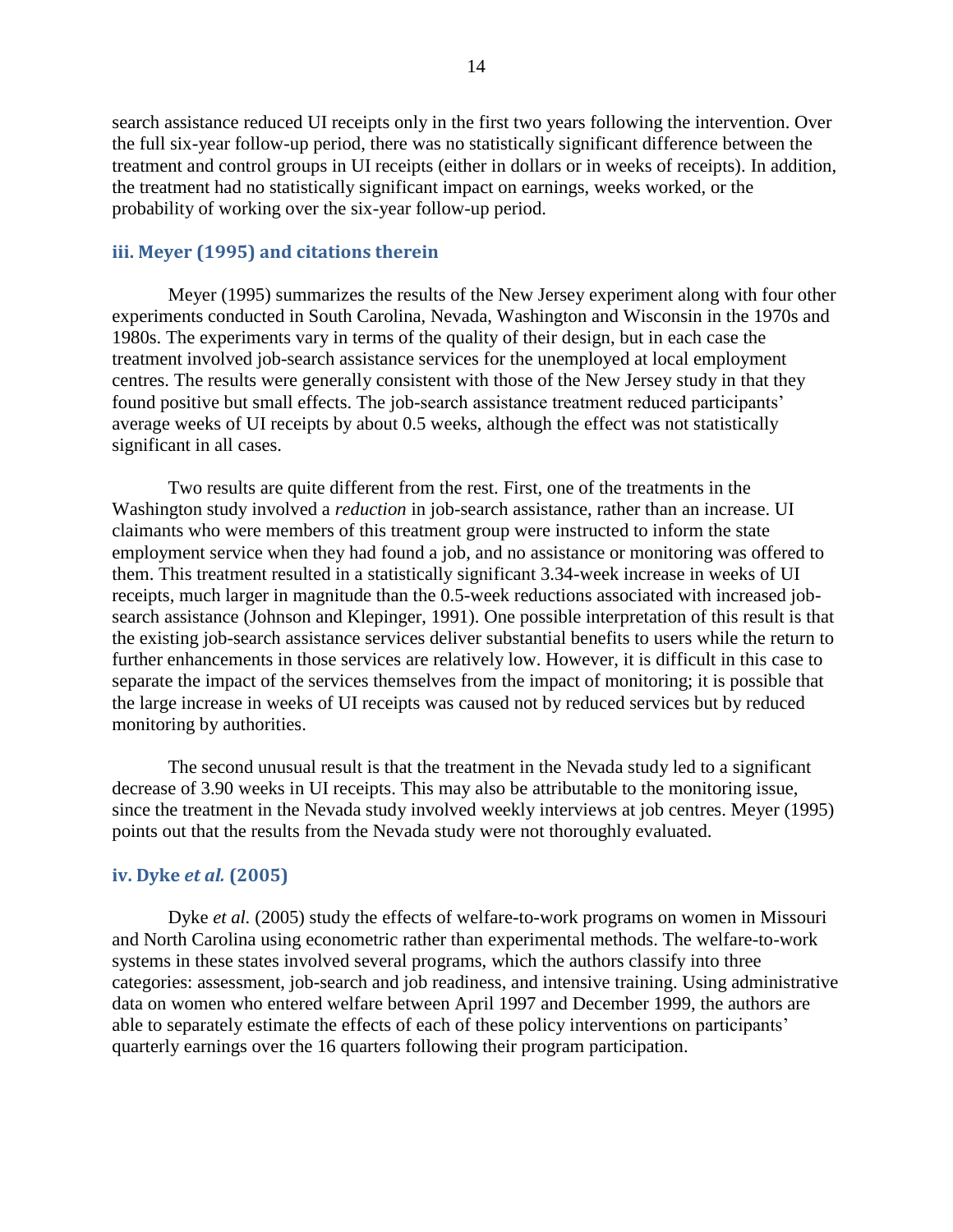The authors use four regression specifications that control for different variables. All four show a significant negative impact of between \$200 and \$400 on quarterly earnings during the first few quarters of program participation. All three of the programs show a negative initial impact. This may indicate that participants reduce their job-search efforts while they are participating in programs.

The key results are for the impact of the program after two or three quarters. Here, the results are inconclusive because the different regression specifications produce different results. The most reliable specification controls for individual fixed effects (any unobserved characteristics of individual program participants that remain constant over time), and it shows that the impact of job-search assistance remains negative through 16 quarters after initial program participation. Other specifications, which control for participants" observable characteristics but not for individual fixed effects, show the impact turning positive after about 9 quarters. These mixed results do not provide clear evidence on the effects of job-search assistance on earnings.

#### <span id="page-22-0"></span>**v. Decker** *et al.* **(2000)**

Decker *et al.* (2000) report the results of a controlled policy experiment implemented in 1986 in the District of Columbia (DC) and Florida. A sample of UI recipients (8,071 in DC and 12,042 in Florida) were divided into three treatment groups and one control group. The control group received regular services. Three job search assistance treatments were designed:

1. Structured Job Search Assistance (SJSA) – an orientation session, testing, a job search workshop (the same for all SJSA participants), and a one-on-one interview with a counselor;

2. Individualized Job Search Assistance (IJSA) – an orientation session, a one-on-one assessment meeting, and a set of additional services (e.g. testing, a job search workshop, career counseling) designed to address the needs identified during the assessment; and

3. Individualized Job Search Assistance with Training (IJSA+) – the same as IJSA, except that efforts were made at every stage to inform participants about training opportunities and to enroll them in training programs.

The authors report mixed results. All three treatments led to reductions in UI receipts by participants. During the first year after the experiment, the UI receipts were about half a week lower for treatment group members than for control group members. (The exception was the SJSA treatment in DC; in that case, the treatment reduced UI receipts by slightly more than one week.) All treatments reduced the proportion of claimants who exhausted their UI benefits in the year after the experiment. Estimates of the magnitude of this effect ranged from 1.8 to 4.8 percentage points. These effects did not persist beyond the first year of the ten-quarter follow-up period. In subsequent quarters, the outcomes of the treatment groups did not differ from those of the control group.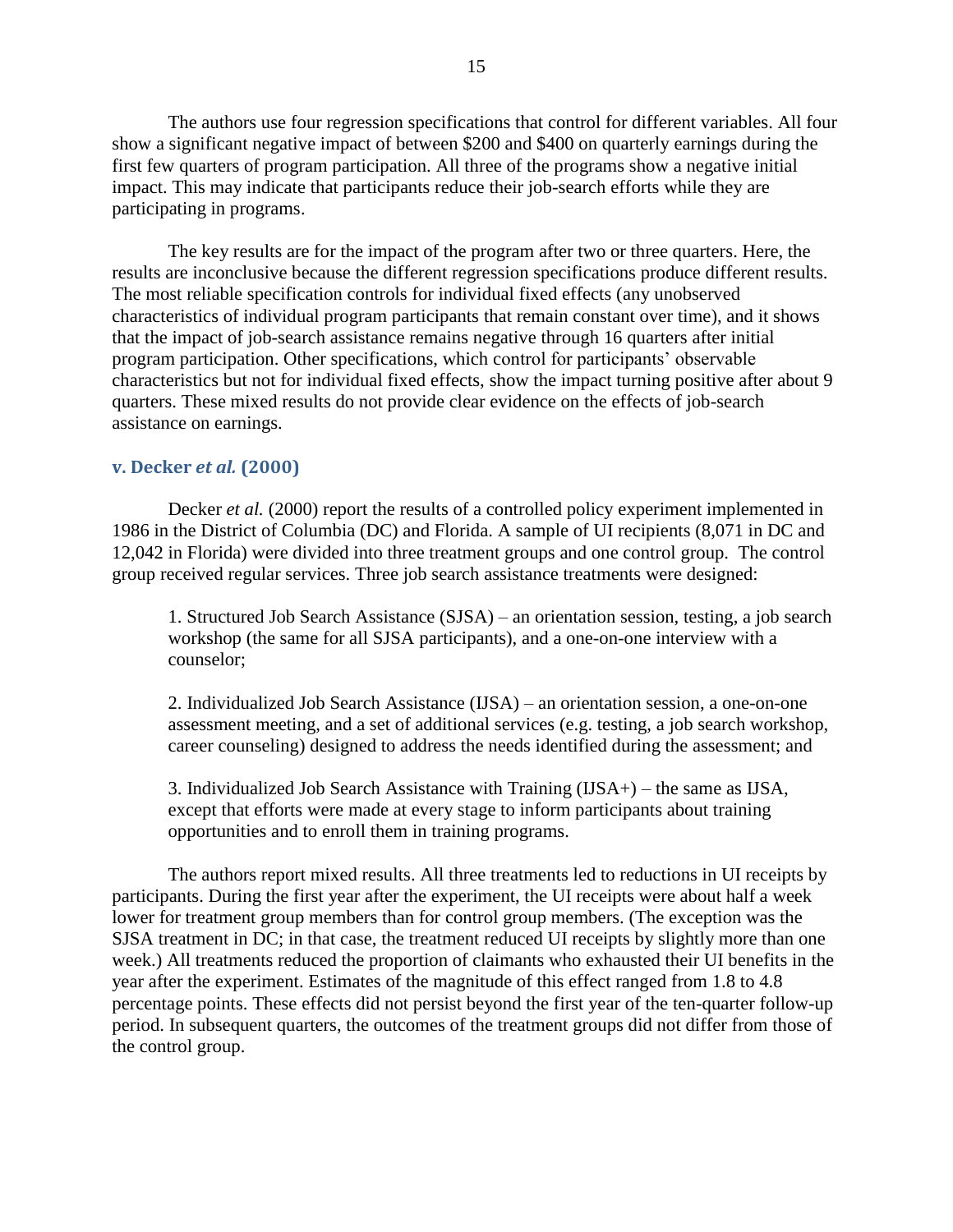All three treatments led to increased employment earnings in the DC experiment, but had no statistically significant impact in the Florida experiment. (The point estimates in the Florida estimate were actually negative, but not significantly different from zero.) It is not clear what explains this difference between the results in the two locations. The treatments led to more intense job search activity in both locations. There is no evidence that the treatments led to participants accepting jobs of lower quality than they otherwise would have acquired.

#### <span id="page-23-0"></span>**C. Literature from Continental Europe**

It is frequently noted that labour market policy evaluation is significantly less common in Europe than in the United States, Canada and the United Kingdom (Björklund and Regnér, 1996; Heckman *et al.*, 1999; Maguire and Killeen, 2003). Nevertheless, a few relevant studies do exist.

#### <span id="page-23-1"></span>**i. Graversen and Oura (2006)**

Graversen and Ours (2006) report results from a randomized policy experiment in Denmark. Between November 2005 and March 2006, 50 per cent of those who became unemployed in two Danish counties were assigned to a treatment group. Within 5-6 weeks of becoming unemployed, these people were required to attend a two-week job-search assistance program. If they remained unemployed after four months, they were required to attend more intensive training courses. The control group (the other 50 per cent of newly-unemployed persons) received standard unemployment services, which were much less intensive and in most cases involved participation in mandatory programs only after a full year of unemployment.

Because of the sequential timing of the implementation of the different programs, the authors are able to differentiate to some extent between the effects of the job-search assistance program and those of the later intensive programs. They find that completing the job-search program increases the rate of reemployment by about 35 per cent. This effect is observed only after the completion of the program; while participants are in the two-week program, it has no significant impact on the reemployment rate.

#### <span id="page-23-2"></span>**ii. Fougère** *et al.* **(2005)**

Fougère *et al.* (2005) provide an econometric study of the impact of job-search assistance using data from France. They construct a theoretical model of job search to illustrate that a high rate of job offers from an employment agency has an indeterminate effect on the probability of reemployment. More job offers are helpful, but they also cause individuals to reduce their personal job-search efforts.

To determine the net effect of these two forces, the authors use a sample of 5,988 persons who were unemployed in France in November 1986. In four surveys, conducted between November 1986 and May 1988, these persons were asked about the job-search strategies they used while unemployed. In particular, the survey results contained information about job offers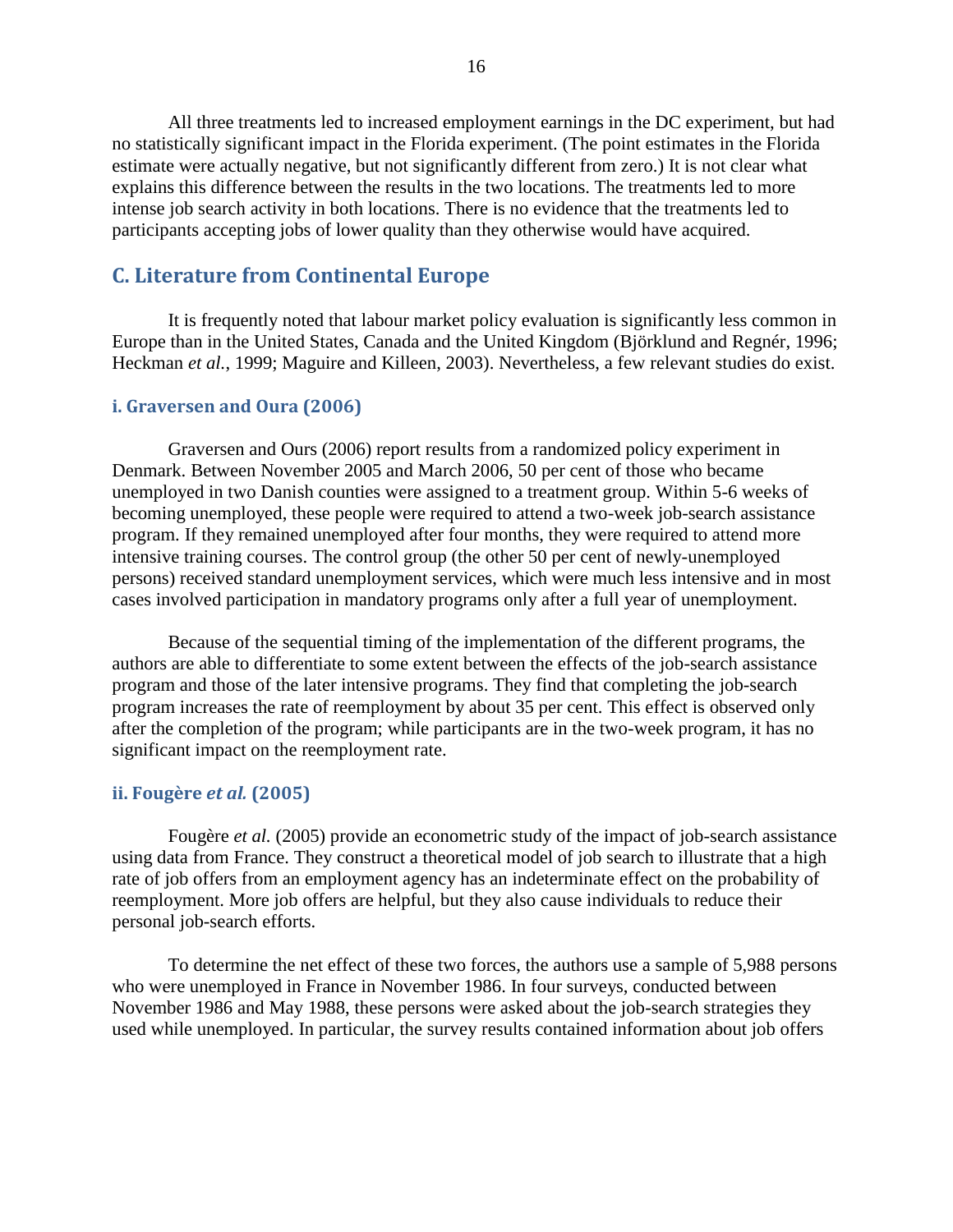| <b>Study</b>                        | <b>Method</b>                                                                          | <b>Outcome</b><br><b>Measure</b>                                               | <b>Policy</b><br><b>Measure</b>                                            | <b>Result</b>                                                                                               |
|-------------------------------------|----------------------------------------------------------------------------------------|--------------------------------------------------------------------------------|----------------------------------------------------------------------------|-------------------------------------------------------------------------------------------------------------|
| Graversen and<br><b>Ours</b> (2006) | Randomized<br>experiment,<br>hazard functions                                          | Rate of outflow<br>from<br>unemployment<br>to employment                       | Dummy for<br>JSA program                                                   | Significant positive impact                                                                                 |
| Fougère et al.<br>(2005)            | <b>Estimation</b> of<br>theoretical<br>model<br>parameters by<br>maximum<br>likelihood | Rate of outflow<br>from<br>unemployment<br>to employment                       | Receipts of job<br>opening<br>information<br>from<br>employment<br>service | Significant positive impact<br>for low-income, low-skill<br>workers                                         |
| Weber and Hofer<br>(2004)           | Hazard<br>functions                                                                    | Rate of outflow<br>from<br>unemployment<br>to employment                       |                                                                            | JSA most effective for those<br>unemployed 5-6 months;<br>effect insignificant for long-<br>term unemployed |
| Koning (2006)                       | GLS regressions                                                                        | Probability of<br>reemployment                                                 | Public<br>employment<br>service<br>workers per<br>client                   | Significant positive impact                                                                                 |
| Delander et al.<br>(2007)           | Randomized<br>experiment;<br>difference-in-<br>difference<br>regression                | Rate of<br>reemployment<br>Probability of<br>being employed<br>after 18 months | Dummy for<br>private agency<br><b>JSA</b> services                         | No significant impact<br>Enhanced public service<br>significantly more effective                            |
| Hämäläinen et al.<br>(2006)         | Randomized<br>experiments                                                              | Monthly<br>employment rate                                                     | Dummy for<br>JSA program                                                   | than private service.<br>No statistically significant<br>impact                                             |

#### <span id="page-24-1"></span>**Summary Table 3: Job-search Assistance Studies from Europe**

obtained through public employment agencies. Using these data, the authors show that more LMI from public employment agencies is associated with a higher rate of exit from unemployment. The effect is strongest for low-skill workers with little education. These groups face high job-search costs relative to skilled workers because they have lower access to informal search mechanisms such as personal contacts. LMI from public employment agencies is especially helpful in such cases because the search costs are absorbed by the agencies. This is less beneficial for educated workers with strong informal search mechanisms at their disposal.

#### <span id="page-24-0"></span>**iii. Weber and Hofer (2004)**

Weber and Hofer (2004) provide evidence on the impact of a job-search assistance program in Austria. The Austrian program involves mandatory job-search assistance for all unemployed persons before the fourth month of unemployment. When the program was being implemented in the late 1990s, however, it admitted many people who had been unemployed for longer time periods. This allows the authors to explore how the impact of the program changes with respect to participants' unemployment durations.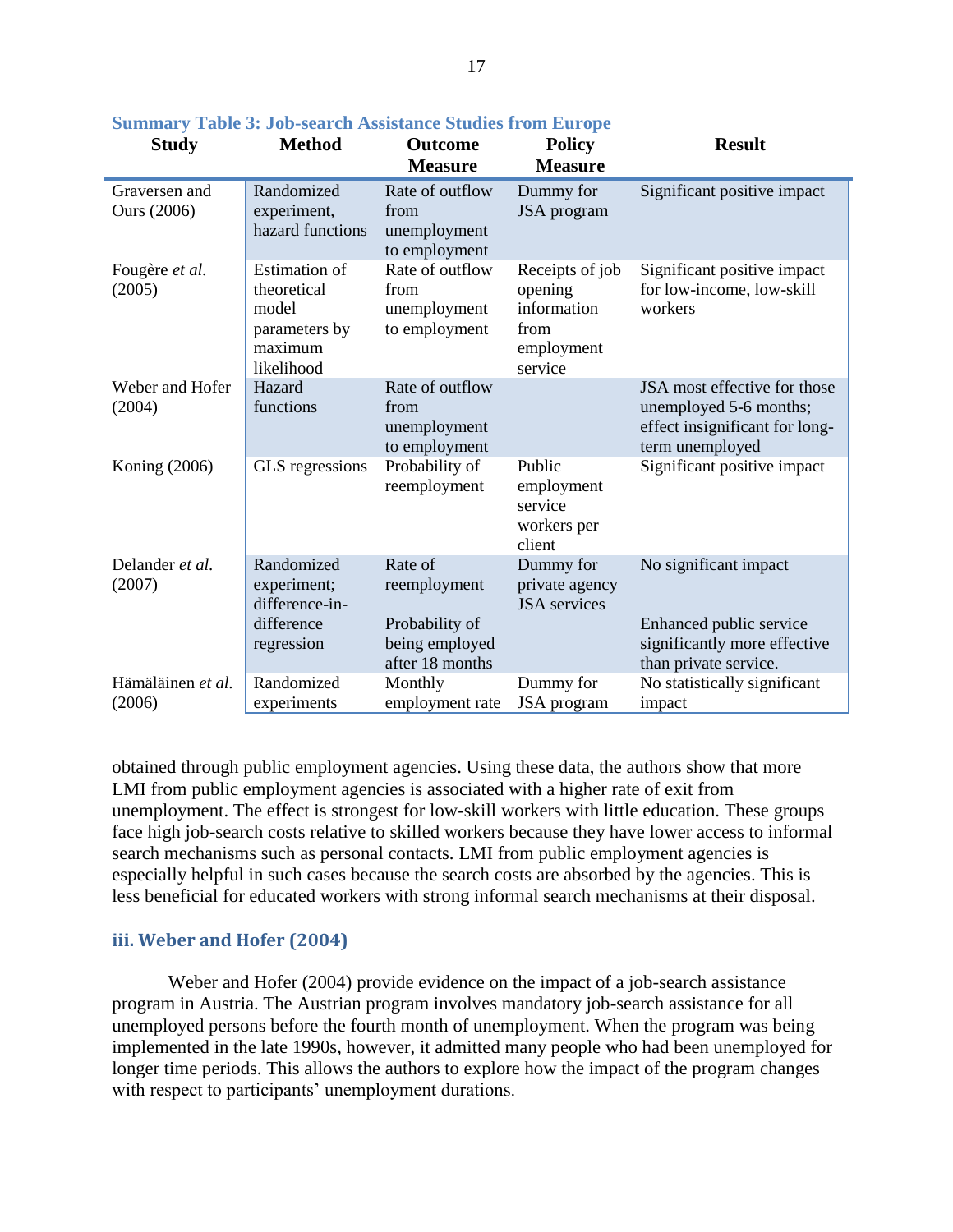The study uses a sample of 1,820 persons who became unemployed between March and August 1999 and entered the job-search assistance program at some time during their unemployment spells. Using hazard models, the authors find that the size of the program"s impact on the rate of reemployment is "hump shaped" with respect to the duration of unemployment. The program is most effective for persons who had been unemployed for 5-6 months before participating in the program. For that group, job-search assistance increases the rate of reemployment by about 33 per cent. The average duration of unemployment *after* participation in the program falls from 114 days to 76 days due to the job-search assistance. The impact quickly diminishes to zero for longer unemployment durations, indicating that job-search assistance is less effective for the long-term unemployed.

#### <span id="page-25-0"></span>**iv. Koning (2006)**

Koning (2006) exploits variation in the number of employment service workers per client at job centres in the Netherlands to study the impact of employment service worker intensity on client outcomes. The study draws administrative data from the public employment service benchmarking system for the year 2004. The database contains monthly data on client characteristics, and client outcomes, and the number of workers for 124 employment offices.

The results show that the number of workers per client has a positive and statistically significant impact on the reemployment rate over the six months following program participation, but only among short-term unemployed (that is, those who have been unemployed for less than six months) and unemployment insurance recipients. Among long-term unemployed or those receiving social assistance, the policy has no significant impact. Even the significant effects are modest in magnitude, however. A one per cent increase in job centre worker per client is associated with an increase of about 0.03 per cent in the reemployment rate. By comparison, the impact of local labour market tightness (measured as vacancies divided by the unemployed population) is about four times larger than the policy effect.

#### <span id="page-25-1"></span>**v. Delander** *et al.* **(2007)**

Of particular relevance from a policymaking perspective is the study by Delander *et al.* (2007), which compares the impact of job-matching services from private and public employment agencies in Sweden. The evaluation uses data from a controlled experiment. Three Swedish cities with similar labour market conditions were selected, and about 100 unemployed immigrants from each city were selected for the study. In one city, participants received jobsearch assistance from a private agency. In the second city, they received enhanced services from a public employment agency (i.e. the office was given extra money to spend on "intensified placement services"). In the third city, the participants received normal services from a public employment agency.

These participants were followed for 18 months after the beginning of the programs. Their labour market outcomes were compared to those experienced by three other groups of unemployed immigrants (one from each city) over the 18 months preceding the beginning of the programs. The study uses a difference-in-difference approach to measure the relative impacts of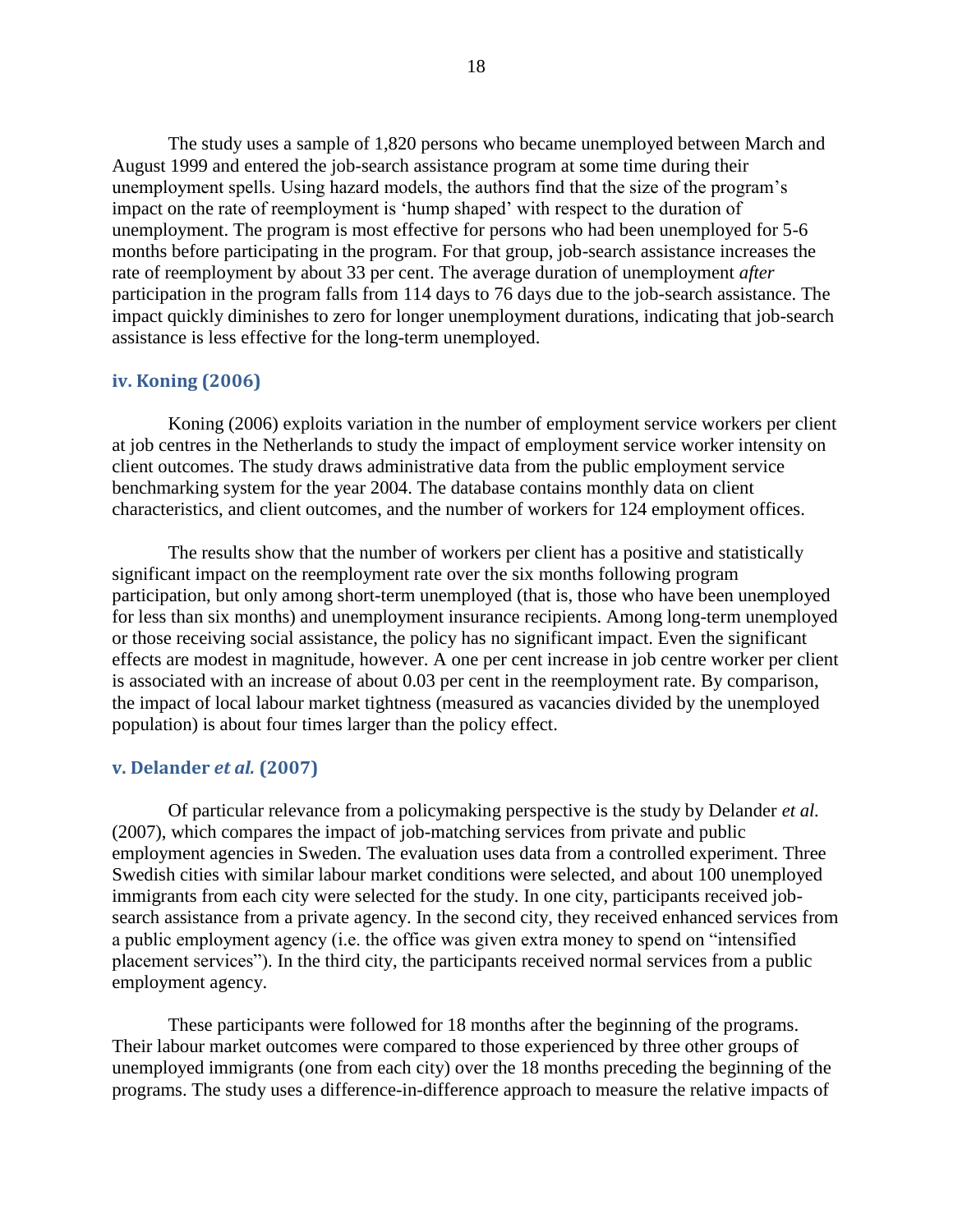the private and public programs, controlling for the individual characteristics of the participants (education, experience, home country prior to immigration, etc.).

The authors find that the impacts of the three programs on the average duration of employment are not statistically different from one another. The estimates of the impact of the private services relative to both the enhanced and regular public services are negative, but never statistically significant.

In terms of the probability of being employed at the end of the 18-month follow-up period, however, the private service has a significant negative impact relative to the enhanced public services (but not the regular public services). The private agency service is associated with a 20 percentage-point lower employment probability than the enhanced public agency.

#### <span id="page-26-0"></span>**vi. Hämäläinen** *et al.* **(2006)**

Hämäläinen *et al.* (2006) analyze data from two controlled experiments on job-search assistance in Finland. In the first experiment (conducted in 1997), 1,261 participants who volunteered to participate in the program were randomly divided half-and-half into treatment and control groups. The treatment group received a course of five half-day job-search assistance sessions, while the control group received no such assistance. In the second experiment (conducted in 1999), 1,017 participants were selected for participation by case workers at unemployment offices. About two thirds of the participants were assigned to the treatment group, which received job-search assistance sessions. For the control group, the sessions were delayed by seven months. In both experiments, participants were surveyed after six months and two years and were matched to administrative data allowing for follow-up periods of six and four years for the first and second experiments, respectively.

The results from both experiments show no statistically significant difference between the monthly employment rates of the treatment and control groups over the four- and six-year follow-up periods. The lack of significant long-run effects is consistent with findings from the US literature, but Hämäläinen *et al.* find no statistical significance even in the short run.

### <span id="page-26-1"></span>**D. Synthesis of Results**

From our perspective as analysts interested in LMI, a weakness of all the studies reviewed in this section is that they discuss neither the direct impact of LMI on labour market outcomes nor the role of LMI within job-search assistance programs. Of course we cannot be critical of the authors of these studies, since they did not set out to study LMI. We merely wish to point out, as we did earlier in the report, that the international literature does not really address the issues in which we are interested.

The five evaluations of the New Deal for 18-24 Year Olds differ in the degree to which they isolate the impact of the Gateway job-search assistance program, but we can draw several conclusions with varying degrees of certainty.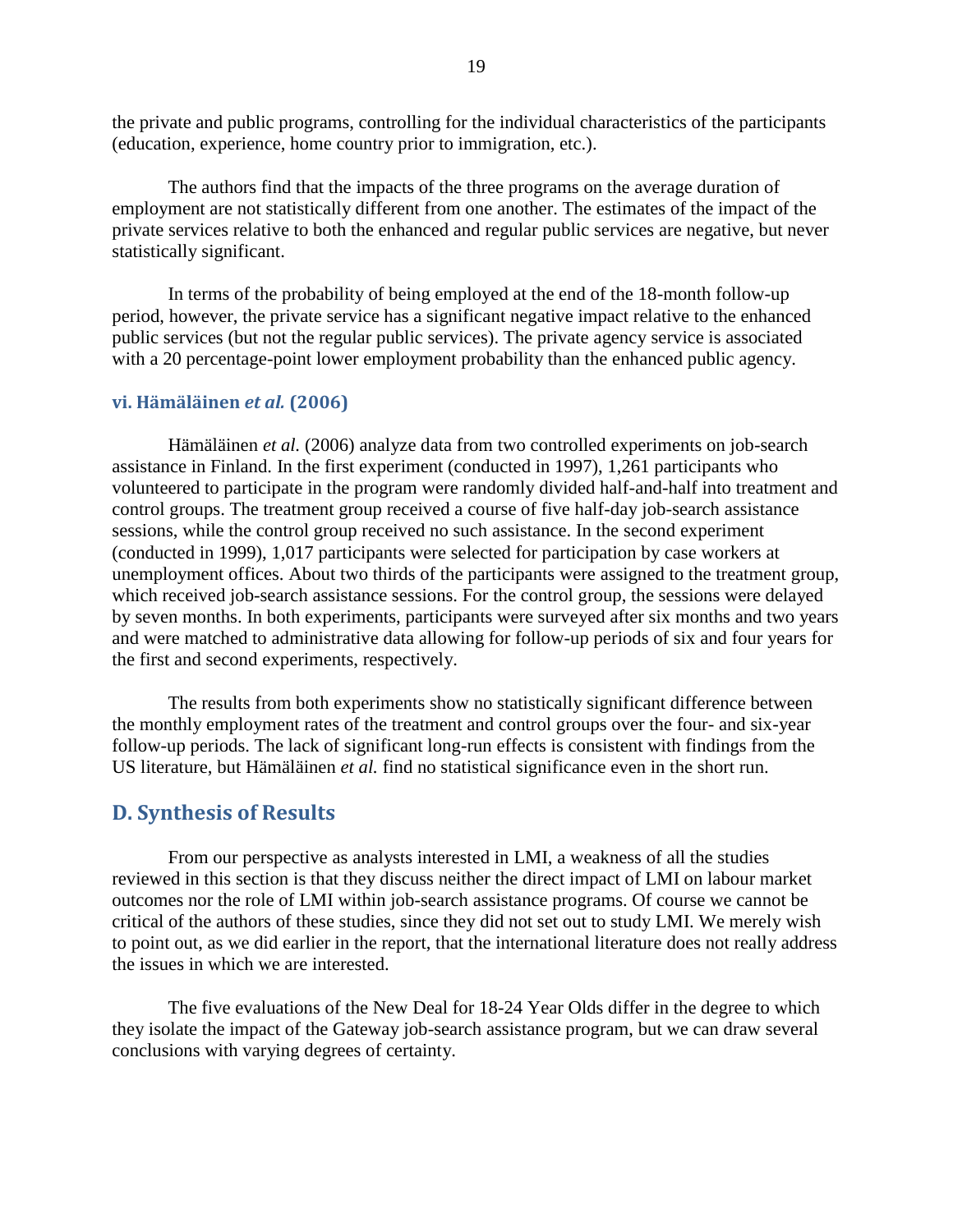First, the Gateway job-search assistance program does have a substantial positive impact on reemployment among 18-24 year olds. The results from Riley and Young (2001) are at odds with this conclusion, but their sampling methodology is not as effective as that of Van Reenen (2003) and Blundell *et al.* (2001) in disentangling the impact of job-search assistance from that of the post-Gateway options. By restricting the evaluation to the pilot period and using the earlyimplementation regions as a treatment group, the latter two studies come closest to meeting the standards of experimental analysis.

Second, the evidence on the substitution effect of job-search assistance is mixed. The existence of substitution effects may or may not be important from a policy perspective; for example, policymakers may aim to help one group and may not care if the benefits are redistributed from another group. However, substitution effects are important for estimating the overall net impact of a policy on society. More research is required on this issue.

Third, estimates of the impact of the program are sensitive to the type of estimator used and to the manner in which aggregate time-specific shocks are controlled for. In econometric studies, the policy measure may capture the impact of some unobserved macroeconomic changes. This is one argument in favour of using small-scale randomized policy experiments rather than large-scale econometric studies.

Two main results can be drawn from the experiments in the United States. First, jobsearch assistance has small but statistically significant positive effects on jobseekers' reemployment probabilities and earnings in the short run. Second, the effects do not persist into the long run. The long-term follow-up component of the New Jersey study (Corson and Haimson, 1996) is a particularly important contribution, since most of the literature addresses only short-run impacts.

The European results are largely consistent with those from the United States and the United Kingdom in that job-search assistance is typically shown to have a positive impact on persons" reemployment prospects in the short run. A major exception is the study by Hämäläinen *et al.* (2006), in which job-search assistance has no significant impact on employment rates in the short run or the long run. It is not clear what drives these unusual results. A possible explanation lies in the sampling methods used in the two experiments described by Hämäläinen *et al.* Rather than selecting participants at random from the unemployed population, one experiment used volunteers and the other used persons selected by employment service case workers. It is possible that these non-random approaches resulted in samples of people who were unlikely to benefit from job-search assistance.

A strength of the European studies is that they explore the heterogeneity of policy treatment effects with respect to other factors. Fougère *et al.* (2005) show that job-search assistance is particularly helpful to people with little education and low income, and less beneficial for relatively skilled unemployed persons. Weber and Hofer (2004) demonstrate that job-search assistance is most effective for the short-term unemployed and that the policy impact diminishes quickly beyond unemployment durations of five to six months. These findings suggest that job-search assistance programs are an effective way to target disadvantaged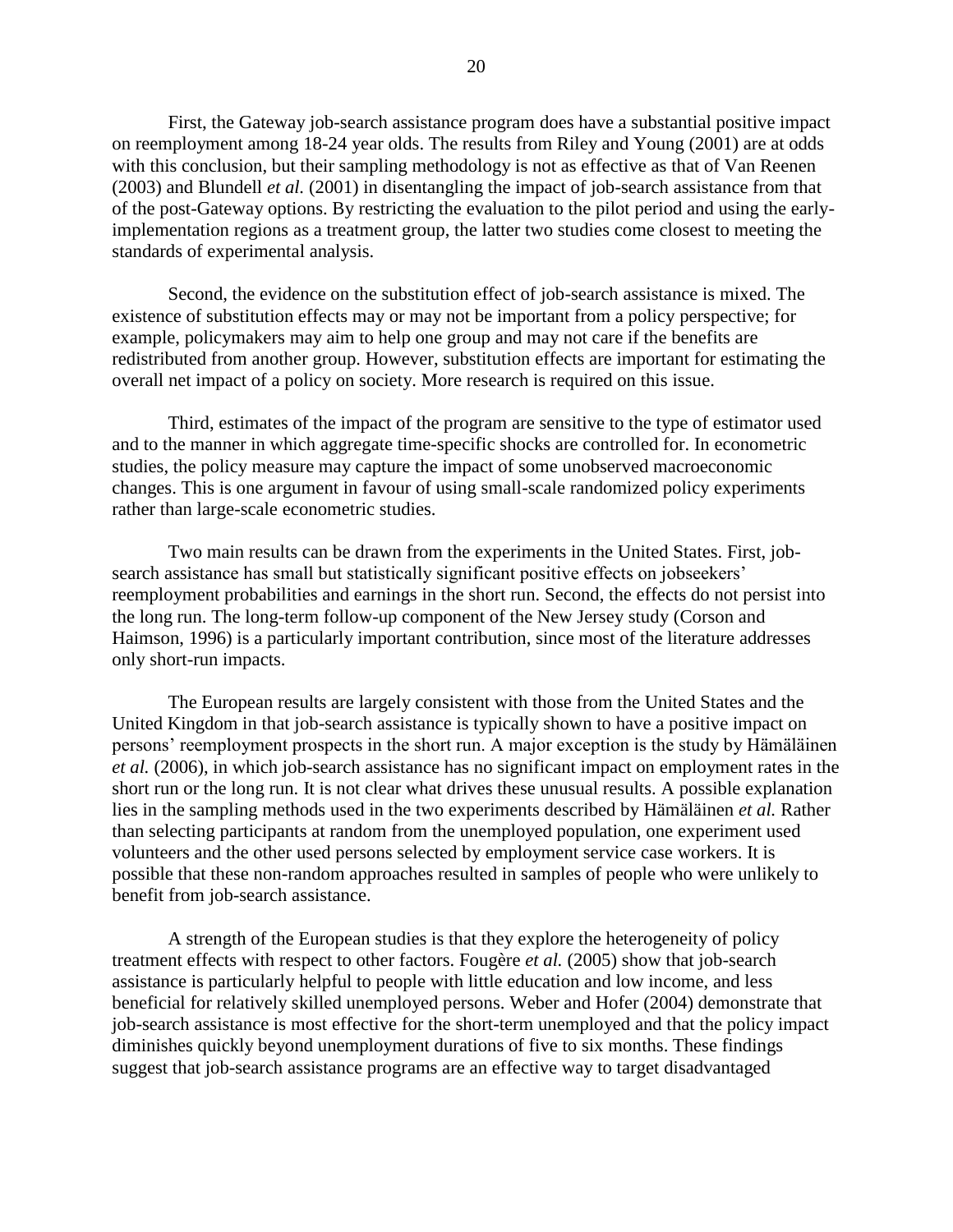members of the unemployed, but that early intervention must be a key component of such programs.

The results of Delander *et al.* (2007) suggest that public employment agencies can be substantially more effective than private agencies in helping hard-to-place unemployed people (e.g. unemployed immigrants) find jobs. The authors suggest that private agencies are likely to be concerned about the interests of firms rather than the unemployed, since their relationships with employers depend on consistently supplying them with good employees. This conflict of interest may be less important for public agencies, which can focus more intently on the interests of their unemployed clients.

This finding has potential policy implications, especially given that some countries (e.g. Australia) have in recent years shifted their LMI systems toward public-private partnerships (Sharpe and Qiao, 2006). However, since the Delander *et al.* (2007) analysis does not address the question of whether the role of LMI differs between public and private employment services, we cannot conclude that LMI systems based on public information provision are more effective than those based on private provision. A weakness of the Delander *et al.* (2007) analysis is that the groups are determined based on geography rather than random assignment. If unobserved macroeconomic shocks affected the three Swedish cities differently during the period of analysis, the difference-in-difference results would be compromised. More and better research is needed on this topic to determine whether or not the results can be generalized.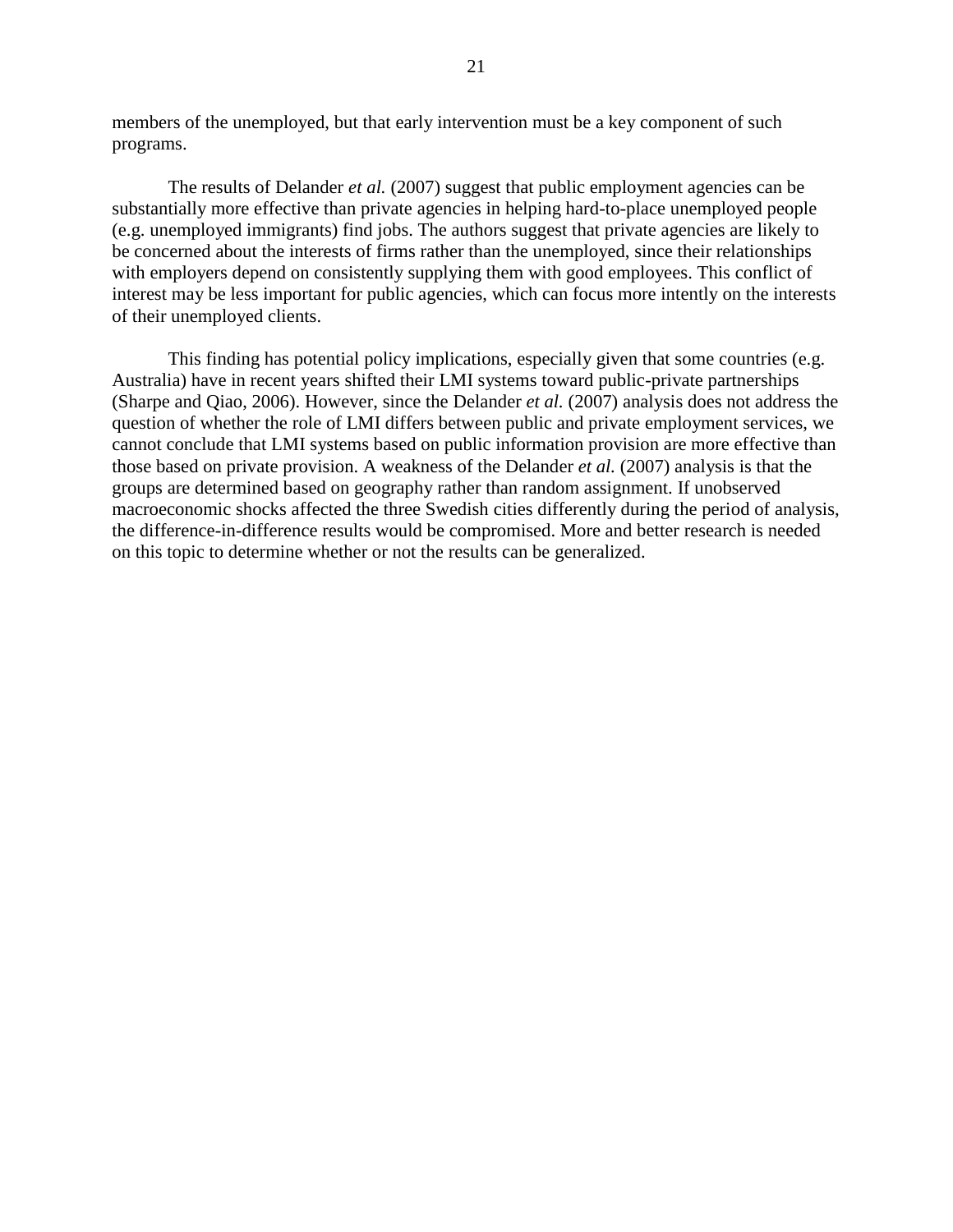## <span id="page-29-0"></span>**IV. Career Counseling and Guidance**

LMI is often provided in conjunction with career counseling. In addition to providing information, counseling involves aiding clients with self-assessment activities, improving motivation and self-confidence, and providing direct advice on job-search strategies and career decisions. These activities are much further removed from LMI *per se* than job-search assistance, which we discussed in the previous section. While job-search assistance and the internet can be viewed as mechanisms for the direct provision or interpretation of information, counseling involves services with effects that are independent of the information being used. For example, the role of a career counselor in increasing the motivation and self-esteem of jobseekers has nothing to do with LMI (i.e. increased motivation is not itself LMI and it is not a mechanism for LMI delivery; it is conceptually separate from LMI), but it may have a direct impact on labour market outcomes.

| <b>Study</b>                                 | <b>Method</b>            | <b>Outcome</b><br><b>Measure</b>                           | <b>Policy</b><br><b>Measure</b>                    | <b>Result</b>                                                                                                                                                                                       |
|----------------------------------------------|--------------------------|------------------------------------------------------------|----------------------------------------------------|-----------------------------------------------------------------------------------------------------------------------------------------------------------------------------------------------------|
| De Koning<br>(2005)                          | Literature<br>survey     | Probability of<br>finding a job                            | Various                                            | Significant positive impact<br>in 14 of 22 estimates<br>surveyed                                                                                                                                    |
| Hughes et al.<br>(2002)                      | Literature<br>survey     | Various                                                    | Various                                            | Significant positive impacts<br>on successful job-finding,<br>participation in training<br>programs, and 'learning<br>outcomes' such as attitudes,<br>decision-making skills, and<br>self-awareness |
| Dolton and<br>O'Neill (1997)                 | Hazard<br>functions      | Duration of<br>unemployment                                | Dummy for<br>counseling<br>program                 | Significant reduction                                                                                                                                                                               |
|                                              |                          | Unemployment<br>rate                                       |                                                    | Significant long-run<br>reduction                                                                                                                                                                   |
| OECD (1993)                                  | Literature<br>survey     | Probability of<br>reemployment                             | Dummy for<br>counseling                            | Significant positive impact<br>among long-term<br>unemployed, possibly at<br>expense of short-term<br>unemployed                                                                                    |
| Van den Berg and<br>van der Klaauw<br>(2006) | Randomized<br>experiment | Rate of<br>reemployment                                    | Dummy for<br>private agency<br><b>JSA</b> services | No significant impact                                                                                                                                                                               |
| Brimrose et al.<br>(2008)                    | Case studies             | Various; based<br>on clients'<br>subjective<br>assessments | Not applicable                                     | Most participants believed<br>guidance treatment was<br>useful                                                                                                                                      |

#### <span id="page-29-1"></span>**Summary Table 4: Summary of Career Counseling Studies**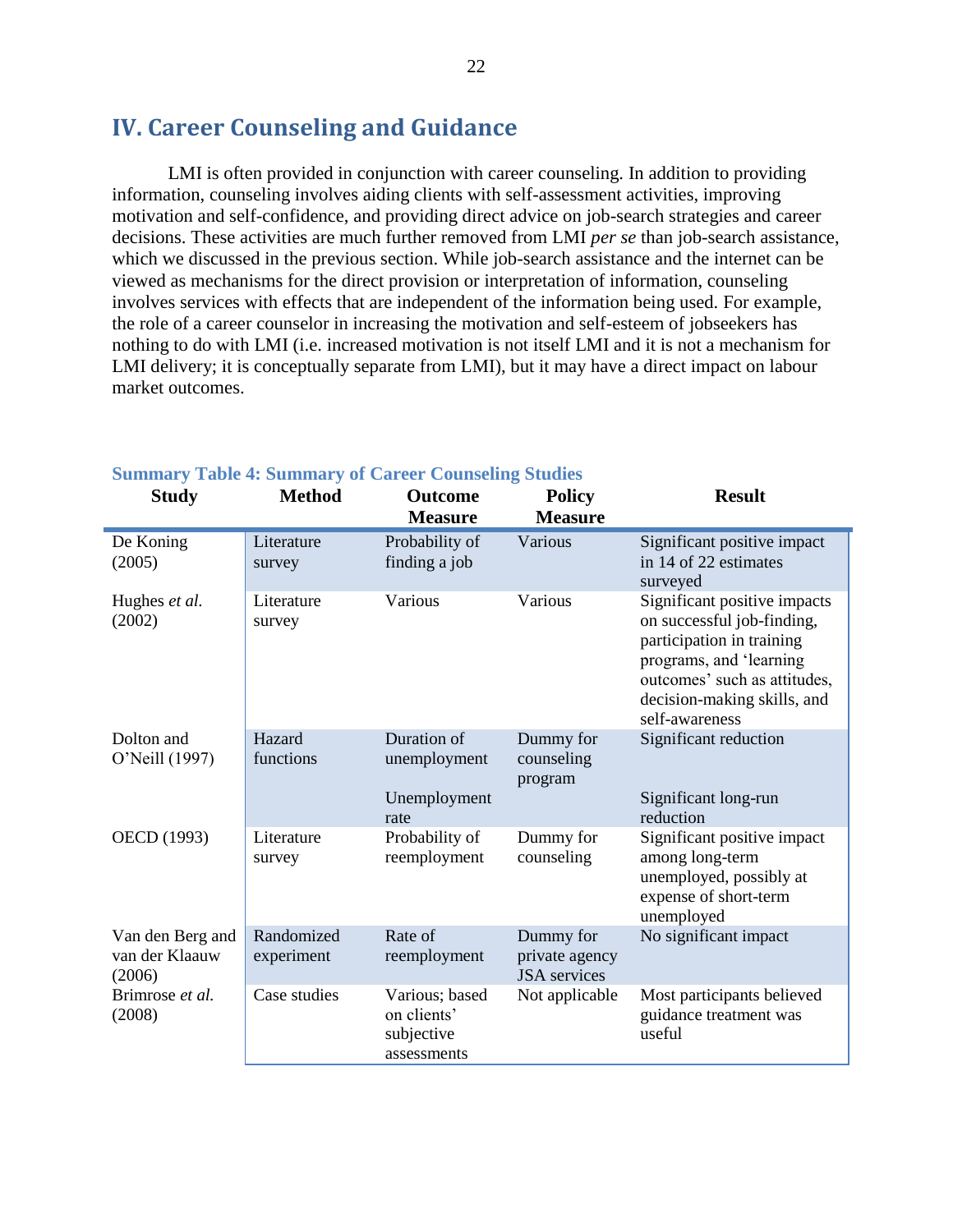In spite of these complications, it is appropriate to touch upon career counseling in this literature review because LMI provision and interpretation constitute an element of career counseling. In order to avoid going too far beyond the scope of this review, however, our discussion of counseling will be brief and will focus on studies that assess the impact of counseling on labour market outcomes.

It is worth noting that while counseling and job-search assistance are not synonymous, there is substantial overlap between the two concepts and it can be difficult to distinguish between them in empirical analysis. Some of the studies we discussed in section III on job-search assistance could be considered studies of counseling, and vice versa.

#### <span id="page-30-0"></span>**A. Literature**

 $\overline{a}$ 

Rigorous statistical evaluations of the labour market impact of career counseling are uncommon (Watts *et al.*, 2007). A literature review by De Koning (2005) identifies 22 estimates of the impact of counseling on the probability of finding a job (not necessarily from 22 separate studies).<sup>13</sup> Among these 22 estimates, 11 of 13 experimental estimates and 3 of 9 nonexperimental estimates imply that counseling has a significant positive impact on the probability of employment. The author provides no details regarding the quality of the methods used to derive these estimates.

A comprehensive review of the literature on the effects of career counseling is provided by Hughes *et al.* (2002). They conclude that intensive, multi-method counseling services do have significant short-term impacts on successful job-finding, participation in training programs, and "learning outcomes" such as attitudes, decision-making skills, and self-awareness.

Several studies evaluate the impact of the Restart program, a counseling and employment assistance program implemented in the United Kingdom in April 1987. Under the program, persons who have been unemployed for six months are required to attend an interview with a counselor at an employment office. The interview involves information provision and employability assessment activities.

In 1989, a random sample of 8,925 individuals who were approaching their sixth month of unemployment was chosen to take part in a policy experiment to evaluate the impact of Restart. Out of this group, a random sub-sample of 582 people was selected as the control group. The implementation of the Restart program was delayed by six months for these people; upon reaching their sixth month of unemployment, they were not asked to attend a Restart interview. The remaining people constituted the treatment group. Note that the treatment is not the counseling interview itself, but a call to an interview. Members of the control group could still receive the counseling if they requested it without being called. OECD (1993) suggests that as much as 25 per cent of members of the control group may have done this, so results from this experiment should be treated with caution.

 $13$  De Koning (2005) does not specify the number of studies from which the 22 estimates are drawn, but he does indicate that multiple estimates from the same study enter separately into his literature review. Based on the bibliography of De Koning (2005), it is likely that many of the estimates are from studies that were not published in English or French and are therefore unavailable to us for closer review.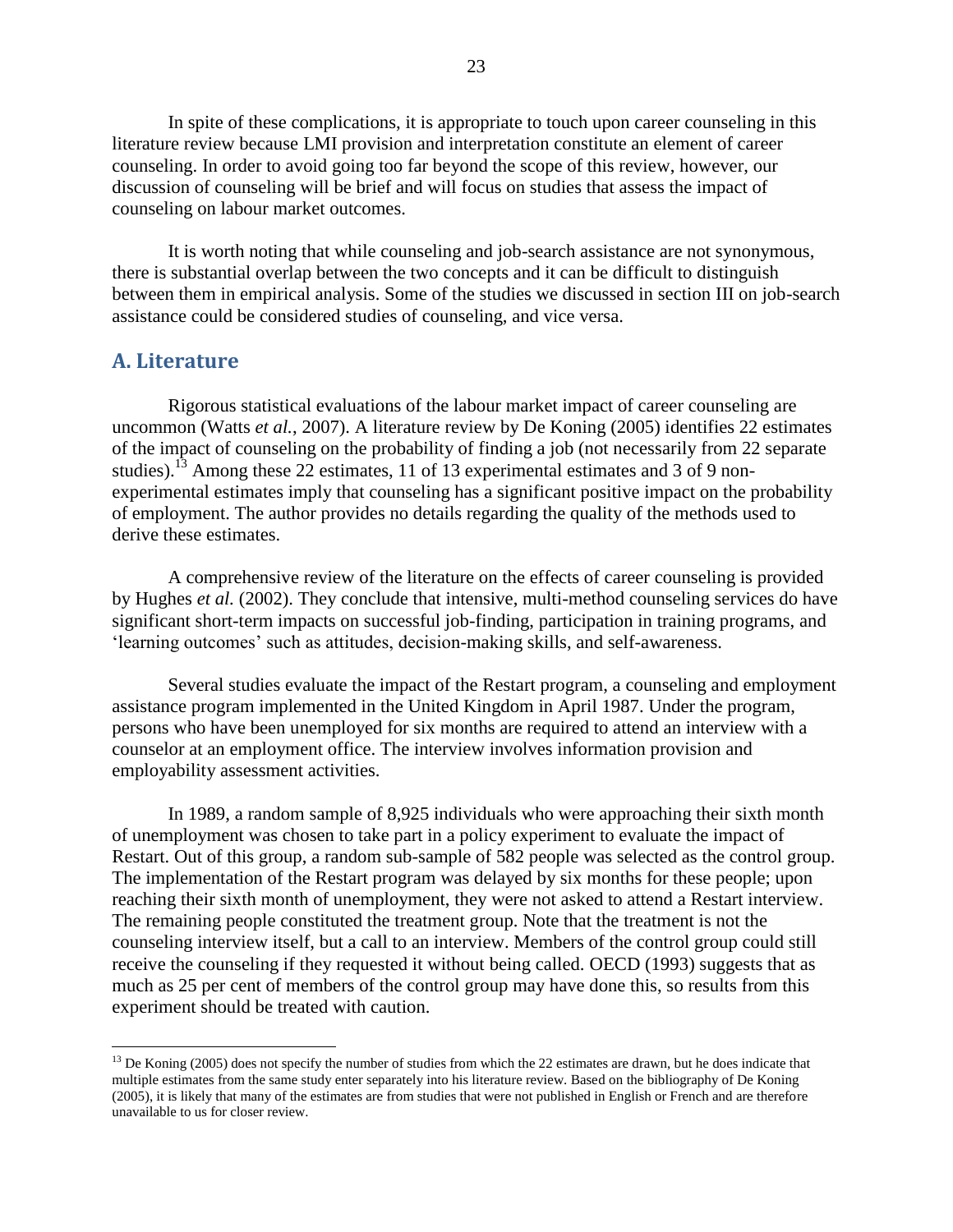#### <span id="page-31-0"></span>**i. Dolton and O'Neill (1997)**

Using the data from the experiment, Dolton and O"Neill (1997) use hazard models to estimate the effect of the Restart program on the rate of exit from unemployment and the average duration of time spent out of unemployment after having been through the program. They find that the program reduced the duration of unemployment. The median duration of unemployment was 11 months for the treatment group and 13 months for the control group. Over the six month period in which members of the control group were excluded from the program, they were only 70-80 per cent as likely as members of the treatment group to exit unemployment. The unemployment rate among members of the treatment group fell 10 percentage points below that of the members of the control group.

Among people who escaped unemployment, Restart had no significant impact on the average duration of time spent out of unemployment. The authors interpret this as evidence that the program does not simply move people into unsuitable jobs in order to remove them from the unemployment rolls. An alternative interpretation is that the program does not match participants with jobs that are 'a better fit' than those they would have found otherwise.

The authors then examine the long-run impact of the program over the five years following the experiment. They find that the long-run average unemployment rate among members of the treatment group was statistically significantly lower than that of the treatment group for men, but not for women. Since the control group did eventually enter the Restart program – the treatment was merely a six-month delay – it is not clear why the long-term outcomes of the treatment and control groups would differ. The authors show that members of the control group who exited unemployment were more likely to exit the labour force (as opposed to getting a job) relative to the treatment group. This could explain why the long-term outcomes of the control group were so poor, but it also calls into question the randomization of the group formation and the independence of the groups.

#### <span id="page-31-1"></span>**ii. OECD (1993) and citations therein**

OECD (1993) makes reference to two additional evaluations of the Restart program. White and Lakey (1992) use the same experimental data as Dolton and O"Neill (1997) and find that the Restart program improved the likelihood of finding work. Jackman and Lehmann (1990) conduct a non-experimental econometric analysis using national data on unemployment inflows and outflows over the 1979-1988 period. They find that the program achieved its aim of increasing the probability of reemployment among the long-term unemployed, but that some of these gains came at the expense of the short-term unemployed population. The experimental studies could not examine this substitution effect because both the treatment and control groups consisted of people who had been unemployed for more than six months.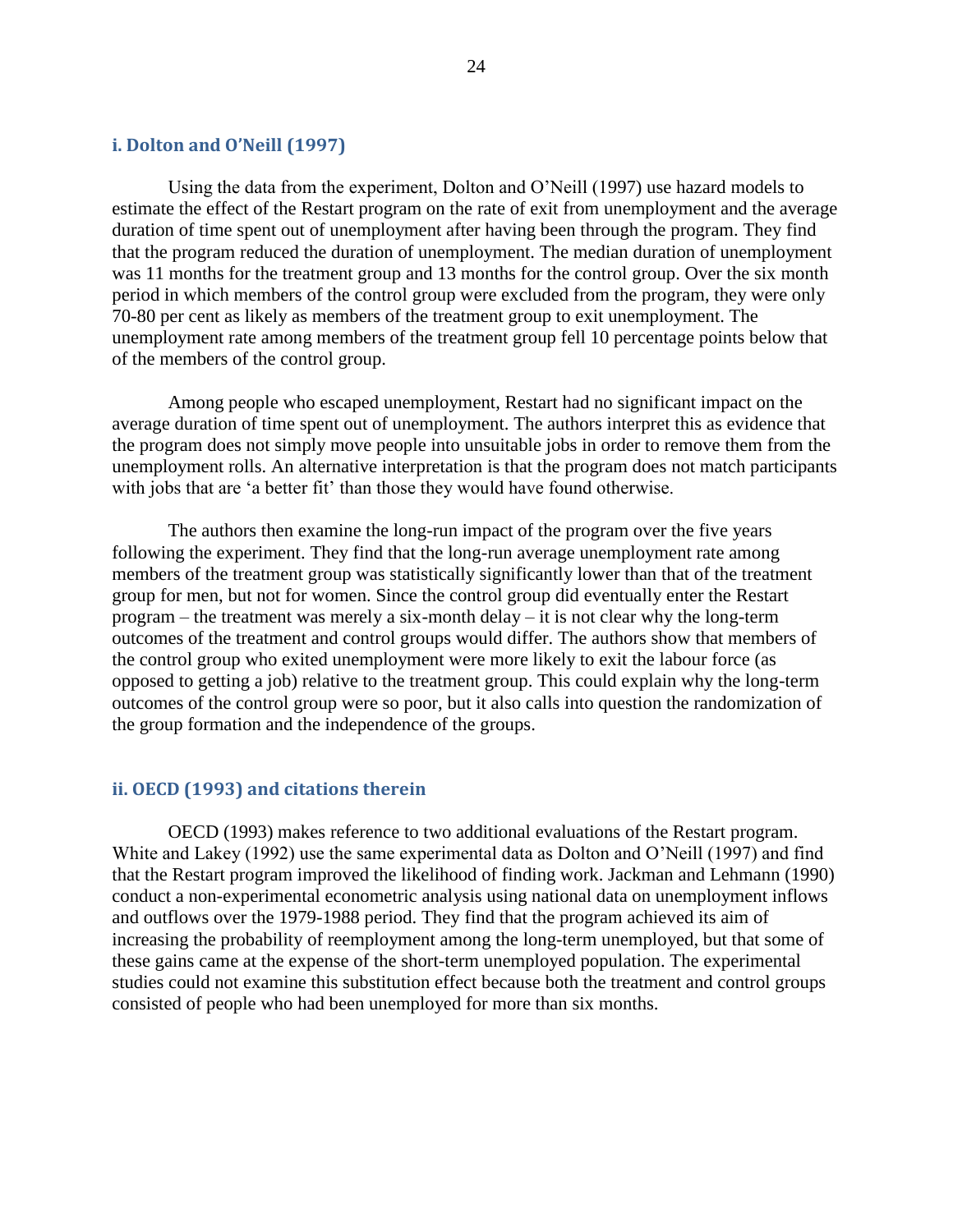#### <span id="page-32-0"></span>**iii. Van den Berg and van der Klaauw (2006)**

Van den Berg and van der Klaauw (2006) provide evidence on the impact of counseling from a controlled experiment in the Netherlands. In the Netherlands, unemployment insurance (UI) recipients must attend monthly meetings with a career counselor who provides information, evaluates the participants' job-search activities, and helps formulate plans for further job-search. The experiment follows all eligible UI recipients who began collecting benefits between August and December, 1998, at two local employment offices in large cities. The sample comprised 394 individuals. About 50 per cent of them were randomly assigned to the treatment group and received the counseling services. Members of the control group were not allowed to participate in the program. Both groups were followed until February 1999 using administrative data and follow-up surveys.

The authors find that the program had no statistically significant impact on the rate of reemployment. This is true both for estimates of the average impact across all workers and for "heterogeneous treatment effect" estimates that allow the impact to vary with respect to individual participants' characteristics. Counseling causes a shift from informal to formal methods of job-search, with no net effect on the reemployment rate.

#### <span id="page-32-1"></span>**iv. Brimrose et al. (2008)**

Many studies of the effects of career counseling focus not on statistical impact analysis but on the self-reported satisfaction of participants with respect to their experiences with counseling. Brimrose *et al.* (2008) report results from a five-year case study in England. In 2004, 50 individuals (with a variety of characteristics and labour market histories) underwent an intensive interview with a career counselor. They were contacted for follow-up interviews once per year until 2008. In the initial follow-up interview, 98 per cent of the participants (49 of 50) reported that they had found the guidance useful immediately after the counseling session.<sup>14</sup> By the end of the five-year period, this proportion had fallen to 66 per cent (19 of 29 participants, accounting for sample attrition over the period). The unemployment rate among the participants declined from 34 per cent to 3 per cent over the same period.

The Government of Finland (2006a) reports that 85 per cent of respondents to a client survey considered Finland"s telephone-based educational counseling service to be useful for educational planning.

#### <span id="page-32-2"></span>**B. Synthesis of Results**

 $\overline{a}$ 

The balance of the evidence suggests that career counseling services have a positive impact on labour market outcomes, but it is unclear how much of this is impact can be attributed to the LMI-related element of career counseling.

<sup>&</sup>lt;sup>14</sup> The authors define 'useful' guidance as "supporting positive outcomes for the client; providing access to expert knowledge, information, and networks; promoting constructive change in the client; and, overall, providing the client with a positive experience" (Brimrose *et al.*, 2008).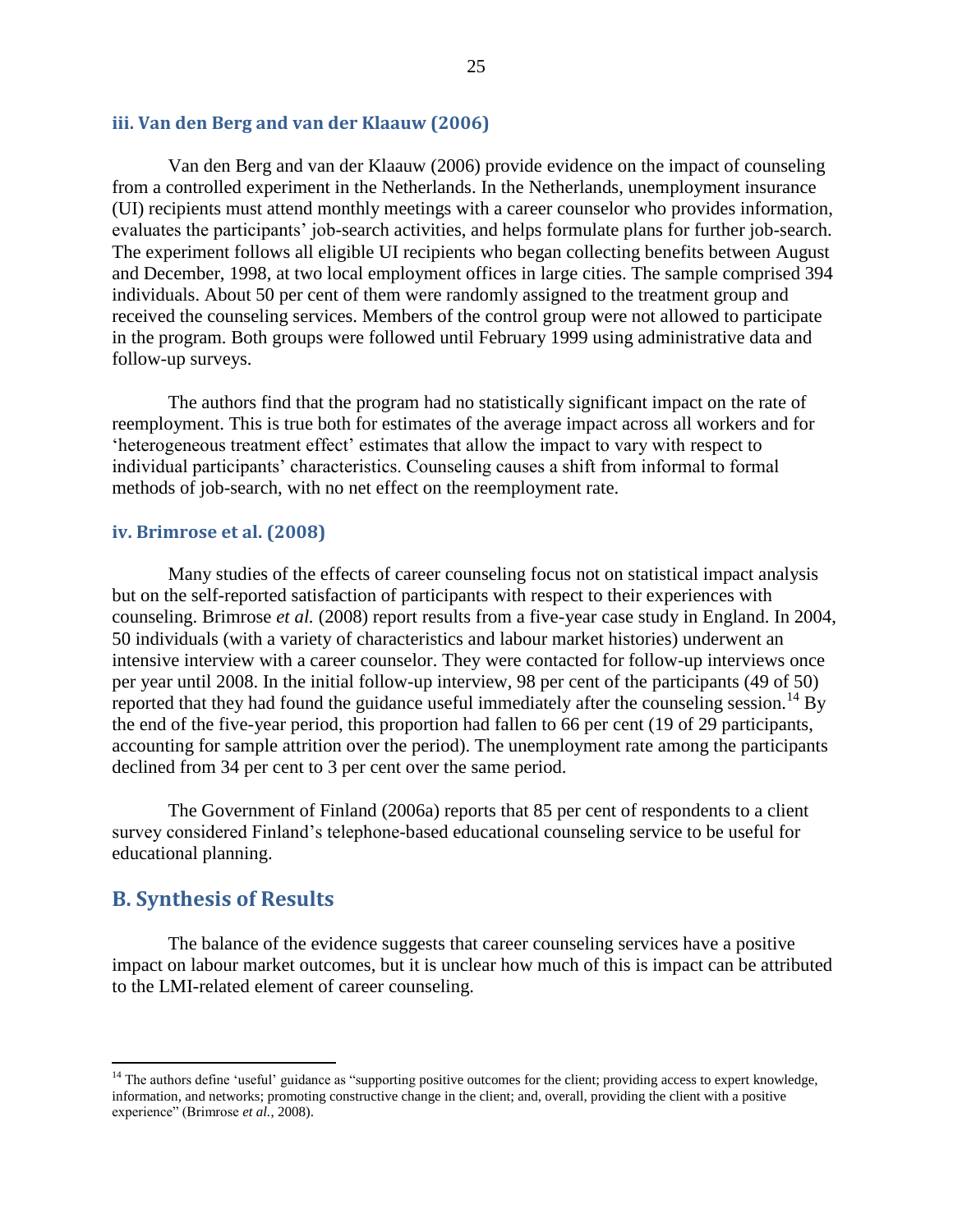The evaluations of the Restart program provide experimental results, but they are compromised to some degree by the fact that up to 25 per cent of the control group was given the policy treatment after requesting it (OECD, 1993). A major problem for policy experiments is that it is often considered unethical to deny a person access to a program because he or she has been randomly assigned to a control group in an experiment (Maguire and Killeen, 2003). Nevertheless, the evaluations provide some evidence that the program had a positive, albeit small, impact on the reemployment probability of the unemployed.

Experimental methods seem to produce statistically significant results more consistently than non-experimental methods (De Koning, 2005). This may reflect the fact that experiments usually capture the short-run impact of policy treatments, while long-term follow-up analysis is not conducted. As we know from the literature on job-search assistance, there is evidence to suggest that the effects of such interventions do not persist over the long run.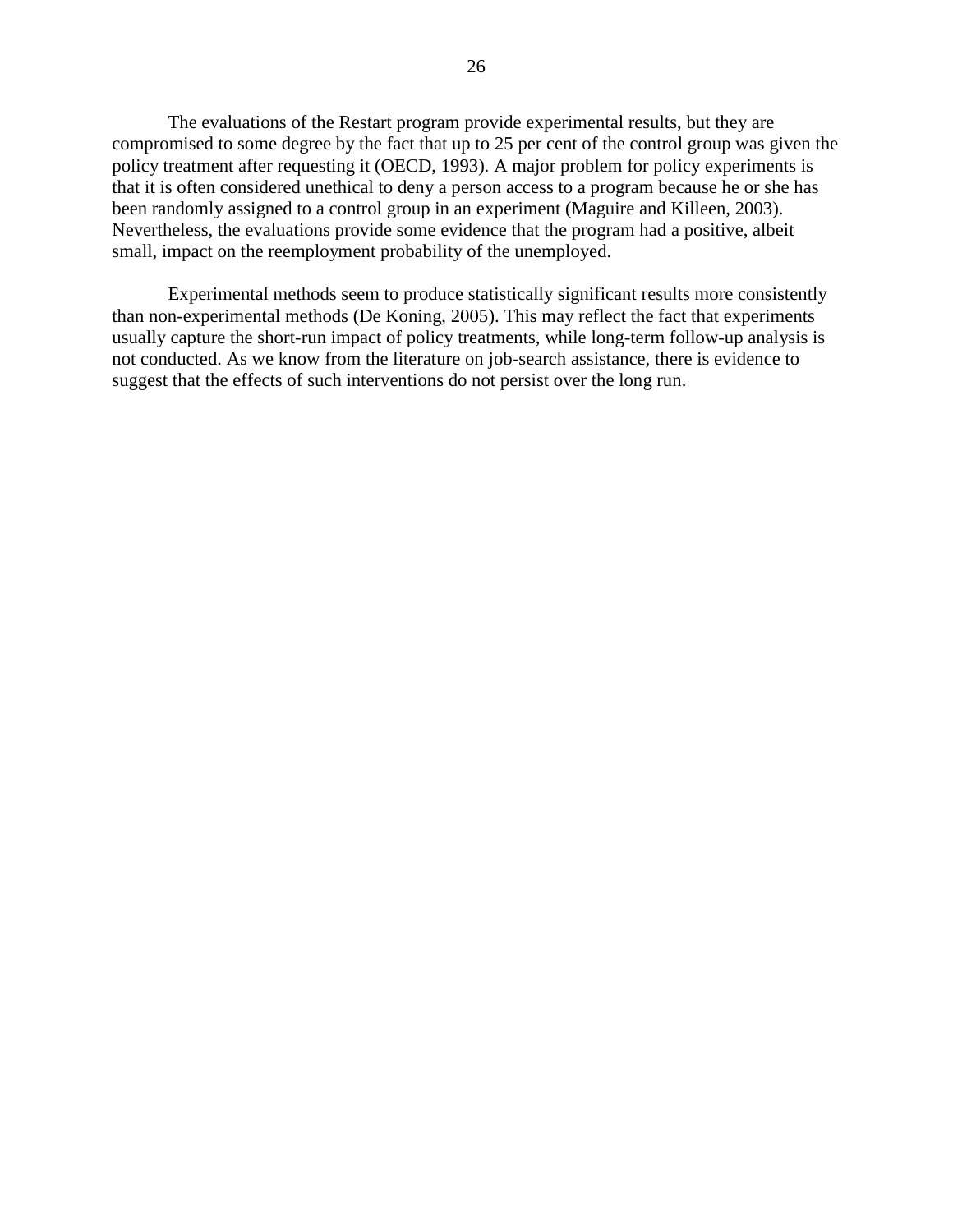### <span id="page-34-0"></span>**V. Internet-based LMI**

The internet is an increasingly important LMI delivery mechanism. Several recent papers have examined the impact of the internet on the labour market. Two key questions have been addressed in the literature so far. First, what groups of people use the internet to look for LMI? From a policymaking perspective, it is important to know who can be reached using internetbased LMI. Second, how effective is the internet as a method of job-search (for workers) or employee-search (for employers)? Answers to this question would help in setting priorities in LMI system development. To what extent should resources be devoted to online LMI dissemination as opposed to job centres or other LMI sources?

The studies discussed in this section mainly deal with the second and third types of LMI outlined in the definition of LMI at the beginning of this report: information on specific jobs and specific workers. No studies address the impact of information about general labour market trends (e.g. if Statistics Canada made the data in the CANSIM database freely available, would it affect the Canadian labour market?)

It is also important to note that the internet comprises several distinct concepts that can be used in job-search, including web sites, online databases, and e-mail. Web sites and databases are most relevant for LMI, since their function in most cases is simply to present information. E-mail mainly influences labour markets by dramatically lowering the cost (in money, time and effort) of communicating with employers, submitting resumes and CVs, and so on. As such, its influence is not directly attributable to information *per se.* Studies typically do not distinguish between these alternative functions of the internet (pure information provision versus pure cost savings) in job-search.

#### <span id="page-34-1"></span>**A. Literature**

#### <span id="page-34-2"></span>**i. Kuhn and Skuterud (2004)**

A seminal contribution to this literature is Kuhn and Skuterud (2004). The authors use data from the December 1998 and August 2000 Computer and Internet Use Supplements to the Current Population Survey (CPS) in the United States. In order to track the labour market outcomes of respondents, the observations are matched with the same persons in the ten subsequent monthly CPS surveys in which many of the same individuals were interviewed. The final sample consisted of 4,139 respondents who were unemployed at the time of the December 1999 or August 2000 surveys.

The study addresses both of the key questions noted above. The authors find that relative to the non-internet using unemployed, internet jobseekers are more likely to be well-educated, entering unemployment from work, entering the labour force from school, and experienced in occupations with low unemployment rates. These are all characteristics associated with shorter unemployment duration. Black and Hispanic people are less likely to use the internet for job search than people of other races, but this is because of inequalities in access to the internet rather than different preferences for job-seeking strategies. There is a "digital divide" in jobseeking methods.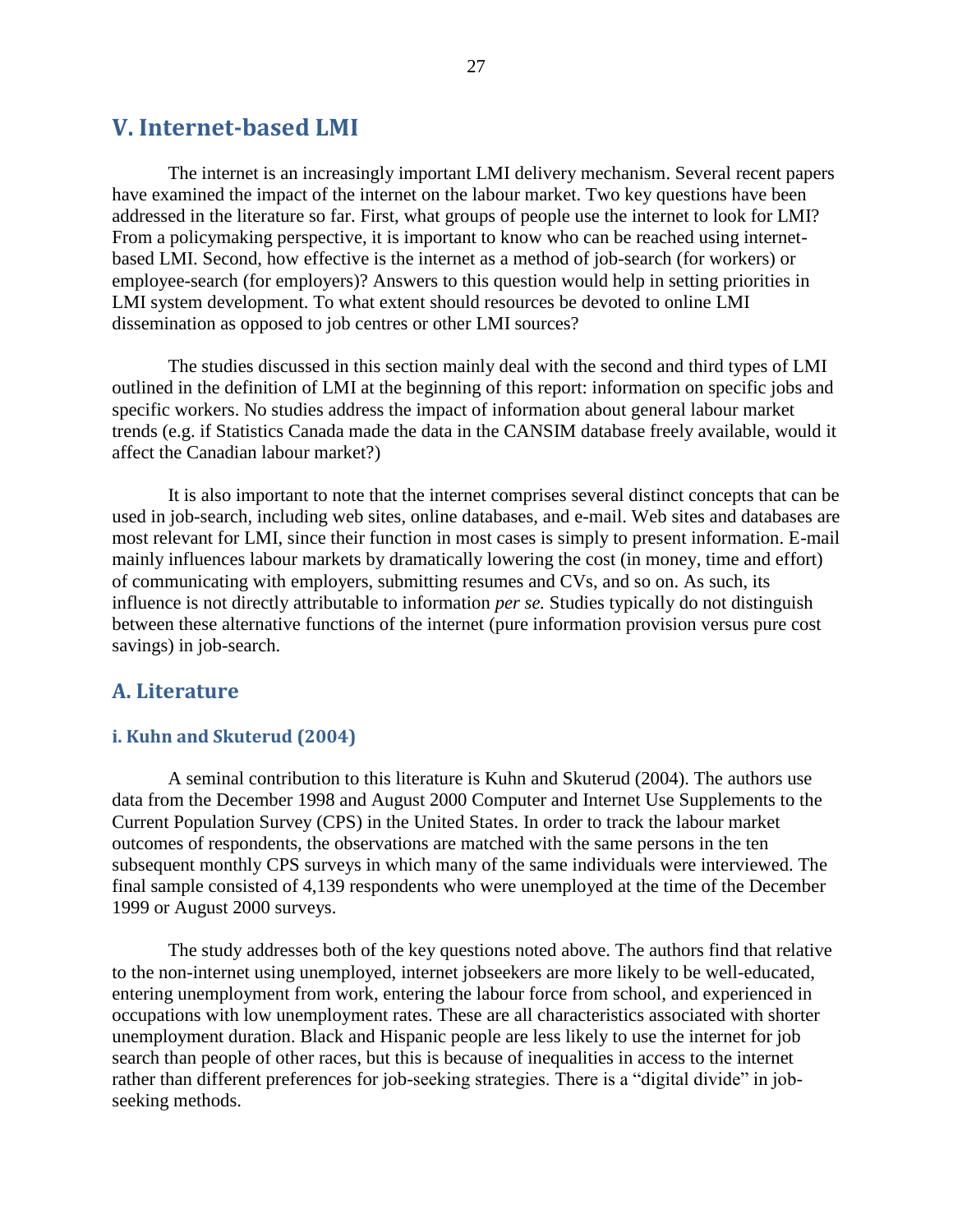| <b>Study</b>                | <b>Method</b>                                                        | <b>Outcome</b><br><b>Measure</b>              | <b>Internet Use</b><br><b>Measure</b>        | <b>Result</b>                                                                                                                                         |
|-----------------------------|----------------------------------------------------------------------|-----------------------------------------------|----------------------------------------------|-------------------------------------------------------------------------------------------------------------------------------------------------------|
| Kuhn and<br>Skuterud (2004) | Probit and<br>discrete-time<br>hazard models                         | Probability of<br>reemployment<br>Duration of | Dummy for<br>using internet<br>in job search | No significant impact<br>Significant increase                                                                                                         |
|                             |                                                                      | unemployment                                  |                                              |                                                                                                                                                       |
| Stevenson (2009)            | IV regressions;<br>probit models                                     | Number of job-<br>search methods<br>used      | State-level<br>internet<br>penetration       | Significant positive impact                                                                                                                           |
|                             |                                                                      | Job-switching<br>by employed                  | Dummy for<br>internet use                    | Significant positive impact                                                                                                                           |
| Bagues and<br>Labini (2009) | Natural<br>experiment;<br>difference-in-<br>difference<br>regression | Probability of<br>unemployment<br>Regional    | Dummy for<br>inclusion in<br>online database | Significant reduction<br>Significant increase                                                                                                         |
|                             |                                                                      | mobility                                      |                                              |                                                                                                                                                       |
|                             |                                                                      | Monthly<br>earnings                           |                                              | Significant increase                                                                                                                                  |
| Nakamura et al.<br>(2009)   | Data inspection;<br>survey                                           | Not applicable                                | Not applicable                               | Uses of job sites (in order of<br>popularity): checking job<br>listings, uploading resumes<br>for employers to find, and<br>finding wage information. |
|                             |                                                                      |                                               |                                              | Internet useful to more<br>people than personal<br>contacts.                                                                                          |

<span id="page-35-0"></span>**Summary Table 5: Summary of Studies of Internet and LMI**

The key results of the paper address the second key question. After controlling for other observable factors, including the use of other job-search methods such as direct contact with employers and visiting an employment agency, the use of the internet as a job search tool has no statistically significant impact on the probability that an unemployed person will become reemployed within one year of his or her initial survey response (i.e. December 1999 or August 2000). When they examine the duration of unemployment spells, the authors find that using the internet as a job search tool actually has a statistically significant *negative* impact on the reemployment hazard rate. This means that people who use the internet to search for jobs take longer to become reemployed than those who do not, after controlling for observable worker characteristics.

A possible explanation for this counterintuitive result is that internet job-seekers are negatively selected on unobserved characteristics. People who use the internet may do so because they lack the personal contacts and network relationships that would otherwise aid their job search. People who use a large number of search methods, including the internet, may do so as a response to private information about their poor reemployment prospects. In particular,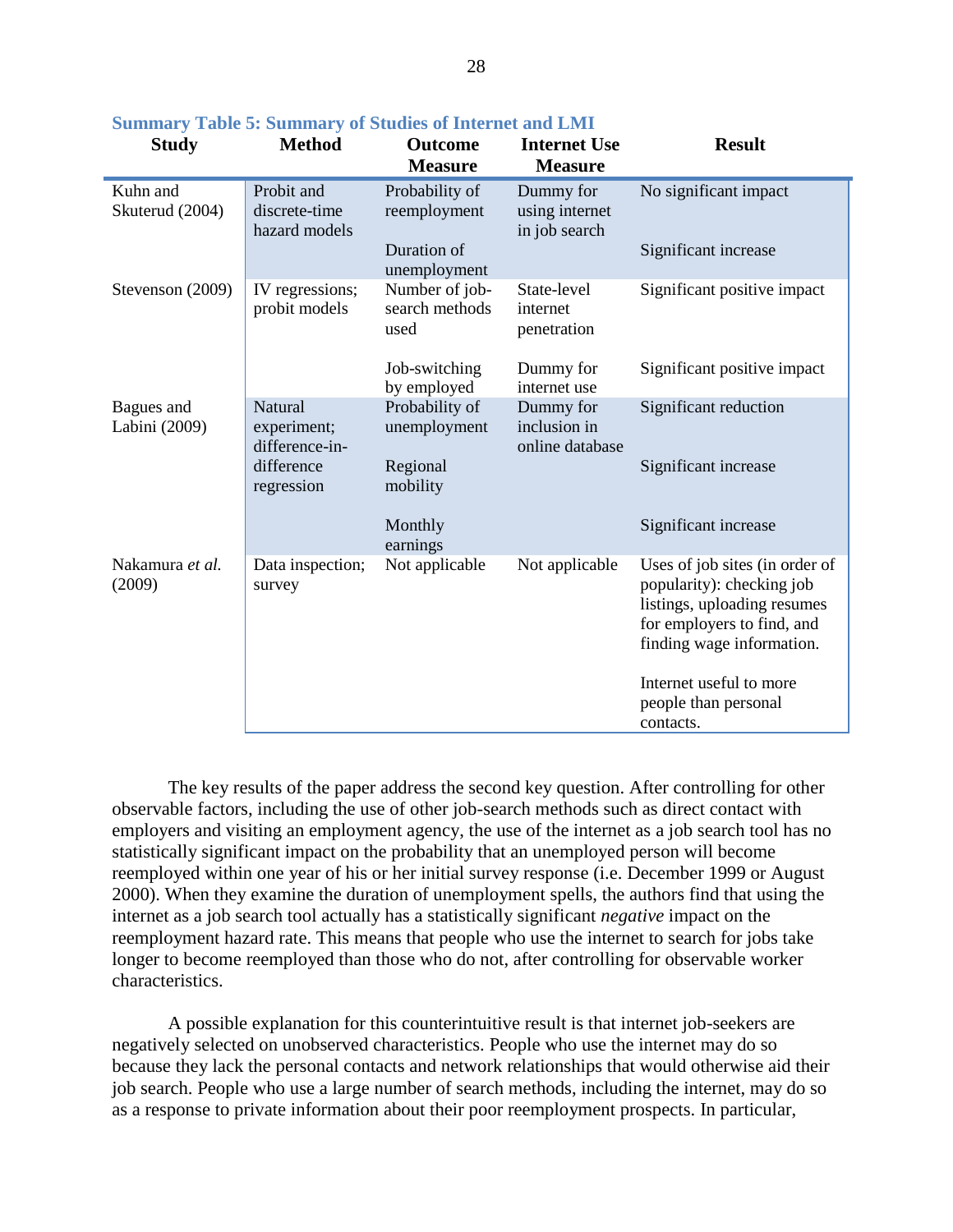internet searchers may be more likely to have health or disability limitations. They may also be more likely to apply and qualify for unemployment insurance. Since internet searching is a method with a very low marginal cost in terms of effort, it may attract unmotivated job-seekers who are less interested in finding a job quickly than those who use alternative search methods. These factors could dominate any beneficial impact of the internet as an information source, and they are *unobserved* in the sense that they cannot easily be measured and statistically controlled for.

#### <span id="page-36-0"></span>**ii. Stevenson (2009)**

 $\overline{a}$ 

Stevenson (2009) analyzes the impact of the internet on the job-search strategies used by the unemployed. She notes that the internet should increase job-search activity by lowering the costs of job-search in terms of time and effort. Using CPS data in conjunction with data on internet use from Forrester Research, Stevenson uses regression analysis to examine how statelevel internet penetration affected the usage rates of various job-search methods by unemployed job-seekers over the 1992-2002 period. The results show that internet access has a significant positive impact on the use of all the methods listed in the CPS, such as looking at job ads, sending out resumes, contacting an employment agency, and contacting an employer. The use of instrumental variables techniques provides evidence that internet penetration is not merely correlated with greater usage rates for the job-search strategies, it *causes* them.<sup>15</sup>

An interpretation of these results from an LMI perspective is that the internet makes LMI cheaper in terms of time and effort costs. If the internet makes it easier to find job ads, one would expect job-seekers to look at more job ads and contact more employers. This could reduce frictional unemployment.

The results presented so far deal with job-search by the unemployed, but Stevenson (2009) also shows that the vast majority of online job-seekers are employed persons. Among the 88.7 per cent of employed CPS respondents who reported *not* having searched for a job online over the previous month, only 2.7 per cent had changed jobs a month later. Among the 11.3 per cent who had searched for a job online, 4.5 per cent had changed jobs. Among employed persons who searched for jobs using traditional off-line methods, 9.1 per cent switched jobs.

These results provide further evidence that the internet is a low-cost source of information for people who want to find a job; people turn to the internet first, and only resort to more traditional methods as their need or desire to find a new job increases. The results do not provide evidence that easier access to LMI causes increased job changing (which might be the case if, for example, LMI allowed people to find jobs that are a 'better fit' for their skills and interests). If that were the case, one would expect online job-seeking to be associated with more job changes than traditional sources.

 $15$  Stevenson (2009) instruments for internet penetration using the interaction of time dummy variables and the state-level adoption rates of telephones and washing machines in 1960.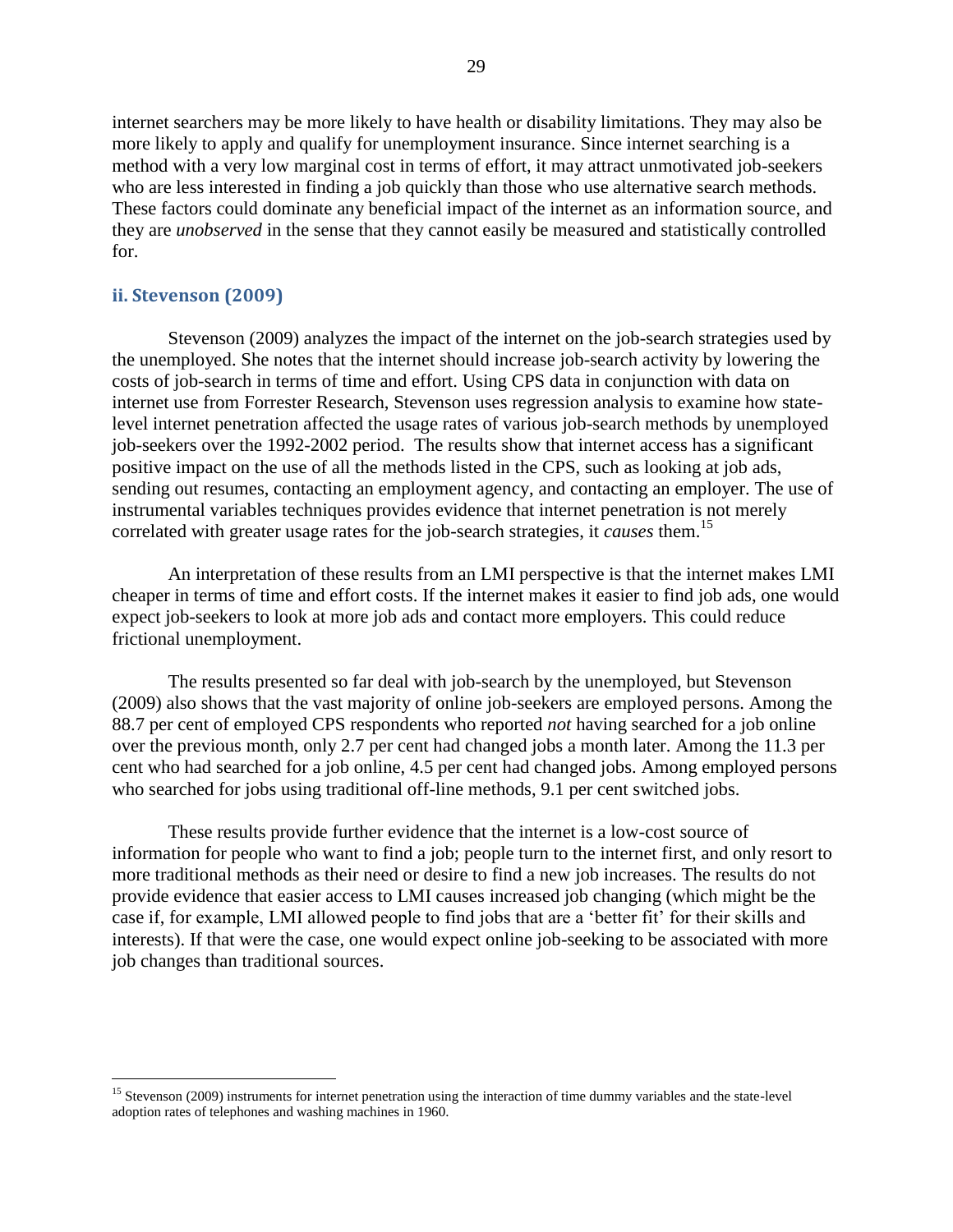#### <span id="page-37-0"></span>**iii. Bagues and Labini (2009)**

 Online LMI databases can also influence labour markets by providing information to employers. Bagues and Labini (2009) use a difference-in-difference approach to study the impact of *AlmaLaurea*, an Italian database that provides employers with resumes and official educational information on university graduates. Only a subset of Italy"s universities were part of *AlmaLaurea* when it was created in the mid-1990s, so the authors are able to identify the impact of the database by comparing the outcomes of graduates from participating universities with those of non-participating ones.

Based on survey data from 1998 (for 1995 graduates) and 2001 (for 1998 graduates), Bagues and Labini (2009) estimate that the *AlmaLaurea* system decreased university graduates" probability of unemployment by between 1.6 and 2.1 percentage points. The overall unemployment rates in 2001 were 9.4 per cent for graduates of *AlmaLaurea* universities and 10.7 per cent for graduates of non-participating universities, so a decline of about two percentage points is substantial.

The *AlmaLaurea* database also increases interregional labour mobility (as measured by the probability that a graduate lives in a region different from the one in which they attended university) by between 2.3 and 2.8 percentage points. Graduates from participating universities earn about three per cent (or  $\epsilon$ 35) more per month than graduates from non-participating universities. Finally, the database increased graduates' satisfaction with the knowledge gained at university and their self-perceived job stability.

#### <span id="page-37-1"></span>**iv. Nakamura** *et al.* **(2009)**

Nakamura *et al.* (2009) muster survey data from various sources to examine the usage of e-recruiting web sites by firms and individuals. Privately operated web sites such as Monster.com and CareerBuilder.com allow individuals to post resumes and contact information, and then firms can pay to post job openings or access the jobseeker database. Citing a March 2007 survey by the Society for Human Resource Management (SHRM, 2007), Nakamura *et al.* note that private and public sector organizations in the United States attributed 44 per cent of new hires over the previous year to e-recruiting.

A key feature of e-recruiting web sites from the perspective of employers is that they facilitate the search for employed workers. This is a key point in light of the findings of Kuhn and Skuterud (2004), discussed above. The jobseeker databases often include the contact information of currently employed persons who have used the system in the past or who have engaged in passive job search. Nakamura *et al.* (2009) report:

> Auren Hoffman, founder of the referrals company KarmaOne, [states] "A vast percentage of the people who are looking aren"t the people you want. . . . It"s extremely hard to get to the people who aren"t actively looking, and generally, that pool is much better." This is a candid statement of what we feel is a ubiquitous subtext in the trade literature on recruiting. (pp. 9)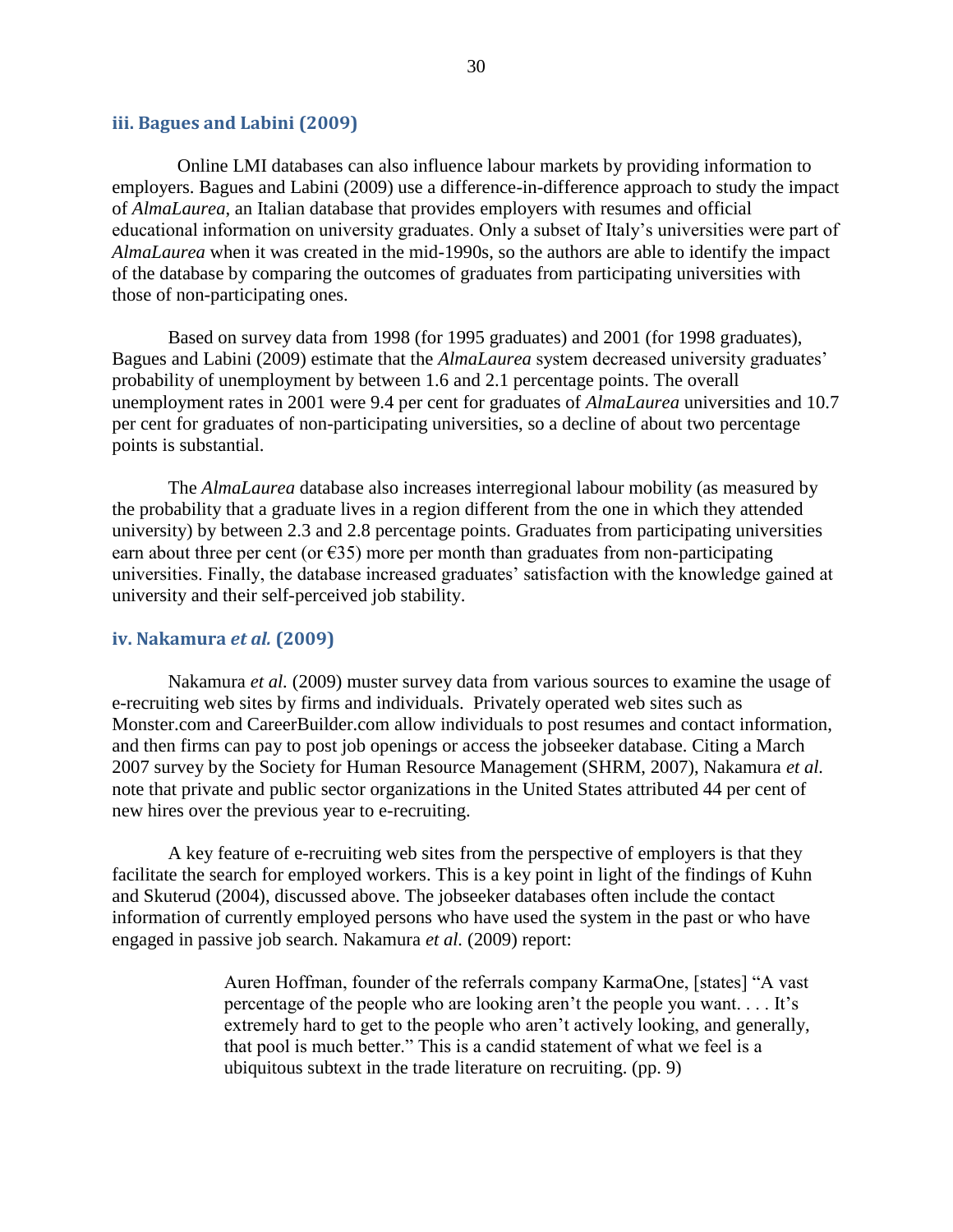This evidence indicates that active online job search sends a negative signal to potential employers about a jobseeker's quality. This would explain why Kuhn and Skuterud (2004) find that the use of the internet is associated with longer unemployment spells rather than shorter ones.

To investigate the kinds of jobseekers who can be reached via the internet, Nakamura *et al.* (2009) examine the responses to an online survey conducted by Richard Freeman (one of the paper"s authors) between February and April 2007. The survey was administered through Google advertisements and asked questions about personal characteristics, employment history, and jobsearch strategies. A total of 1,717 respondents self-selected into the sample, although not everyone answered every question.

The results show that more than half of respondents were from Africa or Asia. This suggests that the internet can be used to reach workers in low-income countries. The vast majority of respondents were employed, and most had some university or college education. This is consistent with the results from other studies. Over 80 per cent of respondents reported having used a job site, and the most popular use of the internet in job search was to check job postings (as opposed to finding salary or wage information, uploading resumes, etc.). The number of respondents who considered online job search to be useful was greater than the number who considered personal contacts to be useful, which could be interpreted as evidence that the internet is used mainly by people who do not have good personal contacts.

#### <span id="page-38-0"></span>**B. Synthesis of Results**

We know the following with a strong degree of confidence. There is a 'digital divide' such that people with low employability are less likely to use the internet for job search. Within America, the internet is used in job-search mainly by people who are well-educated, non-black and non-Hispanic, entering unemployment from work or school, and experienced in lowunemployment occupations. Controlling for these characteristics, however, unemployed jobseekers who use the internet are slower to find jobs than those who do not.

We know much more about who can be reached via the internet than about the effectiveness of the internet as a delivery mechanism for LMI. The main reason for this is that most studies use datasets in which persons self-selected into internet job-search. If self-selection is based on persons' unobservable characteristics that are themselves correlated with labour market outcomes (as Kuhn and Skuterud [2004] conjecture), then it is difficult to measure the direct impact of the internet using econometric methods. The study that comes closest to addressing this problem is the evaluation of the Italian *AlmaLaurea* database by Bagues and Labini (2009). Since selection into the program occurred at the university level and over 90 per cent of individual students had their information included in the database, the authors argue that self-selection on the basis of employability was unlikely. That study found that they database had a significant positive impact on labour market outcomes.

Randomized experiments could solve the self-selection problem, but it would be difficult to use experiments to examine the impact of the internet on actual employment outcomes. Even if researchers gave LMI to a treatment group using the internet while administering the same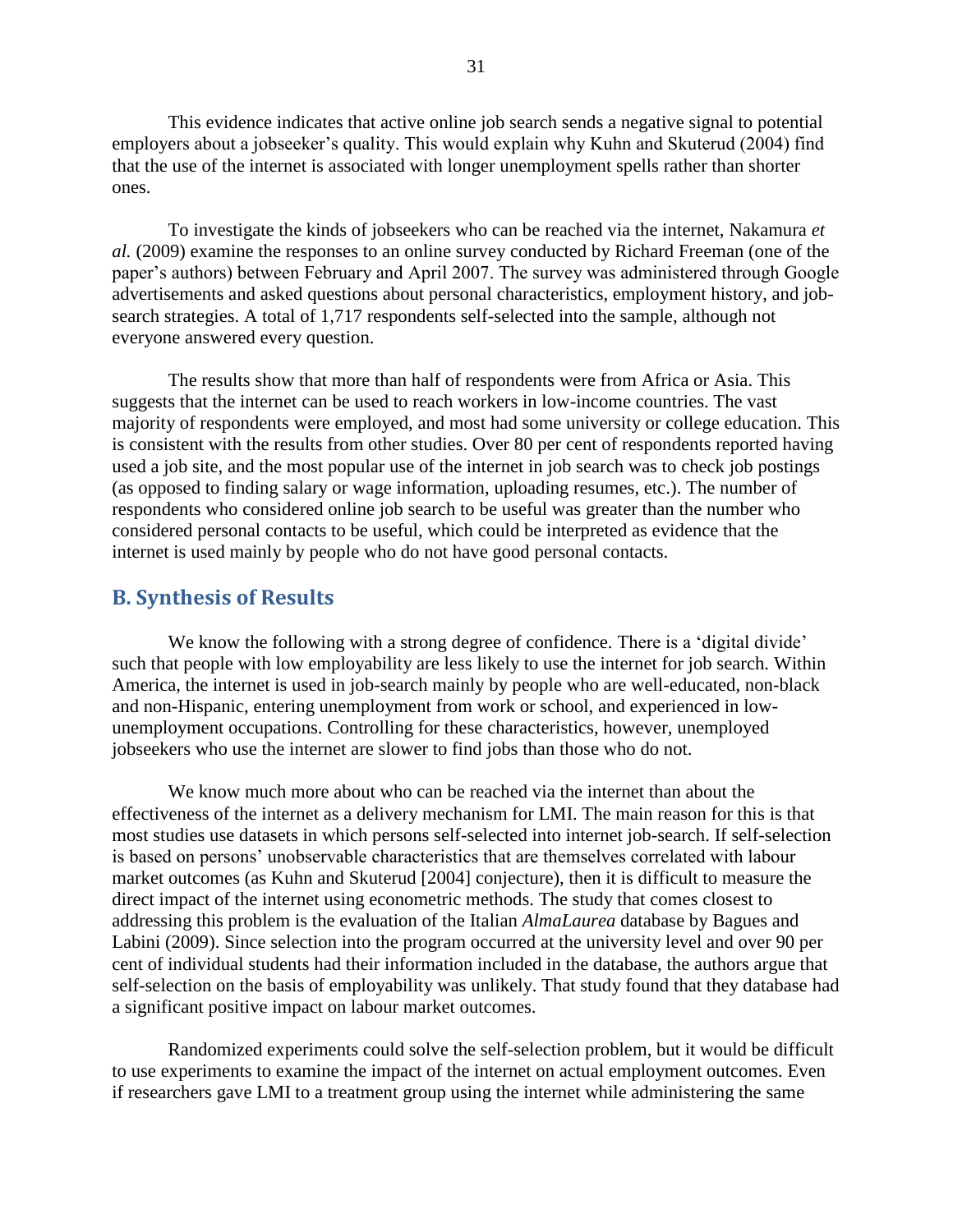information to a control group using another method (e.g. pamphlets), there would be nothing to stop members of the control group from searching for jobs online on their own time. However, experiments could be used to answer narrower questions. For instance, is LMI retention better when the information is communicated online rather than through printed material or a counselor?

The policy implications of the studies are not obvious. Employers find large online databases of information in potential employees to be useful, but they also seem to believe that unemployed online jobseekers are of low average quality. It is not clear how a state-administered database could solve this problem. However, it is still possible that the internet is a helpful jobsearch mechanism for people who have poor unobservable characteristics (e.g. health problems, few personal contacts with employers, etc.).

From the job-seeking perspective, most individuals use the internet to search for job postings, and most of that LMI comes from private sources. In this sense, the internet is much like the classifieds section of a newspaper (and indeed, online advertising is increasingly replacing newspaper-based advertising). One potential role for the state is to ensure that online LMI is of high quality by offering a trustworthy state source to compete with private sources.<sup>16</sup> It is also clear that reputation is important. If policymakers desire to create an online database that can compete with the private e-recruiting sites (perhaps for the benefit of low-income or lowemployability jobseekers), they should devote resources to a publicity campaign (just as the private job web sites do) to let jobseekers know about the opportunity.<sup>17</sup>

 $\overline{a}$ 

 $16$  Lee (2009) demonstrates that the rise of public employment agencies in the United States in the early 1900s was a direct response to the provision of misinformation by the private employment agencies of the day. By providing information that unsophisticated jobseekers knew they could trust, the public employment agencies eliminated the opportunity for private agencies to mislead and exploit people.

<sup>17</sup> Sharpe and Qiao (2006) discuss the successful use of a multi-media publicity campaign to promote the use of *learndirect*, an LMI program in the United Kingdom.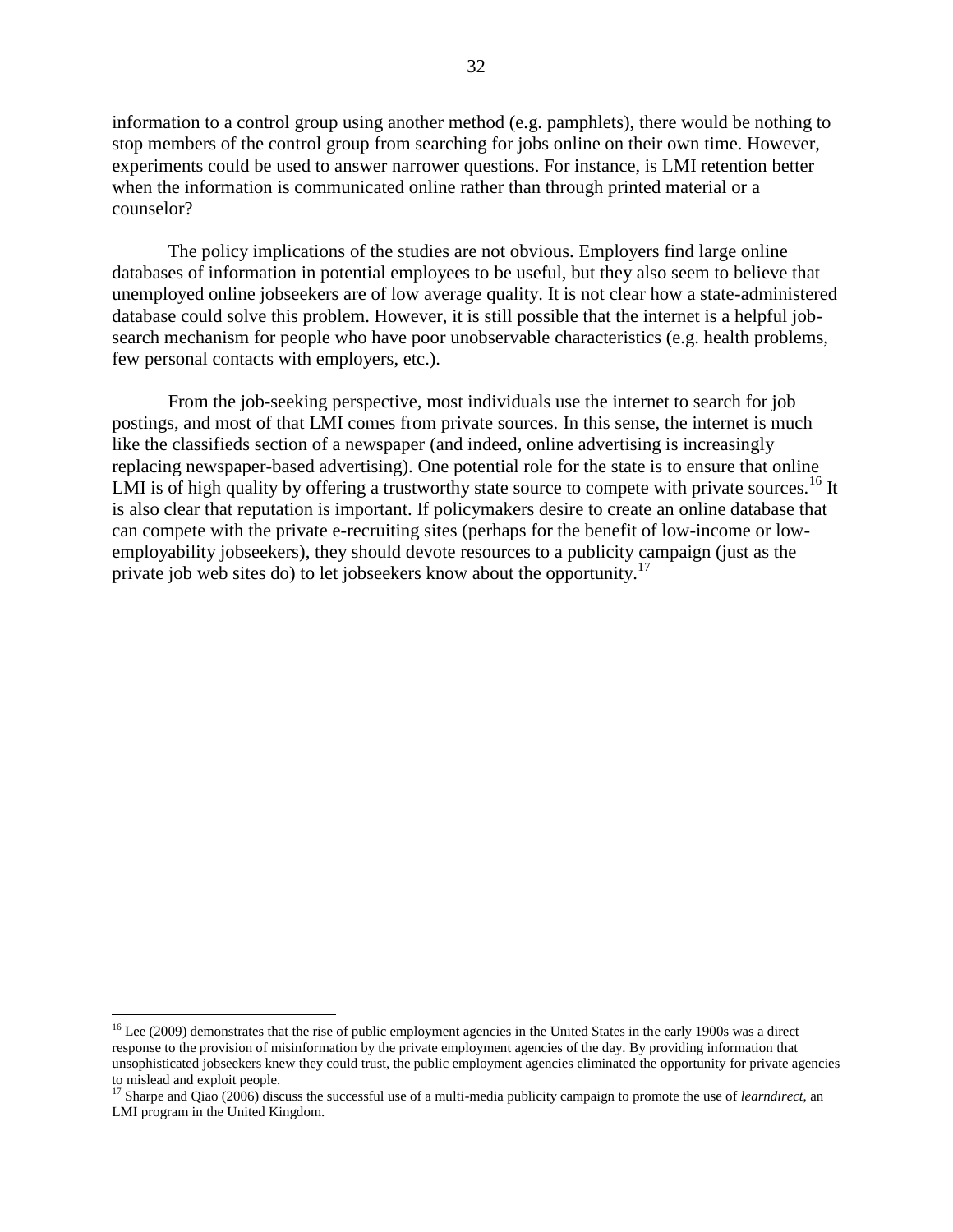### <span id="page-40-0"></span>**VI. Other Studies**

In this subsection, we discuss three studies that are related to LMI but that did not fit into any of the previous sections. $18$ 

#### <span id="page-40-1"></span>**A. Bortnick and Ports (1992)**

Using data from the Current Population Surveys for January1991 to January 1992 in the United States, Bortnick and Ports (1992) construct a database of over 32,000 observations, where each observation represents a one-month job-search effort.<sup>19</sup> Using these data, the authors compare the distribution of job-search efforts across four outcomes (employment, continued job search, on-layoff status, and exit of the labour force), as well as by job-search method (public employment agency, private employment agency, direct contact with employers, contact with friends or relatives, placing or answering ads, and "other search methods"), sex, age, and race.

According to the study, the job-search method that yielded the greatest proportion of successful efforts was contacting a private employment agency. This strategy led to employment 24.8 per cent of the time. Contacting a public employment agency was the least successful approach, leading to employment 21.6 per cent of the time. Note, however, that the study does not statistically control for the characteristics of the unemployed people. It is well known that private employment agencies are likely to be used by job-seekers with relatively high employability. Nevertheless, the difference between the most successful and least successful approaches was small.

Seeking LMI at a private or public employment agency was not among the most common job-search strategies. Three of the four most popular strategies involved directly contacting potential employers (sometimes in combination with another method), and placing and answering ads was also common. People who did utilize an employment agency – either public or private – were particularly unlikely to leave the labour force. The results provided in this study do not allow us to determine whether this is because particularly motivated people are more likely to contact employment agencies or because the services of employment agencies cause job-seekers to be more motivated and persistent.

From an LMI perspective, the study is interesting for several reasons. First, it suggests that providing unemployed people with listings of employers to contact would be an LMI approach that they would find useful. $^{20}$  Second, people may find employment centres inconvenient or inaccessible relative to advertisements and direct contact with employers. Alternatively, there may be a lack of awareness about the information available at job centres, or

 $\overline{a}$ 

<sup>&</sup>lt;sup>18</sup> A fourth study, Neumark (1999), examines the impact of 'labour market information' on sex- and race-based wage inequality. We exclude it from discussion because it uses the term 'labour market information' with reference to firms' specific knowledge of the qualifications of the workers it hires, rather than with reference to a collection of public information about the characteristics of workers.

 $19$  For example, a single individual who is unemployed in January and February and then finds a job in March enters the data set as two observations: an unsuccessful job-search effort between January and February and a successful effort between February and March.

 $20$  This was also one of the recommendations of Sharpe and Qiao (2006).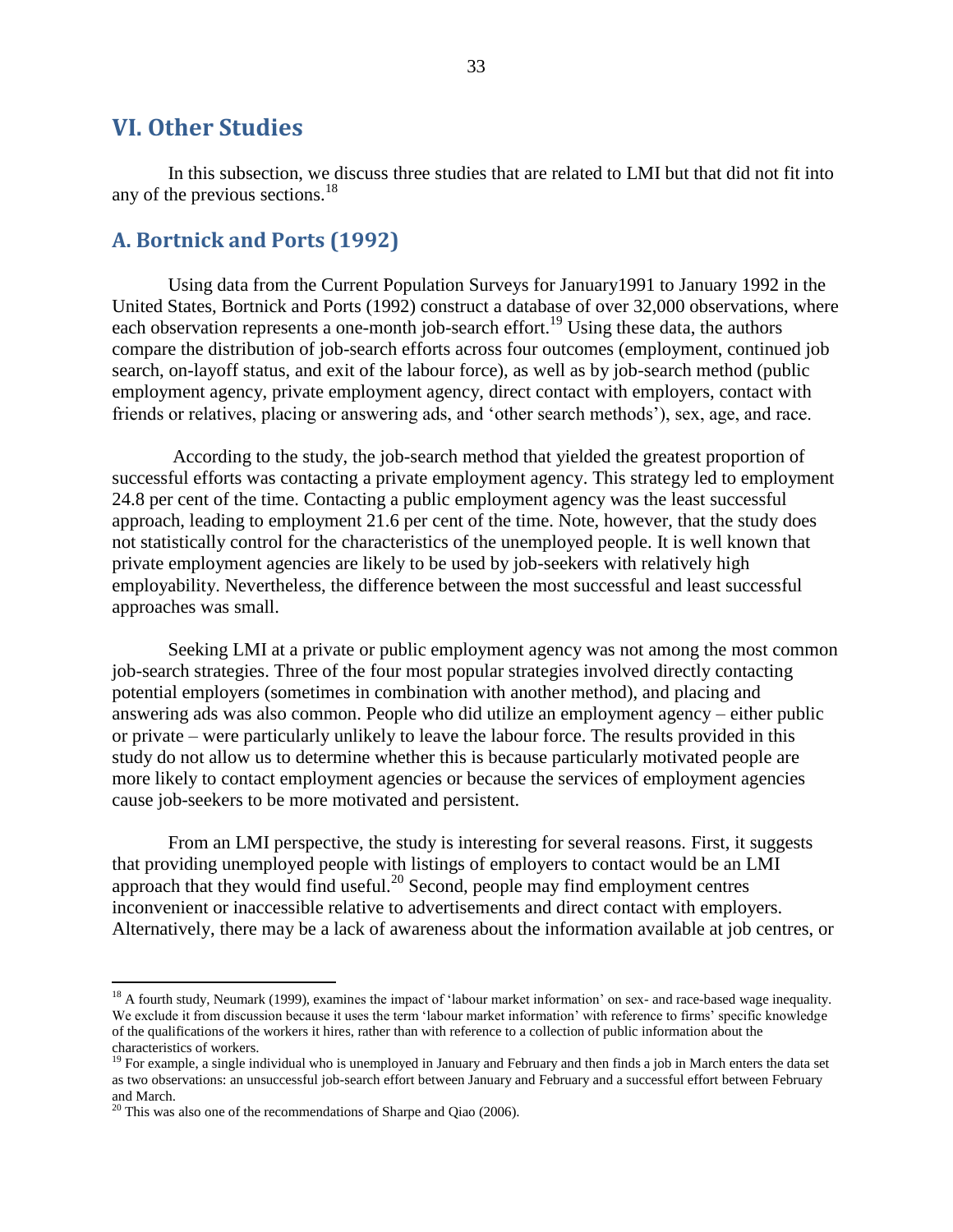the unemployed may not perceive much value added in employment centres relative to the LMI that is available through private advertising.

#### <span id="page-41-0"></span>**B. Department of Employment and Learning (2008)**

A study by the Northern Ireland Department of Employment and Learning (2008) discusses the availability of LMI in Northern Ireland and in other countries and outlines the ways in which LMI is used. As part of their study, the authors briefly examine a pilot project in which staff in two job centres were given "a range of core local LMI" through the job centres' intranet systems and asked to consider its usefulness in dealing with customers. Most staff members felt that the LMI was of little use to them, and that they had a sufficient understanding of local labour market conditions through other means (advertising, contact with employers, etc.). The use of LMI by Northern Ireland"s job centres is informal and depends mostly on the accumulated knowledge of staff members.

The results have several plausible interpretations. The LMI provided to the job centre staff may in fact have added no value above and beyond the staff members' accumulated knowledge and established information sources. It is possible that different information would have been more useful. Alternatively, the staff members may have been incapable of making use of the new LMI. The authors note that job centre staff members in Northern Ireland have little experience and no formal training in the use of LMI. From a policymaking perspective, this highlights the importance of ensuring that LMI intermediaries are capable of processing and using LMI.

LMI (especially on aggregate labour market trends) is also used by policymakers. We found no formal evaluations of the direct impacts of LMI on policymaking, but Department of Employment and Learning (2008) notes several examples Northern Ireland. According to their document review, government departments responsible for skills development use LMI to predict future areas of skill shortage so that they can focus their efforts there. Other government departments use LMI as evidence in their requests for funding increases to address skill needs. LMI is often provided to potential investors in the local economy, and local universities use LMI in marketing their courses.

#### <span id="page-41-1"></span>**C. European Training Foundation (1999)**

European Training Foundation (1999) summarizes the results of a survey of twelve members of the European Training Foundation's advisory forum (one member from each of twelve European countries). Respondents report that policymakers in Europe draw LMI from a variety of sources: state institutions, vocational training institutions, employers, occupational groups, unions, and regulators. State-provided LMI is perceived as the most high-quality source in most countries. As labour markets have become more flexible in recent decades, policymakers have responded to rapid changes in LMI signals by focusing on broad 'occupational families' rather than narrow jobs; focusing on core skills; and implementing flexible standards for training programs. Nearly all of the twelve country representatives report that their countries' training systems are highly responsive to LMI trends.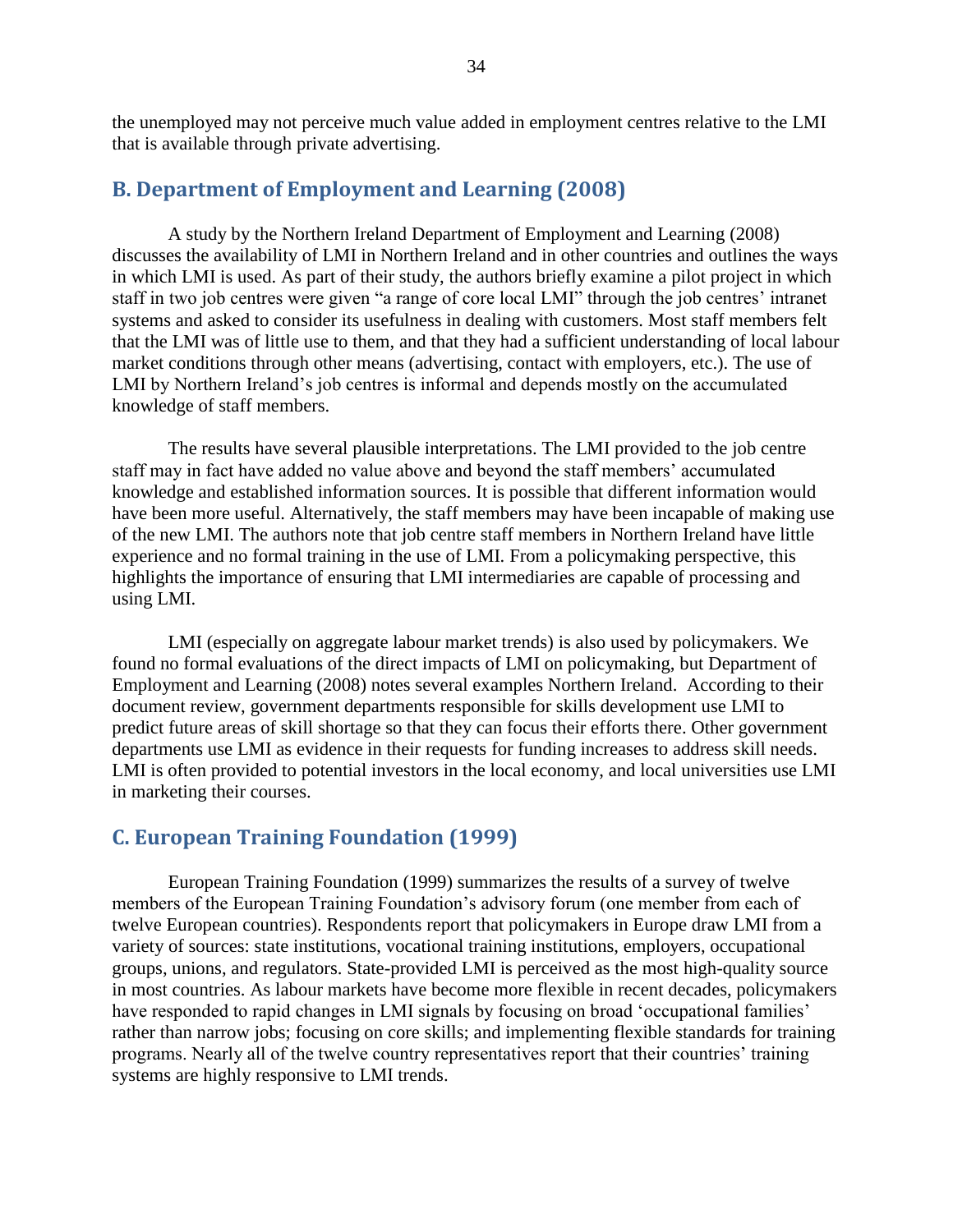#### <span id="page-42-0"></span>**D. Parnes and Kohen (1975)**

 $\overline{a}$ 

Although it is now several decades old, the work of Parnes and Kohen (1975) is relevant to the issue of the impact of LMI. The authors analyze data on 5,000 American males aged 14 to 24 who were interviewed once in 1966 and again in 1968. As part of the first interview, the participants completed a test of occupational knowledge. The test measured participants' knowledge of the duties, educational requirements and wages associated with ten occupations.<sup>21</sup> Parnes and Kohen use regression analysis to measure the effect of the participants' 1966 test scores on their 1968 employment earnings, controlling for other factors (IQ scores, quality of the high school attended, years of work experience, etc.).

The results indicate that occupational knowledge has a small but statistically significant positive impact on earnings. A five-point increase in the occupational knowledge test score (less than one standard deviation) is associated with annual earnings increases of \$140 among young white men and \$290 among young black men.

There are two important issues to bear in mind when interpreting these results. First, the knowledge test measured knowledge that the participants possessed without any intervention. It does not address the ways in which that knowledge was acquired. The fact that greater occupational knowledge is associated with higher earnings does not imply that any particular policy intervention designed to improve labour market knowledge would lead to higher earnings.

Second, the results are based on standard ordinary least squares (OLS) regression and are likely subject to omitted variable bias. Unobservable factors such as innate ability or intelligence (which may or may not be captured by the IQ scores used in the regression) may drive both knowledge test scores and employment earnings. Thus, we cannot conclude that greater occupational knowledge causes increased employment earnings.

 $^{21}$  The occupations were hospital orderly, machinist, acetylene welder, stationary engineer, statistical clerk, fork lift operator, economist, medical illustrator, draftsman, and social worker.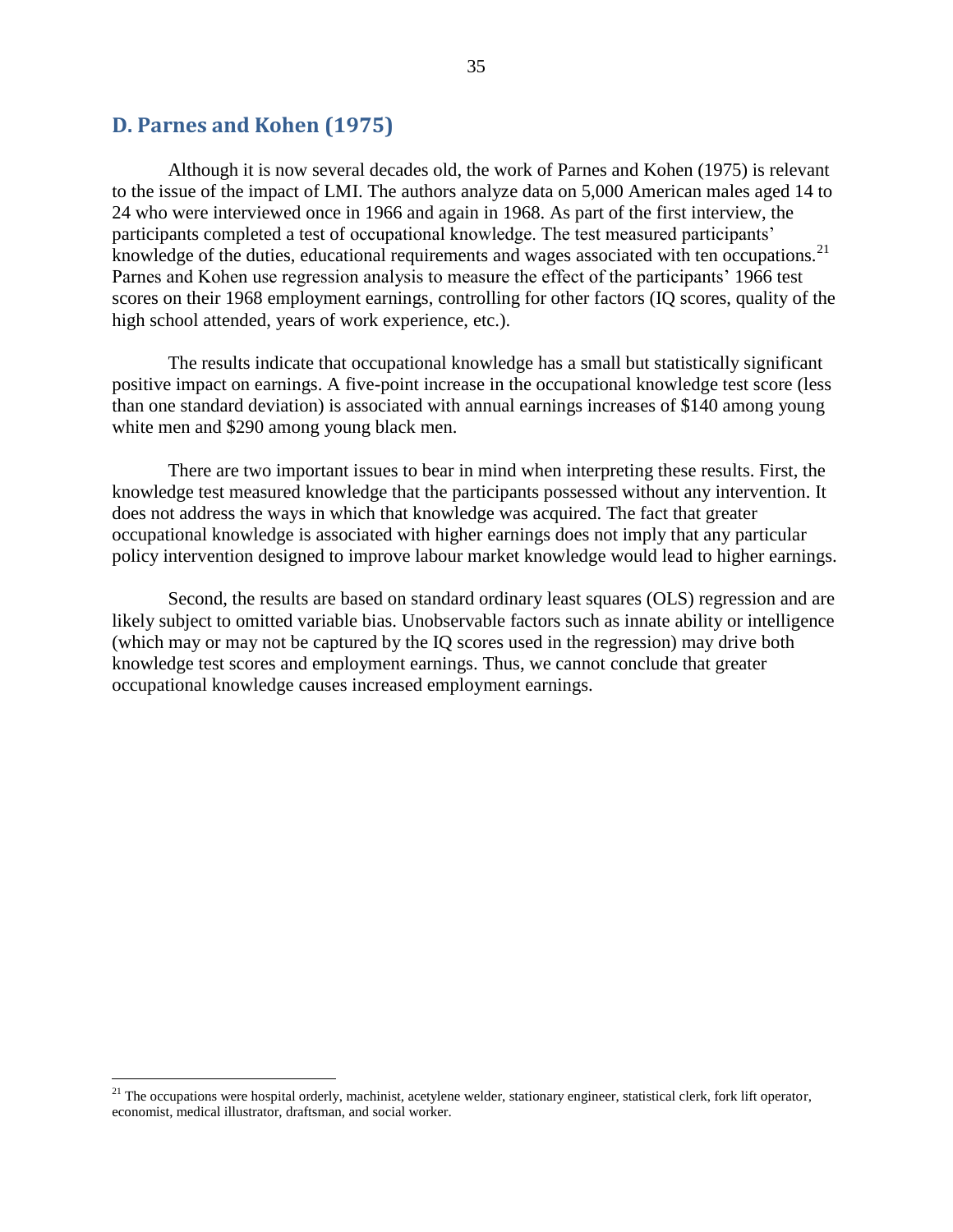## <span id="page-43-0"></span>**VII. Summary of Results and Conclusion**

The aim of this literature review is to answer two questions:

1. What is the current state of knowledge on the role and impact of LMI, at both the macroeconomic and individual levels, as revealed by the international (that is, non-Canadian) literature?

2. What are the major gaps in our knowledge with respect to the impact of LMI? Where is further evidence needed?

Based on the international literature, our conclusion is that the state of our knowledge is poor.

*Conclusion 1: There is no evidence on the impact of labour market information per se on labour market outcomes.*

As we discussed in section I, we were not able to find any evaluative studies that measure the impact of LMI on labour market outcomes. The international literature does not tell us anything about whether or not increases in the quantity or quality of LMI would affect labour market outcomes (employment, wages, productivity, etc.) at the micro- or macroeconomic levels.

In light of the lack of evidence on LMI *per se*, we focused on LMI delivery mechanisms: job-search assistance programs, the internet, and career counseling.

*Conclusion 2: Job-search assistance programs have positive but modest short-run effects on jobseekers' employment prospects, even among young and unskilled unemployed persons. These policies are cost-effective because they are cheap relative to other active labour market policies.*

*Conclusion 3: Internet-based information is effective for firms looking for workers. As a job-search strategy for individuals the internet is evidently useful (since it is becoming the dominant platform for job search), but its effectiveness has yet to be quantified.* 

*Conclusion 4: Intensive career counseling services have positive short-term impacts on job-finding, participation in training programs, and 'learning outcomes' such as attitudes, decision-making skills, and self-awareness. The role of information as opposed to other aspects of counseling is not clear.*

Job-search assistance programs have been studied using both experimental and nonexperimental methods and the balance of the evidence suggests that they are effective. However, many of the results are from studies of small-scale programs that were only tested for a short time period. This makes it difficult to study important issues such as long-run effects and substitution effects (i.e. the benefits to the program participants come at the expense of unobserved non-participants). In addition, it is very difficult to distinguish the impact of a policy treatment from confounding factors such as the threat effect (i.e. the mere threat of having to participate in a job-search program changes the behaviour of the jobseeker) or the effects of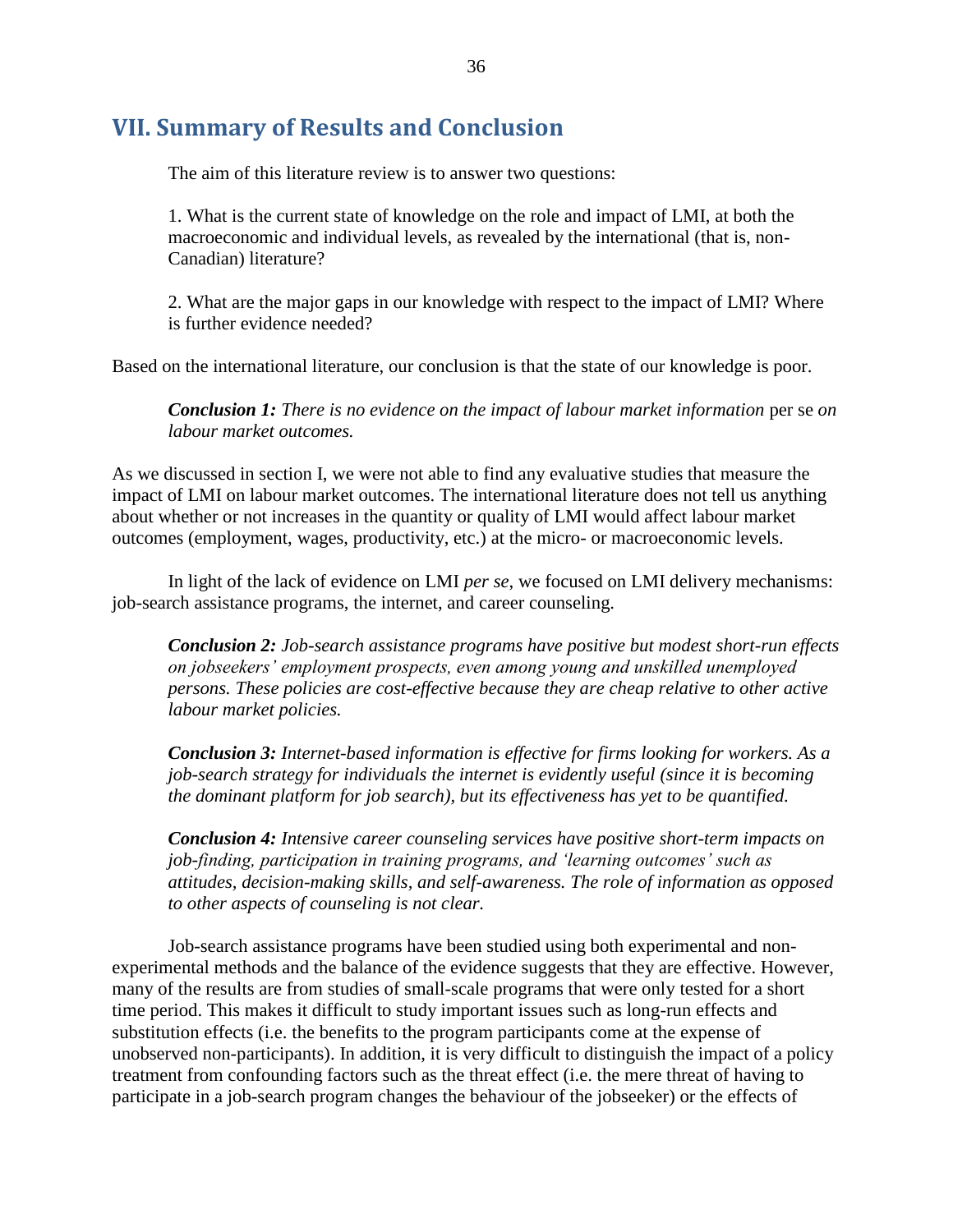other policies implemented in conjunction with the job-search assistance. The impact of jobsearch assistance may not be entirely attributable to LMI. And finally, results may be sensitive to the econometric estimation techniques used (Heckman *et al.*, 1999; Hämäläinen *et al.*, 2006).<sup>22</sup>

Conclusions about the internet must be even more tentative because the impact of internet-based LMI on labour market outcomes has not been tested experimentally and there appear to be strong sample selection effects driving the results of non-experimental studies. The intensive use of large online job sites by firms suggests that firms find the internet useful as a tool for finding workers. The ease of reaching a large number of potential workers through one channel is probably part of the explanation, and the fact that job sites often contain contact information for already-employed (and therefore highly desirable) workers is another benefit for firms.

From the jobseeker perspective, the direct impact of the internet on individual' labour market outcomes has yet to be measured. It is very likely that the internet is beneficial to jobseekers and that the absence of statistical evidence for this is mainly due to sample selection effects. A randomized experimental approach could solve this problem. We also suspect that econometric studies using more up-to-date data (rather than data from the 1990s and early 2000s, as is used in the existing literature) might find a positive relationship between internet job-search and labour market success. Since the internet is increasingly dominant as a job-search platform, self-selection biases are probably less likely to be an issue today.

In addition, the existing literature does not distinguish between the impact of web sites, which contain information, and e-mail, which significantly lowers the cost (in terms of time and effort) of applying to jobs. Both might be expected to improve labour market outcomes, but only the former is directly related to LMI. More research is required to account for these issues, preferably with an experimental research design.

Career counseling seems to be effective in the sense that it affects participants" behaviour and improves outcomes along various personal dimensions, but the role of information *per se* in counseling is not clearly specified in program evaluations. We do not know whether a given counselor could bring about better outcomes for clients if he or she had access to better LMI, nor do we know what aspects of counseling are important in improving the impact of a given set of LMI.

Thus, there are many significant gaps in our knowledge. These include:

What are the direct effects of information *per se*?

 $\overline{a}$ 

- What is the role of LMI within job-search assistance and career counseling?
- What are the macro-level effects of LMI policies? Can they be measured?
- What is the impact of internet-based LMI on jobseekers' employment outcomes *accounting for sample selection problems*?

 $22$  On the other hand, Card *et al.* (2009) show that experimental and non-experimental methods tend to give similar results in assessments of active labour market policies, after controlling for the outcome measure used and the type of program and participants. This suggests that recent non-experimental evaluations have been unbiased (under the assumption that experimental studies give reliable results).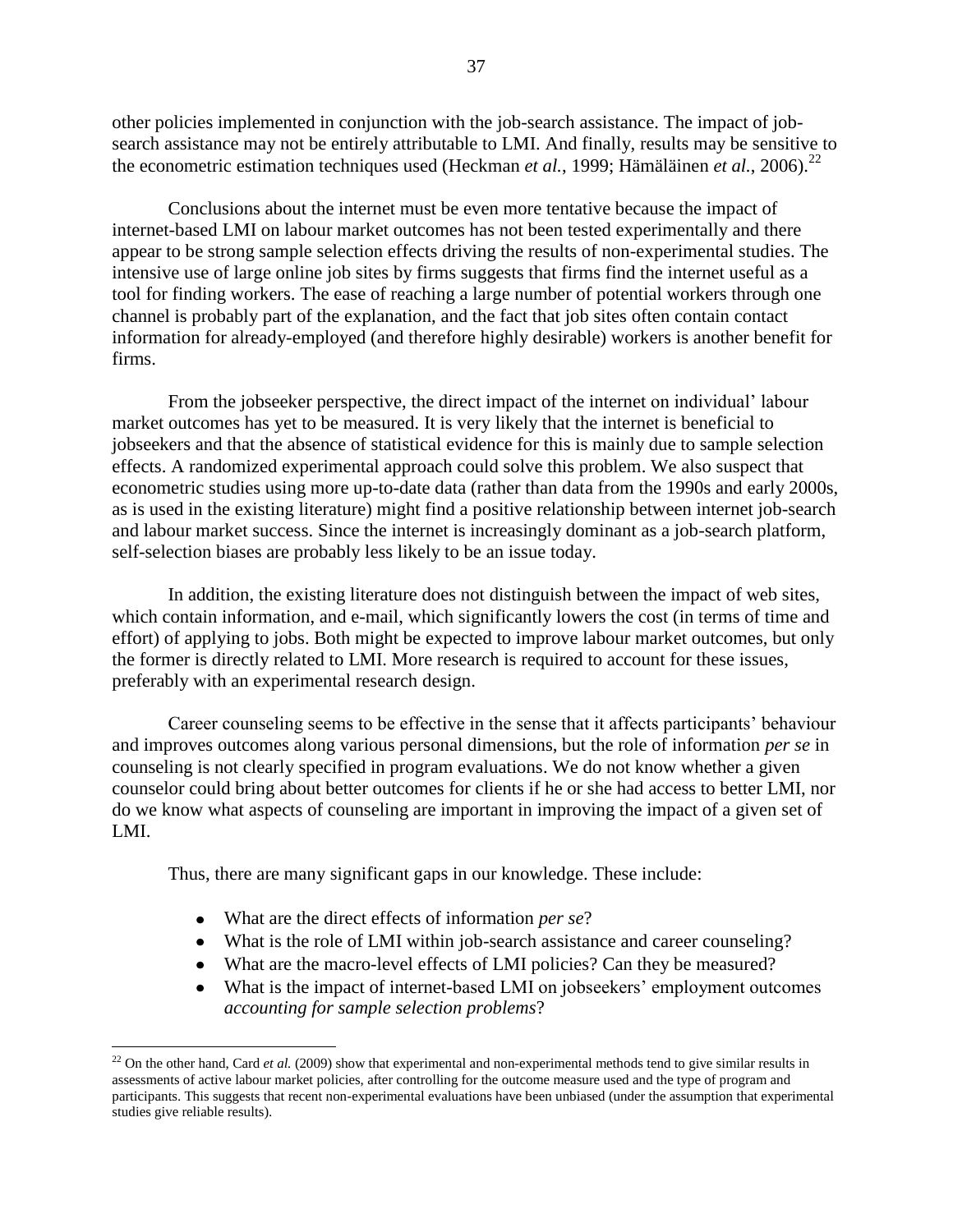These gaps can be filled as follows:

- Research should focus on LMI itself. The existing evidence on LMI is mainly from the program evaluation literature and it does not isolate the informational component of the programs under examination. Future LMI research should:
	- o explicitly address the direct impact of LMI on labour market outcomes
	- o explicitly address the role and impact of LMI within job-search assistance and career counseling.
- Research on the labour market effects of the internet should:
	- o distinguish between the use of web sites, online databases, and e-mail
	- o use a randomized experimental design to prevent self-selection bias from distorting the results.
- Questions of macroeconomic impacts may be amenable to analysis using natural experiments exploiting differences in LMI availability or LMI-related policy across otherwise similar jurisdictions.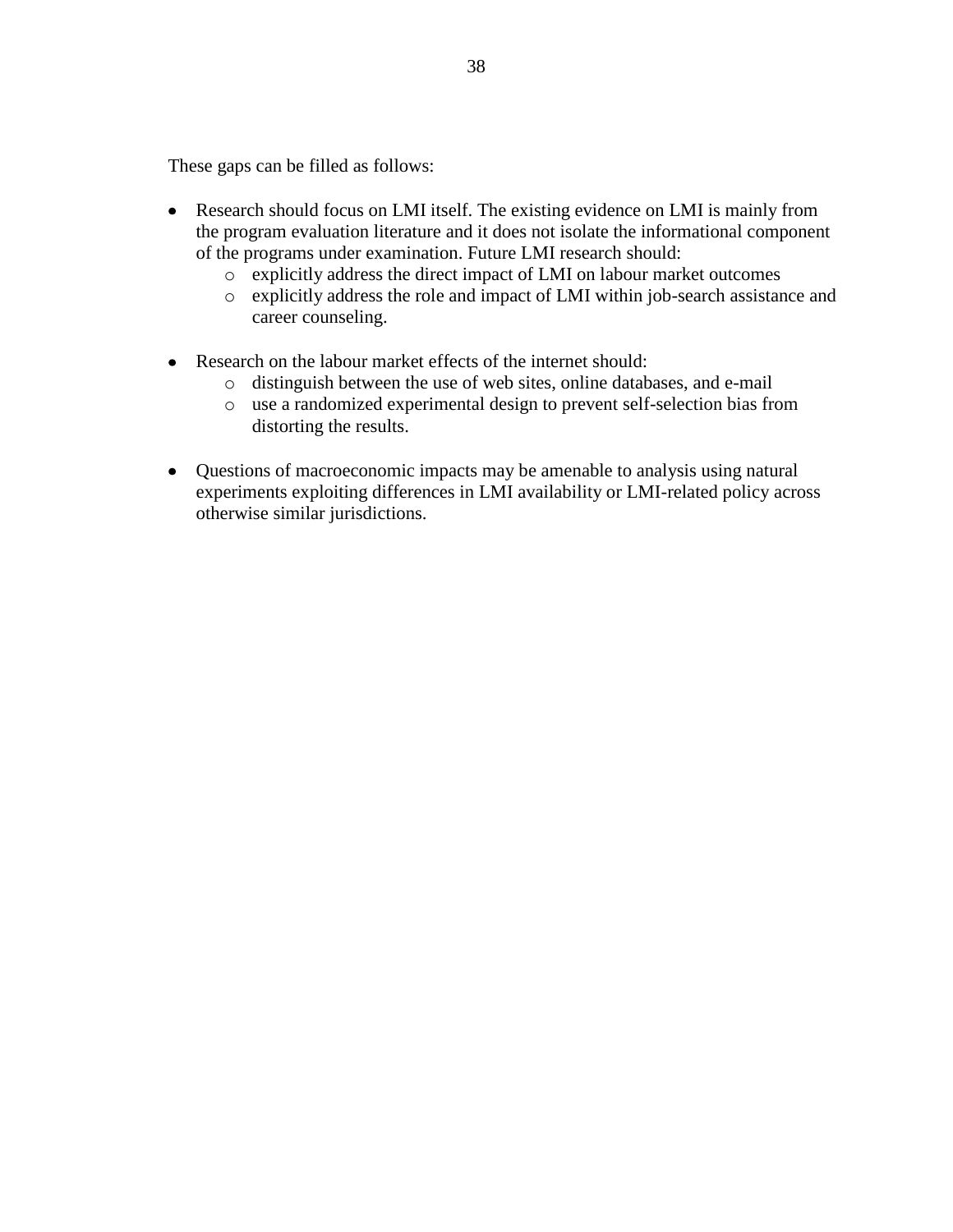## <span id="page-46-0"></span>**Bibliography**

Anderton, Bob, Rebecca Riley, and Garry Young (1999) "The New Deal for Young People: Early Findings from the Pathfinder Areas," Report for the Department of Education and Employment. [http://www.niesr.ac.uk/pdf/140306\\_124911.pdf.](http://www.niesr.ac.uk/pdf/140306_124911.pdf)

Autor, David H. (2009) "The Economics of Labor Market Intermediation: An Analytic Framework," published as the introduction to David H. Autor (ed.) *Studies of Labor Market Intermediation*, National Bureau of Economic Research (Chicago: University of Chicago Press). [http://ftp.iza.org/dp3705.pdf.](http://ftp.iza.org/dp3705.pdf)

Bagues, Manuel F. and Mauro Sylos Labini (2009) "Do On-line Labor Market Intermediaries Matter? The Impact of *AlmaLaurea* on the University-to-Work Transition," in David H. Autor (ed.) *Studies of Labor Market Intermediation*, National Bureau of Economic Research (Chicago: University of Chicago Press). [http://www.almalaurea.it/info/bagues-labini.pdf.](http://www.almalaurea.it/info/bagues-labini.pdf)

Björklund, Anders, and Håkan Regnér (1996) "Experimental Evaluation of European Labour Market Policy," in Günther Schmid, Jacqueline O"Reilly and Klaus Schömann (eds.) *International Handbook of Labour Market Policy And Evaluation* (Cheltenham: Edward Elgar).

Blundell, Richard, Monica Costa Dias, Costas Meghir and John Van Reenen (2001) "Evaluating the Employment Impact of a Mandatory Job Search Assistance Program," Institute for Fiscal Studies Working Paper WP01/20, December.

Bortnick, Steven M., and Michelle Harrison Ports (1992) "Job Search Methods and Results: Tracking the Unemployed, 1991," *Monthly Labor Review* Vol. 29, pp. 29-35.

Brimrose, Jenny, Sally-Anne Barnes and Deirdre Hughes (2008) "Adult Career Progression and Advancement: A Five Year Study of the Effectiveness of Guidance," Warwick Institute for Employment Research, December. [http://www2.warwick.ac.uk/fac/soc/ier/publications/2008/eg\\_report\\_4\\_years\\_on\\_final.pd](http://www2.warwick.ac.uk/fac/soc/ier/publications/2008/eg_report_4_years_on_final.pdf) [f.](http://www2.warwick.ac.uk/fac/soc/ier/publications/2008/eg_report_4_years_on_final.pdf)

Capacity Building International, Germany (2004) "The Labor Market Information System as an Instrument of Active Labor Market Policies," Beiträge aus der Praxis der beruflichen Bildung, No. 11.

Card, David, and Alan B. Krueger (1995) *Myth and Measurement: The New Economics of the Minimum Wage* (Princeton: Princeton University Press).

Card, David, Jochen Kluve and Andrea Weber (2009) "Active Labor market Policy Evaluations: A Meta-Analysis," Institute for the Study of Labor Discussion Paper No. 4002, February. [http://ftp.iza.org/dp4002.pdf.](http://ftp.iza.org/dp4002.pdf)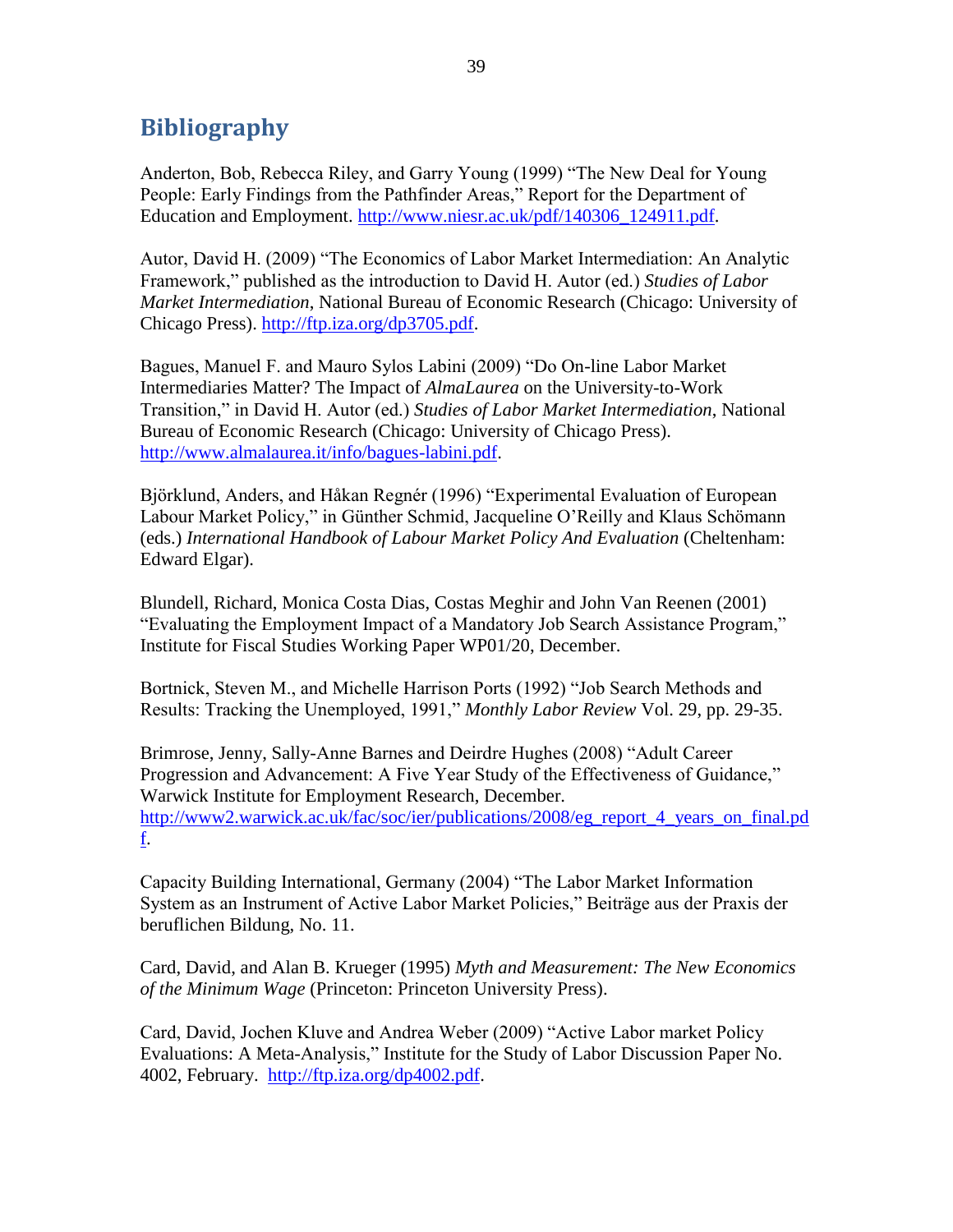Career Services (2009) "Country Paper Synthesis: Fifth International Symposium on Career Development and Public Policy," November. [http://www.avenues.co.nz/careers\\_symposium/CountryPaper\\_synthesis.pdf.](http://www.avenues.co.nz/careers_symposium/CountryPaper_synthesis.pdf)

Corson, Walter, Paul T. Decker, Shari Miller Dunstan, Anne R. Gordon, Patricia Anderson and John Homrighausen (1989) "The New Jersey Unemployment Insurance Reemployment Demonstration Project: Final Evaluation Report," Unemployment Insurance Occasional Paper 89-3, US Department of Labor, Employment and Training Administration, Unemployment Insurance Service. [http://workforcesecurity.doleta.gov/dmstree/op/op89/op\\_03-89.pdf.](http://workforcesecurity.doleta.gov/dmstree/op/op89/op_03-89.pdf)

Corson, Walter and Joshua Haimson (1996) "The New Jersey Unemployment Insurance Reemployment Demonstration Project: Six-year Follow-up and Summary Report," Unemployment Insurance Occasional Paper 96-2, US Department of Labor, Employment and Training Administration, Unemployment Insurance Service. [http://www.eric.ed.gov/ERICDocs/data/ericdocs2sql/content\\_storage\\_01/0000019b/80/1](http://www.eric.ed.gov/ERICDocs/data/ericdocs2sql/content_storage_01/0000019b/80/14/8e/ca.pdf) [4/8e/ca.pdf.](http://www.eric.ed.gov/ERICDocs/data/ericdocs2sql/content_storage_01/0000019b/80/14/8e/ca.pdf)

Decker, Paul T., Robert B. Olsen, Lance Freeman and Daniel H. Klepinger (2000) "Assisting Unemployment Insurance Claimants: The Long-term Impacts of the Job Search Assistance Demonstration," report submitted to the Employment and Training Administration, U.S. Department of Labor, February. [http://wdr.doleta.gov/owsdrr/00-](http://wdr.doleta.gov/owsdrr/00-2/00-02.pdf) [2/00-02.pdf.](http://wdr.doleta.gov/owsdrr/00-2/00-02.pdf)

De Koning, Jaap (2005) "Active Labour Market Policies: Relevance, Expenditure and Effectiveness," SEOR Working Paper 2005/2, November. [http://www.seor.nl/media/publications/active-labour-market-policies-relevance](http://www.seor.nl/media/publications/active-labour-market-policies-relevance-expenditur.pdf)[expenditur.pdf.](http://www.seor.nl/media/publications/active-labour-market-policies-relevance-expenditur.pdf)

Delander, Lennart, Jonas Månsson and Erik Nyberg (2007) "Private versus Public Provision of Placement Services for Hard-to-Place Unemployed: An Impact Evaluation," in Jaap de Koning (ed.) *The Evaluation of Active Labour Market Policies: Measures, Public Private Partnerships and Benchmarking* (Cheltenham: Edward Elgar).

Dolton, Peter, and Donal O-Neill (1997) "The Long-run Effects of Unemployment Monitoring and Work-search Programs: Some Experimental Evidence from the U.K.," NUI Maynooth Department of Economics Working Paper No. 71, September. [http://economics.nuim.ie/research/workingpapers/documents/N710897.pdf.](http://economics.nuim.ie/research/workingpapers/documents/N710897.pdf)

Drummond, Don, Elizabeth Beale, Ken Kolby, Marjolaine Loiselle, and Rick Miner (2009) "Working Together to Build a Better Labour Market Information System for Canada," report delivered to the Forum of Labour Market Ministers, May. [http://www.imt-lmi.ca/eng/flmm/final\\_report-eng.shtml.](http://www.imt-lmi.ca/eng/flmm/final_report-eng.shtml)

Dyke, Andrew, Carolyn J. Heinrich, Peter R. Mueser, and Kenneth R. Troske (2005) "The Effects of Welfare-to-Work Program Activities on Labor Market Outcomes,"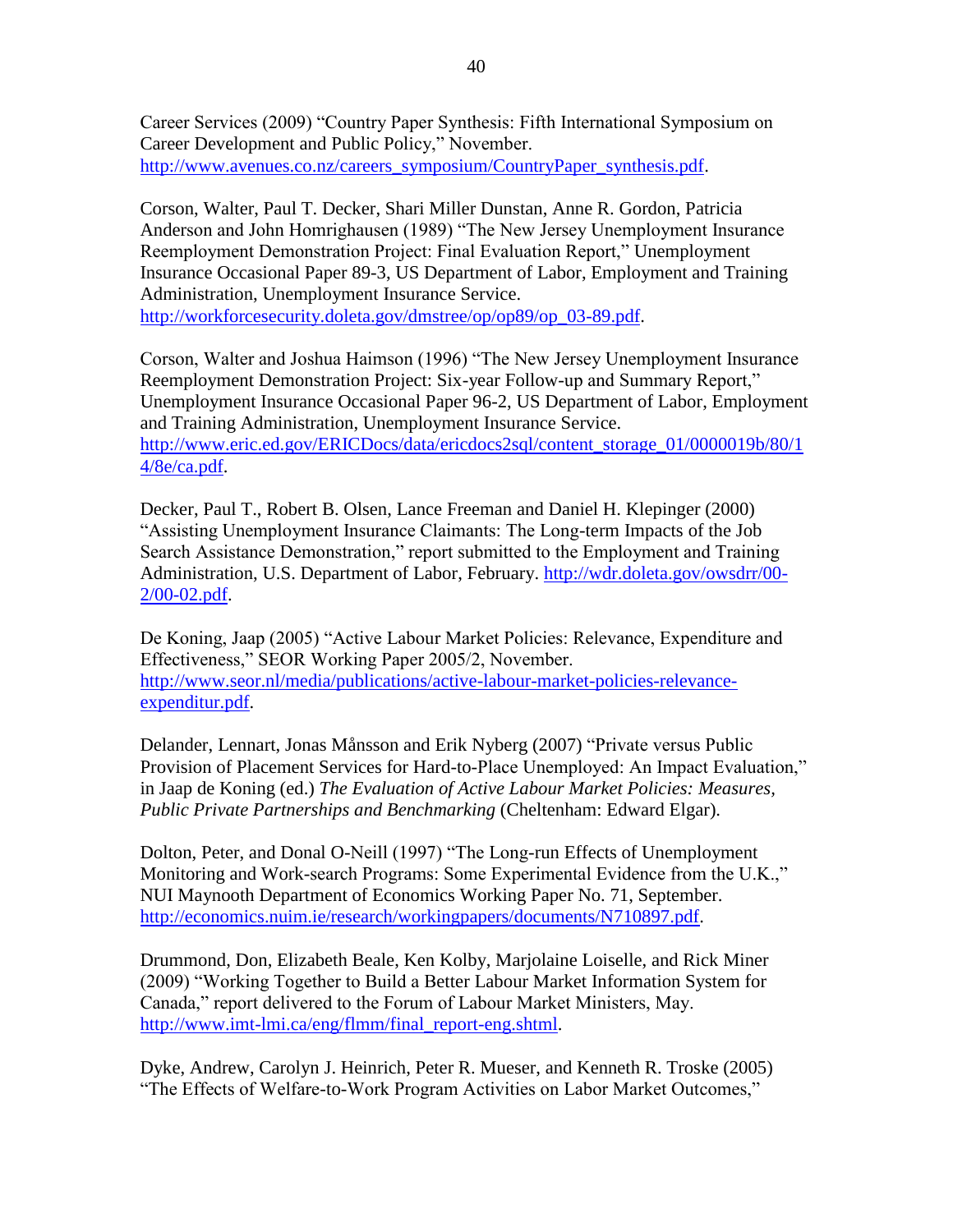Institute for the Study of Labor Discussion Paper 1520, March. [ftp://repec.iza.org/RePEc/Discussionpaper/dp1520.pdf.](ftp://repec.iza.org/RePEc/Discussionpaper/dp1520.pdf)

European Training Foundation (1999) "The Impact of Labour Market Information on Vocational Education and Training Standards," ETF-AF99-001. [http://www.eric.ed.gov/ERICDocs/data/ericdocs2sql/content\\_storage\\_01/0000019b/80/1](http://www.eric.ed.gov/ERICDocs/data/ericdocs2sql/content_storage_01/0000019b/80/16/05/7e.pdf) [6/05/7e.pdf.](http://www.eric.ed.gov/ERICDocs/data/ericdocs2sql/content_storage_01/0000019b/80/16/05/7e.pdf)

Fougère, Denis, Jacqueline Pradel and Muriel Roger (2005) "Does Job-Search Assistance Affect Search Outcomes? A Microeconometric Analysis of Public versus Private Search Methods," Institute for the Study of Labor Discussion Paper No. 1825, October. [ftp://repec.iza.org/RePEc/Discussionpaper/dp1825.pdf.](ftp://repec.iza.org/RePEc/Discussionpaper/dp1825.pdf)

Government of Finland (2006a) "An Overview of Vocational Development Services 2005," Ministry of Labour. [http://www.mol.fi/mol/en/99\\_pdf/en/90\\_publications/amke2005english.pdf.](http://www.mol.fi/mol/en/99_pdf/en/90_publications/amke2005english.pdf)

Government of Finland (2006b) "Development of Information Services, Advice and Guidance in Adult Education," Ministry of Labour Publication 365. [http://www.mol.fi/mol/en/99\\_pdf/en/90\\_publications/thj365\\_summary.pdf.](http://www.mol.fi/mol/en/99_pdf/en/90_publications/thj365_summary.pdf)

Graversen, Brian K., and Jan C. van Ours (2006) "How to Help Unemployed Find Jobs Quickly: Experimental Evidence from a Mandatory Activation Program," Institute for the Study of Labor Discussion Paper No. 2504, December. [http://ftp.iza.org/dp2504.pdf.](http://ftp.iza.org/dp2504.pdf)

Hämäläinen, Kari, Roope Uusitalo and Jukka Vuori (2006) "Long-term Effects of Job Search Training: Evidence from Two Randomized Field Experiments," unpublished manuscript. [http://www.tinbergen.nl/cost/gallen/uusitalo.pdf.](http://www.tinbergen.nl/cost/gallen/uusitalo.pdf)

Heckman, James, Robert Lalonde and Jeffrey Smith (1999), "The Economics and Econometrics of Active Labor Market Programs," in O. Ashenfelter and D. Card (eds.) *Handbook of Labor Economics*, Vol. 3, Chapter 31, pp. 1865-2073.

Hughes, Deirdre, Sara Bosley, Lindsey Bowes and Simon Bysshe (2002) "The Economic Benefits of Guidance," Centre for Guidance Studies, March. [http://www.derby.ac.uk/files/the\\_economic\\_benefits2002.pdf.](http://www.derby.ac.uk/files/the_economic_benefits2002.pdf)

Jackman, Richard, and Hartmut Lehmann (1990) "British Policies to Help the Unemployed: Fresh Evidence," London School of Economics, Centre for Economic Performance Working Paper No. 13.

Johnson, Terry R., and Daniel H. Klepinger (1991) "Evaluation of the Impacts of the Washington Alternative Work Search Experiment: Final Report," Unemployment Insurance Occasional Paper 91-4, U.S. Department of Labor, Employment and Training Administration, Unemployment Insurance Service.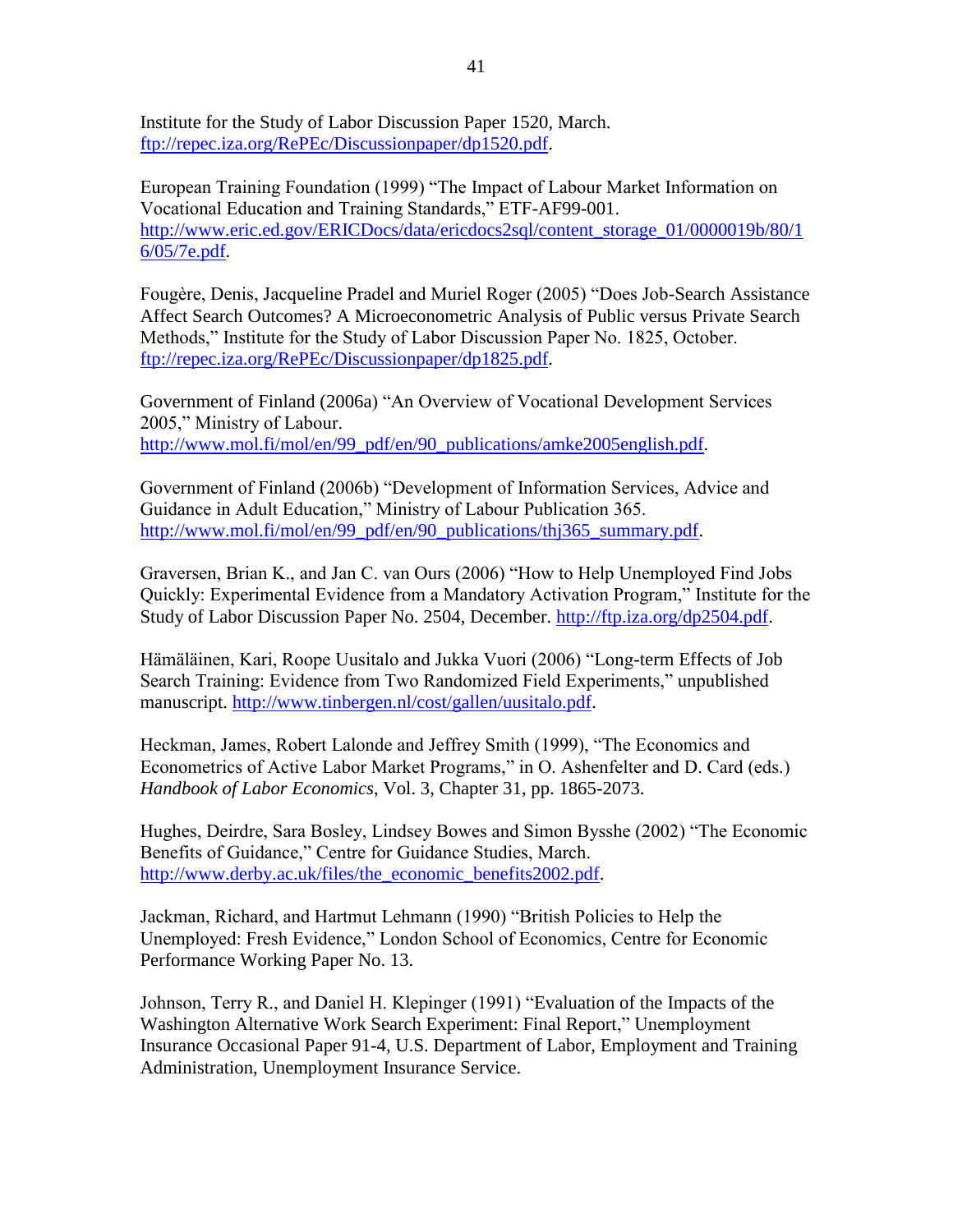Jones, P. (1980) "Labour Market Information Programmes - Priority Needs, Constraints and Opportunities in the Asian Region," in *Labour Market Information in Asia - Present Issues and Tasks for the Future* (Geneva: ILO).

Koning, Pierre (2006) "Measuring the Effectiveness of Public Employment Service (PES) Workers: An Empirical Analysis Based on the Performance Outcomes of Regional Employment Offices," CPB Netherlands Bureau for Economic Policy Analysis Discussion Paper No. 73, December. [http://www.cpb.nl/eng/pub/cpbreeksen/discussie/73/disc73.pdf.](http://www.cpb.nl/eng/pub/cpbreeksen/discussie/73/disc73.pdf)

Kuhn, Peter, and Mikal Skuterud (2004) "Internet Job Search and Unemployment Durations," *American Economic Review* Vol. 94, No. 1, pp. 218-232.

Lee, Woong (2009) "Private Deception and the Rise of Public Employment Offices in the United States, 1890-1930," in David H. Autor (ed.) *Studies of Labor Market Intermediation*, National Bureau of Economic Research (Chicago: University of Chicago Press).

Maguire, Malcolm, and John Killeen (2003) "Outcomes from Career Information and Guidance Services." Paper prepared for an OECD review of policies for information, guidance, and counseling services, commissioned by the European Commission and the OECD, January.

Martin, John P., and Grubb, David (2001) "What Works and for Whom: A Review of OECD Countries" Experiences with Active Labour market Policies," IFAU – Office of Labour Market Policy Evaluation Working Paper 2001:14, September. [http://www.ifau.se/upload/pdf/se/2001/wp01-14.pdf.](http://www.ifau.se/upload/pdf/se/2001/wp01-14.pdf)

McVicar, Duncan, and Jan M. Podivinsky (2003) "Young People, Unemployment Duration, and the New Deal in Northern Ireland," Northern Ireland Economic Research Centre Books and Monographs Document 37, April. [http://www.delni.gov.uk/newdealrevisedreport.pdf.](http://www.delni.gov.uk/newdealrevisedreport.pdf)

Meyer, Bruce D. (1995) "Lessons from the U.S. Unemployment Insurance Experiments," *Journal of Economic Literature* Vol. 33, No. 1, pp. 91-131. [http://porter.ssc.upenn.edu/~hfang/teaching/socialinsurance/readings/fudan\\_hsbc/Meyer9](http://porter.ssc.upenn.edu/~hfang/teaching/socialinsurance/readings/fudan_hsbc/Meyer95(4.13).pdf) [5\(4.13\).pdf.](http://porter.ssc.upenn.edu/~hfang/teaching/socialinsurance/readings/fudan_hsbc/Meyer95(4.13).pdf)

Nakamura, Alice O., Kathryn L. Shaw, Richard B. Freeman, Emi Nakamura, and Amanda Pyman (2009) "Jobs Online," in David H. Autor (ed.) *Studies of Labor Market Intermediation*, National Bureau of Economic Research (Chicago: University of Chicago Press). [http://www.columbia.edu/~en2198/papers/jobsonline.pdf.](http://www.columbia.edu/~en2198/papers/jobsonline.pdf)

Neumark, David (1999) "Wage Differentials by Race and Sex: The Roles of Taste Discrimination and Labor Market Information," *Industrial Relations* Vol. 38, No. 3, pp. 414-445.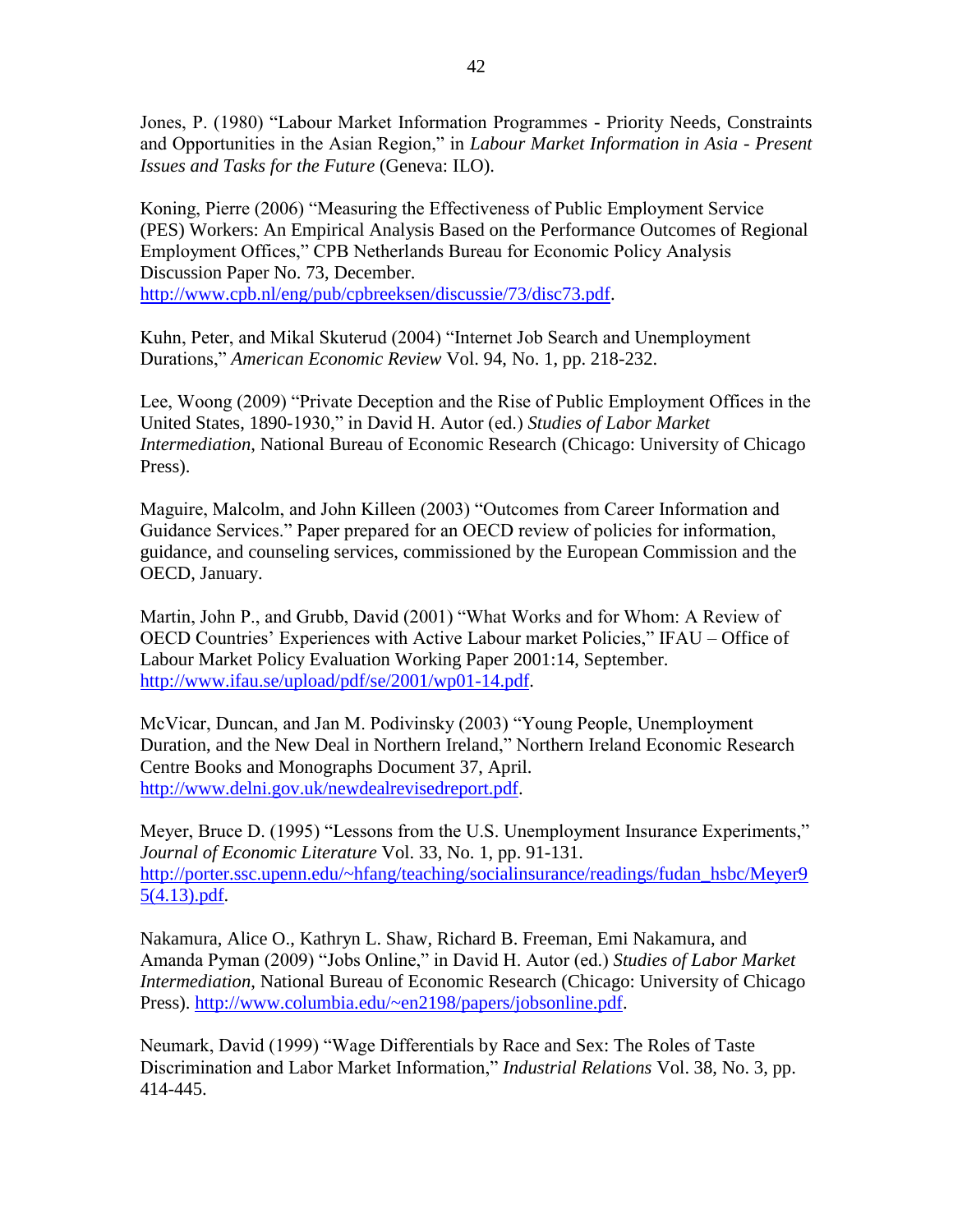Northern Ireland Department of Employment and Learning (2008) "Review of Labour Market Information," Government of the United Kingdom. [http://www.delni.gov.uk/review\\_of\\_labour\\_market\\_information\\_pdf\\_\\_2\\_.pdf.](http://www.delni.gov.uk/review_of_labour_market_information_pdf__2_.pdf)

ODA (1996) "Labour Market Signals and Indicators," *Education Research Serial* No. 15, Overseas Development Administration, London.

OECD (1993) "Active Labour Market Policies: Assessing the Macroeconomic and Microeconomic Effects," Chapter 2 in *Employment Outlook 1993*. [http://www.oecd.org/dataoecd/59/23/2485416.pdf.](http://www.oecd.org/dataoecd/59/23/2485416.pdf)

Oreopoulos, Philip (2006) "The Compelling Effects of Compulsory Schooling: Evidence from Canada," *Canadian Journal of Economics*, Vol. 39, No. 1, pp. 22-52.

O"Reilly, Elaine (2001) *Making Career Sense of Labour Market Information*, Canadian Career Development Foundation.

Parnes, Herbert S., and Andrew I. Kohen (1975) "Occupational Information and Labor Market Status: The Case of Young Men." *Journal of Human Resources*, Vol. 10, No. 1, pp. 44-55.

Riley, Rebecca, and Garry Young (2001a) "Does Welfare-to-work Policy Increase Employment? Evidence from the UK New Deal for Young People," National Institute for Economic and Social Research Discussion Paper 183, August. [http://www.essex.ac.uk/ilr/eeeg/Workshop2001-4/riley1.pdf.](http://www.essex.ac.uk/ilr/eeeg/Workshop2001-4/riley1.pdf)

Sharpe, Andrew, and Sharon Qiao (2006) "The Role of Labour Market Information for Adjustment: International Comparisons," CSLS Research Report 2006-03, December. [http://www.csls.ca/reports/csls2006-03.pdf.](http://www.csls.ca/reports/csls2006-03.pdf)

SHRM (2007) "2007 Advances in E-Recruiting: Leveraging the Jobs Domain," Society for Human Resource Management.

Stevenson, Betsey (2009) "The Internet and Job Search," in David H. Autor (ed.) *Studies of Labor Market Intermediation*, National Bureau of Economic Research (Chicago: University of Chicago Press). [http://bpp.wharton.upenn.edu/betseys/papers/InternetSearch.pdf.](http://bpp.wharton.upenn.edu/betseys/papers/InternetSearch.pdf)

Van den Berg, Gerard J., and Bas van der Klaauw (2006) "Counseling and Monitoring of Unemployed Workers: Theory and Evidence from a Controlled Social Experiment," *International Economic Review* Vol. 47, No. 3, pp. 895-936. [ftp://repec.iza.org/RePEc/Discussionpaper/dp374.pdf.](ftp://repec.iza.org/RePEc/Discussionpaper/dp374.pdf)

Van Reenen, John (2003) "Active Labour Market Policies and the British New Deal for the Young Unemployed in Context," National Bureau of Economic Research Working Paper No. 9576, March. [http://cep.lse.ac.uk/textonly/people/vanreenen/papers/w9576.pdf.](http://cep.lse.ac.uk/textonly/people/vanreenen/papers/w9576.pdf)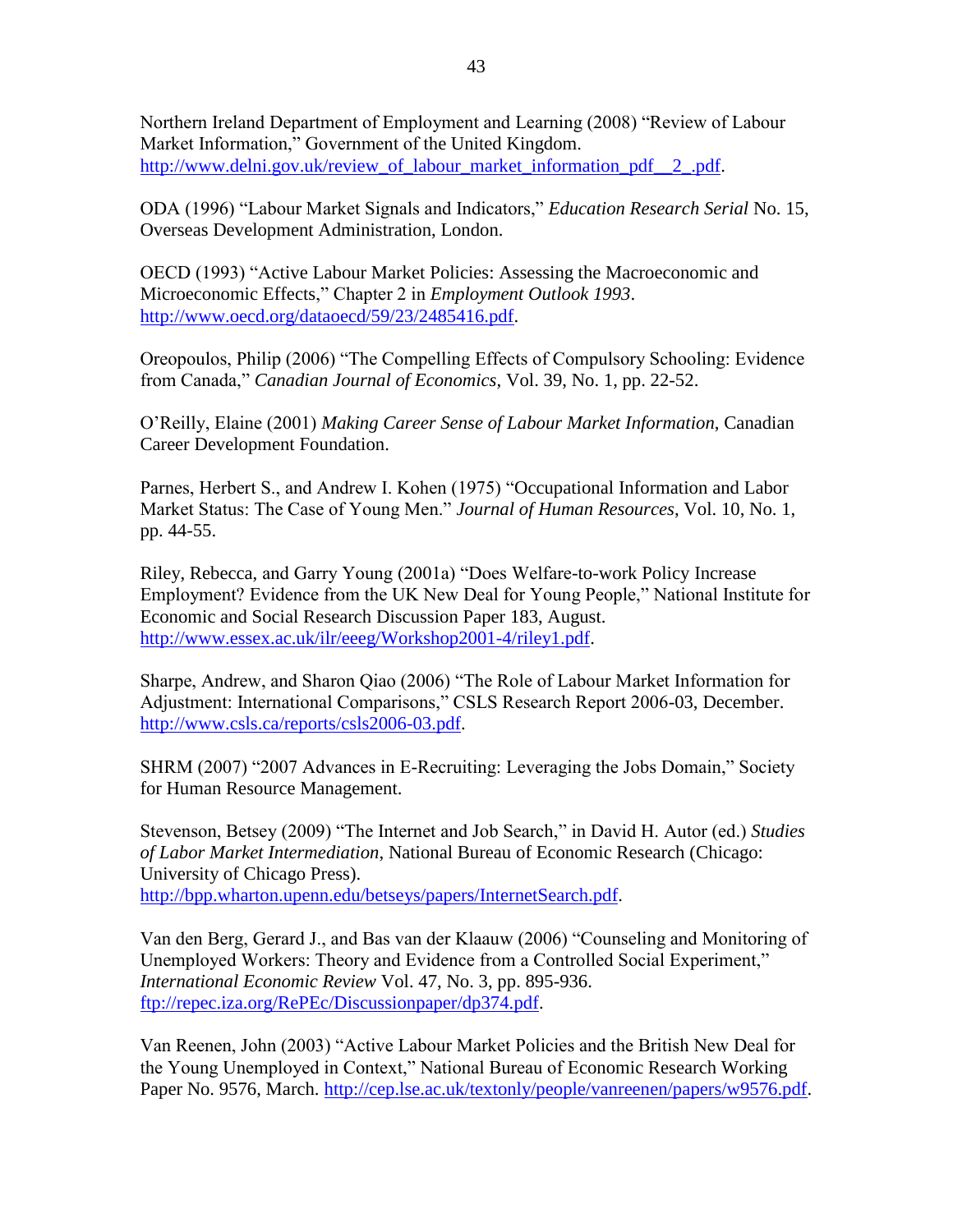Watts, Tony, Peter Plant, Lynne Bezanson, Sheila Semple, John McCarthy, and Spencer Niles (2007) "Fourth International Symposium on Career Development and Public Policy: Theme Synthesis," October. [http://www.cdaa.org.au/sites/aacc.webprophets.net.au/files/u3/Theme\\_Syntheses.pdf.](http://www.cdaa.org.au/sites/aacc.webprophets.net.au/files/u3/Theme_Syntheses.pdf)

Weber, Andrea, and Helmut Hofer (2004) "Employment Effects of Early Interventions on Job Search Programs," Institute for the Study of Labor Discussion Paper No. 1076, March. [ftp://repec.iza.org/RePEc/Discussionpaper/dp1076.pdf.](ftp://repec.iza.org/RePEc/Discussionpaper/dp1076.pdf)

White, Michael, and Jane Lakey (1992) *The Restart Effect: Does Active Labour Market Policy Reduce Unemployment?* (London: Policy Studies Institute and Employment Service.)

Woods, James F., and Christopher J. O"Leary (2006) "Conceptual Framework for an Optimal Labour Market Information System," Upjohn Institute Technical Report No. 07- 022, December. [http://www.upjohninst.org/publications/tr/tr07-022.pdf.](http://www.upjohninst.org/publications/tr/tr07-022.pdf)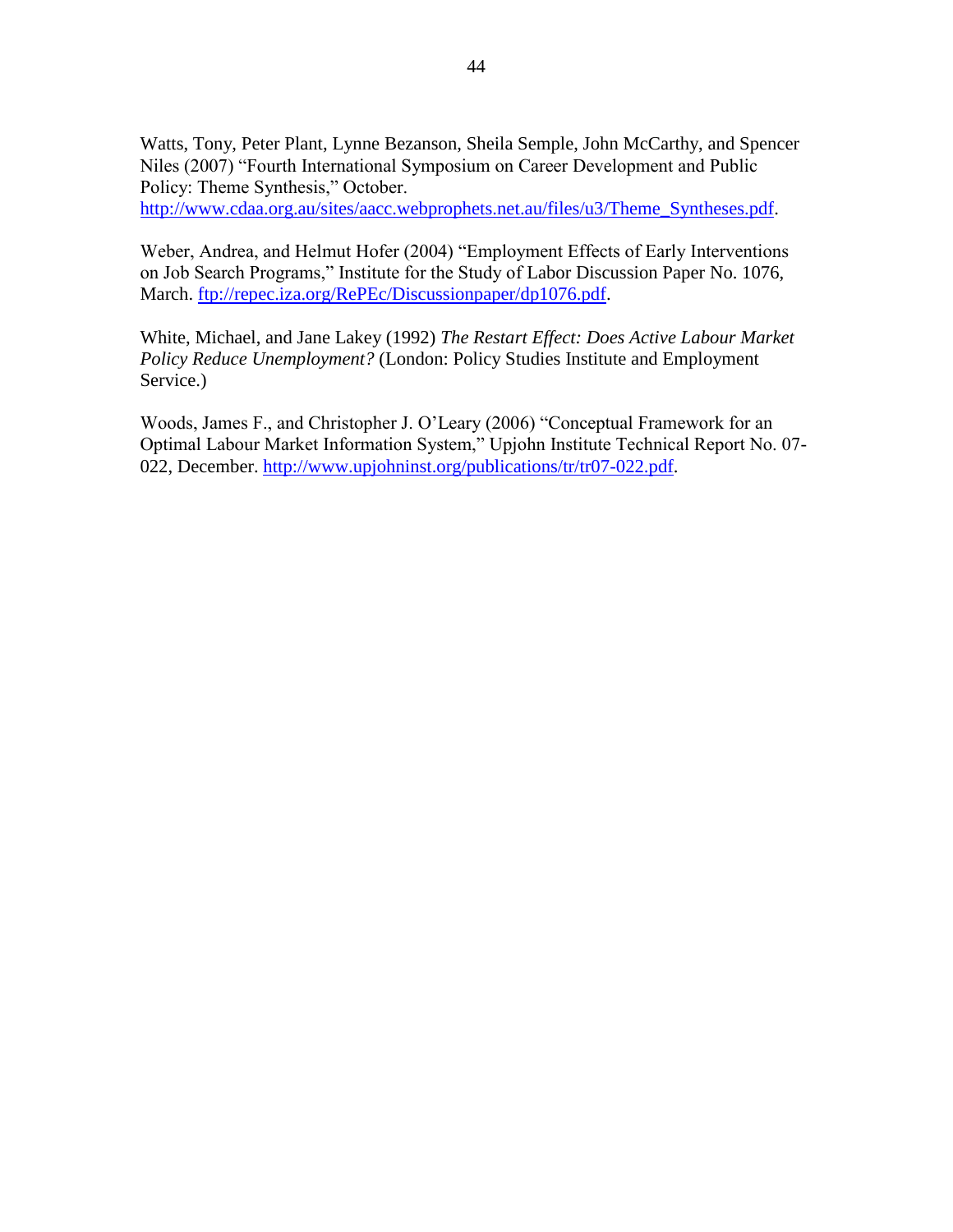# **Appendix: Summary Table of International Studies on the Impact of LMI**

<span id="page-52-0"></span>

| <b>Study and</b>                       | <b>Setting and Time</b>                                   | <b>Methodology and Data</b>                                                                                                                                                                                                                                                                                                                                                      | <b>Main Findings</b>                                                                                                                                                                                                                                                                                                                                                                                                                                                                                   |
|----------------------------------------|-----------------------------------------------------------|----------------------------------------------------------------------------------------------------------------------------------------------------------------------------------------------------------------------------------------------------------------------------------------------------------------------------------------------------------------------------------|--------------------------------------------------------------------------------------------------------------------------------------------------------------------------------------------------------------------------------------------------------------------------------------------------------------------------------------------------------------------------------------------------------------------------------------------------------------------------------------------------------|
| Year                                   | <b>Period</b>                                             |                                                                                                                                                                                                                                                                                                                                                                                  |                                                                                                                                                                                                                                                                                                                                                                                                                                                                                                        |
|                                        |                                                           | <b>Evaluative Empirical Studies</b>                                                                                                                                                                                                                                                                                                                                              |                                                                                                                                                                                                                                                                                                                                                                                                                                                                                                        |
| Anderton,<br>Riley and<br>Young (1999) | United Kingdom;<br>March 1986 to<br>October 1998.         | Methods: Estimation of<br>generalized matching function.<br>Data: Sources not clearly<br>identified.<br>Sample: Panel of 20 UK                                                                                                                                                                                                                                                   | Gateway job-search program: negative impact of<br>reemployment rate of short-term unemployed in target<br>population, positive impact on long-term unemployed.<br>Negative impact for non-target populations, but this is likely                                                                                                                                                                                                                                                                       |
|                                        |                                                           | regions and 140 months (March<br>1986 to December 1998).                                                                                                                                                                                                                                                                                                                         | capturing unobserved trends rather than substitution effects<br>of policy.                                                                                                                                                                                                                                                                                                                                                                                                                             |
| Bagues and<br>Labini (2009)            | Italy;<br>1995-2001                                       | Methods: Difference-in-<br>differences regression.<br>Treatment: graduation from a<br>university enrolled in<br>AlmaLaurea, a database of<br>information on graduates for<br>use by employers.<br>Data: Pseudo-panel constructed<br>from ISTAT Survey on<br>University-to-Work Transition,<br>1998 (for 1995 graduates) and<br>2001 (for 1998 graduates).<br>Sample: 33,463 obs. | Controlling for other factors, the AlmaLaurea database<br>decreased graduates' probability of unemployment by 1.6<br>percentage points (most conservative estimate).<br>It also increased regional mobility (i.e. proportion of<br>graduates who moved to a new region of Italy) by 2.4<br>percentage points, and increased graduates' monthly wages<br>by about 3 percent. It increased graduates' satisfaction with<br>the knowledge gained at university and their self-perceived<br>job stability. |
| <b>Bortnick</b> and<br>Ports (1992)    | <b>United States;</b><br>January 1991 to<br>January 1992. | Methods: Comparison of job-<br>search efforts by outcomes,<br>search method, and worker                                                                                                                                                                                                                                                                                          | Most common job search method: direct employer contact<br>(used in 30.4 per cent of search efforts).                                                                                                                                                                                                                                                                                                                                                                                                   |
|                                        |                                                           | characteristics (sex, age, and<br>race).<br>Data: CPS, 1991.                                                                                                                                                                                                                                                                                                                     | Most successful method: private employment agency; least<br>successful method: public employment agency.                                                                                                                                                                                                                                                                                                                                                                                               |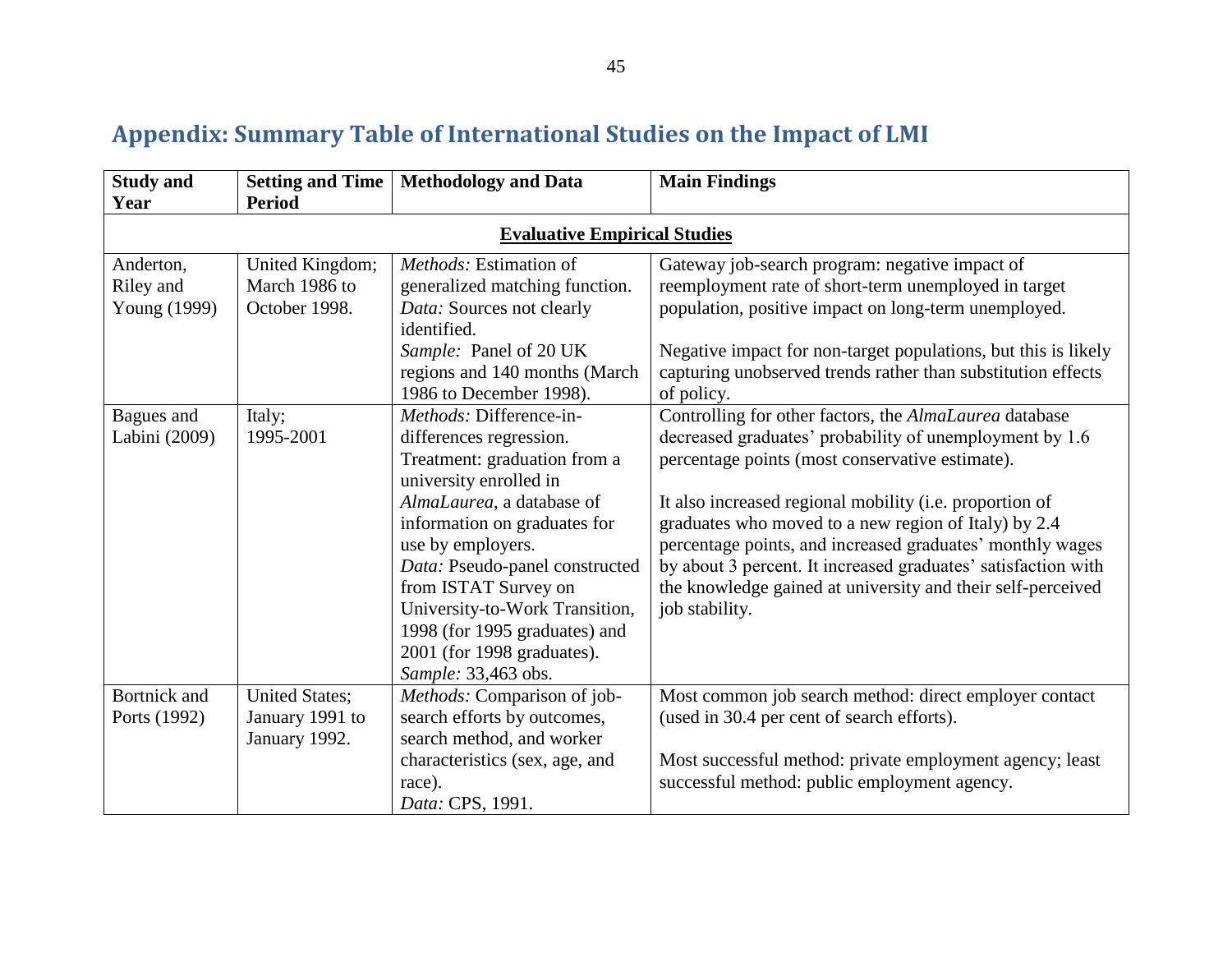|                                 |                                                                                  | Sample: 'Over 32,000'<br>observations; observational unit<br>is a one-month job-search<br>effort.                                                                                                                                                                                                                                                  | Results suggest listings of potential employers to contact<br>would be useful form of LMI. People may believe job<br>centres are costly, inaccessible, or useless relative to<br>advertisements and direct contact.                                                                                                                                                                                                                                                                                                             |
|---------------------------------|----------------------------------------------------------------------------------|----------------------------------------------------------------------------------------------------------------------------------------------------------------------------------------------------------------------------------------------------------------------------------------------------------------------------------------------------|---------------------------------------------------------------------------------------------------------------------------------------------------------------------------------------------------------------------------------------------------------------------------------------------------------------------------------------------------------------------------------------------------------------------------------------------------------------------------------------------------------------------------------|
| Corson et al.<br>(1989)         | New Jersey,<br><b>United States;</b><br>1986-1987.                               | Methods: Randomized policy<br>experiment; regression analysis.<br>Data: Data from experiment<br>matched with administrative<br>data from Unemployment<br>Insurance Service; a subsample<br>of participants were also<br>interviewed after the<br>experiment.<br>Sample: 11,060 UI claimants;<br>2,385 in control group received<br>usual services. | Increased job-search assistance led to:<br>- 3 per cent lower annual UI receipts<br>- 0.47 fewer weeks of UI receipts<br>- greater proportion of the subsequent year spent employed<br>- greater earnings (about \$400) over the first two quarters<br>after the treatment<br>Effects were slightly larger for job-search assistance<br>combined with a cash bonus for reemployment.<br>Increased job-search assistance delivers net benefits to<br>society because of its positive effects and its low per-<br>recipient cost. |
| Corson and<br>Haimson<br>(1996) | New Jersey,<br><b>United States;</b><br>1986-1993.                               | Methods: Randomized policy<br>experiment; regression analysis.<br>Data: Data from experiment<br>matched with administrative<br>data from Unemployment<br><b>Insurance Service.</b><br>Sample: 11,060 UI claimants;<br>2,385 in control group received<br>usual services.                                                                           | Increased job-search assistance reduced UI receipts only in<br>the first two years following the intervention; the total<br>change in UI receipts (in dollars and in weeks of receipts)<br>over the six-year follow-up period is statistically<br>insignificant.<br>The treatment had no statistically significant impact on<br>earnings, weeks worked, or the probability of working over<br>the six-year follow-up period.                                                                                                    |
| Decker et al.<br>(2000)         | <b>United States</b><br>(District of<br>Columbia and<br>Florida); 1995-<br>1996. | Methods: Randomized<br>experiment.<br>Data: Data generated by the<br>experiment.<br>Sample: Unemployed UI                                                                                                                                                                                                                                          | Job search assistance programs reduced UI receipts by about<br>0.5 weeks in the year after participation but had no long-run<br>impacts. Results on the impact of the programs on<br>employment earnings are inconclusive.                                                                                                                                                                                                                                                                                                      |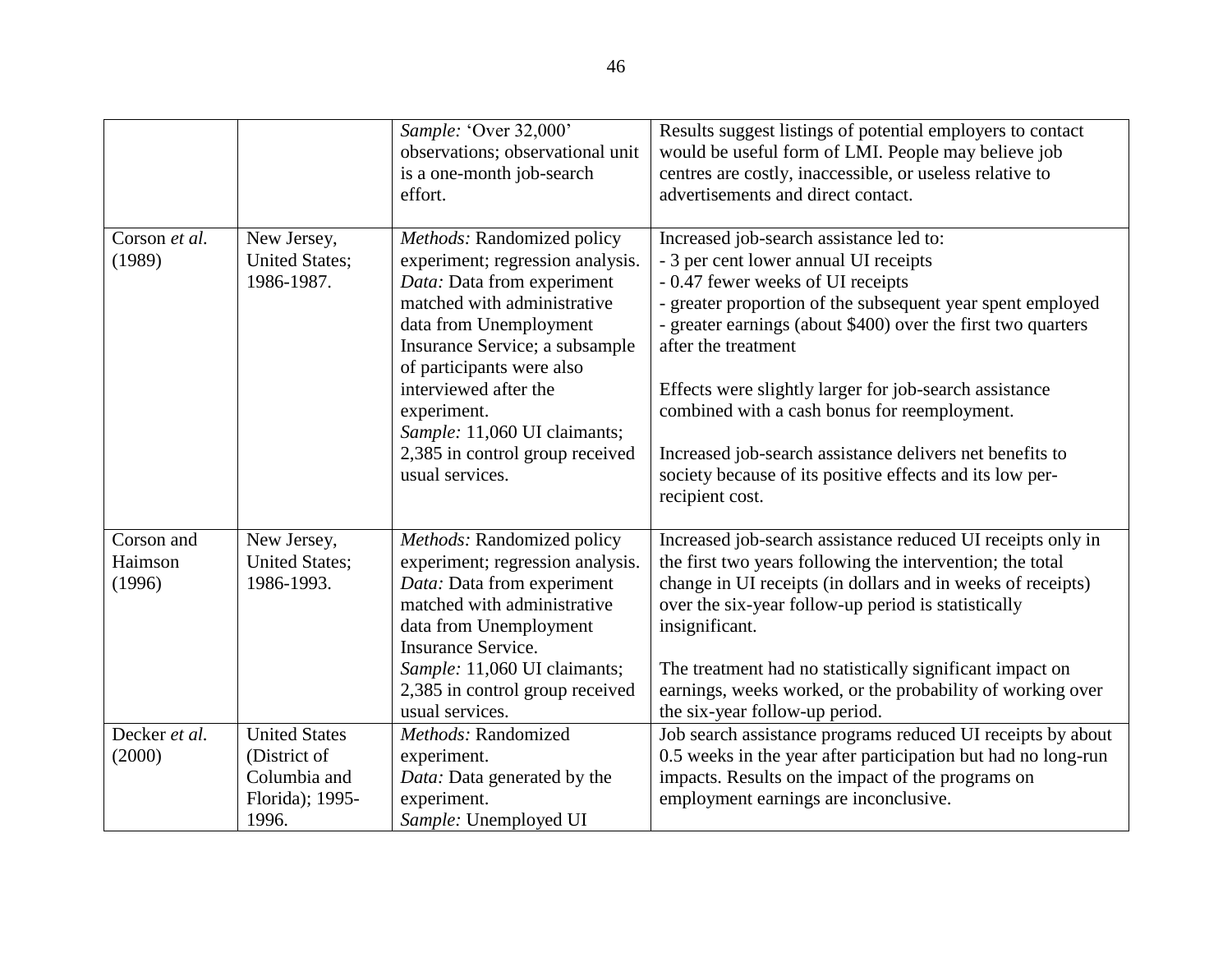|                 |                      | claimants (8,071 in DC, 12,042<br>in Florida).    |                                                                |
|-----------------|----------------------|---------------------------------------------------|----------------------------------------------------------------|
|                 |                      |                                                   |                                                                |
| Delander et al. | Sweden; 1999 to      | Methods: Controlled                               | Impact on rate of reemployment: Estimated impact of            |
| (2007)          | 2002                 | experiment; difference-in-                        | services from private agency always negative relative to both  |
|                 |                      | difference regression.                            | enhanced and regular public agency services, but difference    |
|                 |                      | Data: Data from experiment;                       | never statistically significant.                               |
|                 |                      | <b>National Labour Market Board</b>               |                                                                |
|                 |                      | jobseeker database.                               | Impact on probability of being employed after 18 months:       |
|                 |                      | Sample: 565 unemployed                            | Private agency service associated with 20 percentage-point     |
|                 |                      | immigrants, divided                               | lower probability than enhanced public agency. No              |
|                 |                      | approximately evenly into three                   | significant impact relative to regular public agency.          |
|                 |                      | groups: private employment                        |                                                                |
|                 |                      | agency, enhanced public<br>employment agency, and |                                                                |
|                 |                      | normal public employment                          |                                                                |
|                 |                      | agency (control group).                           |                                                                |
| Dolton and      | United Kingdom,      | Methods: Randomized policy                        | Restart (a job counseling program) reduced unemployment        |
| O'Neill (1997)  | 1982-1994            | experiment; hazard models.                        | duration in short run; median unemployment duration was 11     |
|                 |                      | Data: Data from the experiment                    | months for treatment group, 13 months for control group.       |
|                 |                      | matched with Joint                                |                                                                |
|                 |                      | <b>Unemployment and Vacancies</b>                 | Long-run impact: statistically significant 6 percentage-point  |
|                 |                      | Operating System data and                         | reduction in unemployment rate for men; no effect for          |
|                 |                      | <b>National Online Manpower</b>                   | women.                                                         |
|                 |                      | Information System data.                          |                                                                |
|                 |                      | Sample: Random sample of                          |                                                                |
|                 |                      | 8,925 individuals who were                        |                                                                |
|                 |                      | approaching their sixth month                     |                                                                |
|                 |                      | of unemployment; 582 people                       |                                                                |
|                 |                      | selected as control group.                        |                                                                |
| Dyke et al.     | <b>United States</b> | Methods: OLS and fixed effects                    | Inconclusive results for impact of job-search assistance.      |
| (2005)          | (Missouri and        | regression.                                       | During first 1-2 quarters of participation, impact is negative |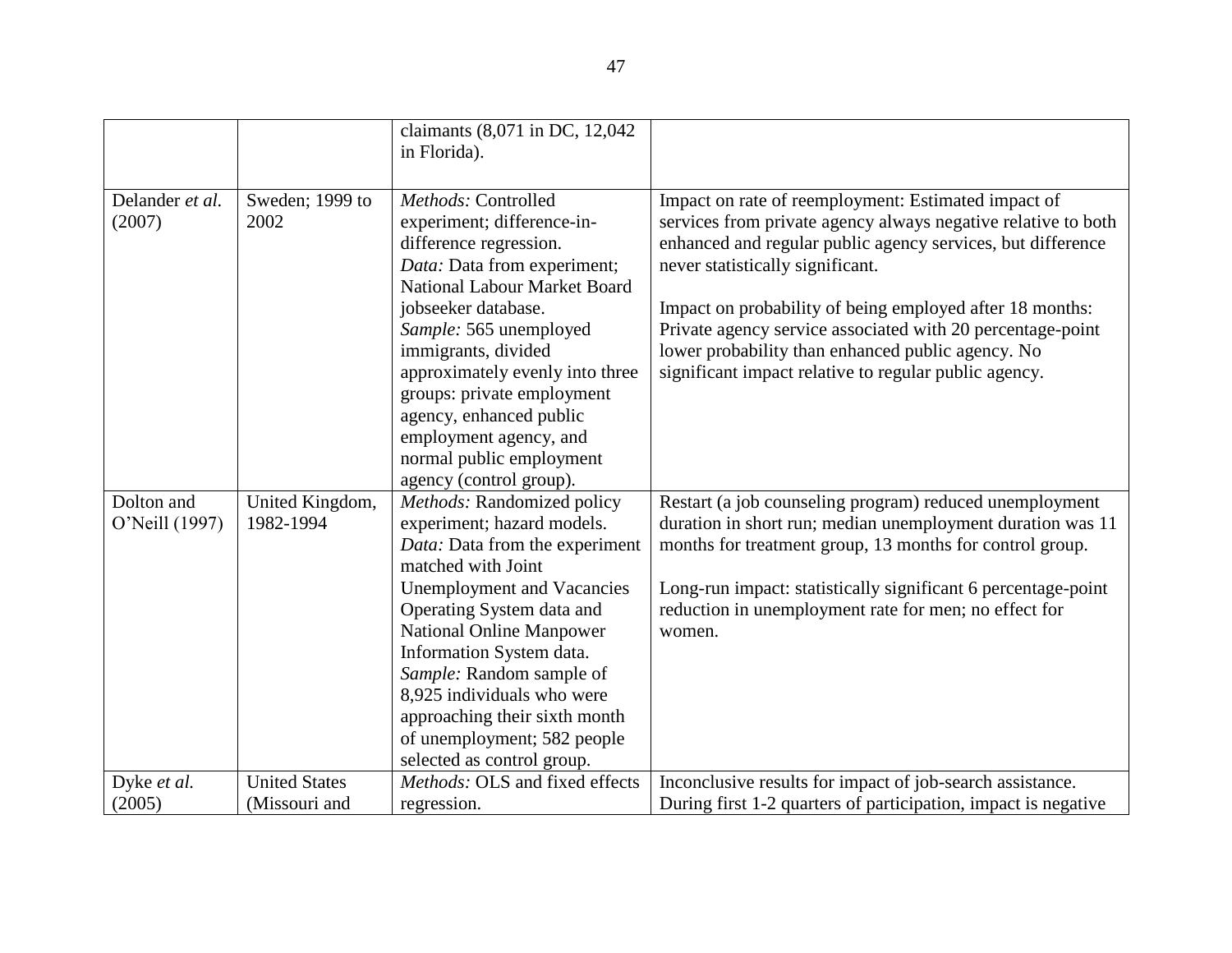|                    | North Carolina); | Data: Panel of administrative    | \$200 to \$400 in quarterly earnings.                            |
|--------------------|------------------|----------------------------------|------------------------------------------------------------------|
|                    | April 1997 to    | data from state welfare          |                                                                  |
|                    | December 2003.   | administrations.                 | In subsequent quarters, different regression specifications      |
|                    |                  | Sample: Female single parents    | give conflicting results.                                        |
|                    |                  | aged 18-65 who were welfare      | - Fixed effects model: negative impact on quarterly earnings     |
|                    |                  | recipients between April 1997    | over 16 quarters.                                                |
|                    |                  | and December 1999. Sample        | - OLS and first-difference models: small positive effects in     |
|                    |                  | size not clearly specified.      | later quarters.                                                  |
| Fougère et al.     | France;          | Methods: Construction of job-    | Theoretical result: impact of job-search assistance on           |
| (2005)             | November 1986    | search model; estimation of      | reemployment probability indeterminate; assistance has           |
|                    | to May 1988.     | model parameters via maximum     | positive direct effect, but also lowers intensity of private job |
|                    |                  | likelihood methods.              | search efforts.                                                  |
|                    |                  | Data: "Suivi des Chomeurs"       |                                                                  |
|                    |                  | surveys by INSEE, November       | Empirical result: positive effect dominates. LMI raises rate     |
|                    |                  | 1986, May 1987, November         | of exit from unemployment to employment. Effect is               |
|                    |                  | 1987 and May 1988.               | strongest for low-income, low-skill workers because private      |
|                    |                  | Sample: 5,988 individuals        | job search is more costly for them than for high-income,         |
|                    |                  | unemployed in November 1986.     | well-educated workers with better informal contacts.             |
| Graversen and      | Denmark;         | Methods: Randomized              | Completing job-search assistance program raises                  |
| <b>Ours</b> (2006) | November 2005    | experiment; estimation of        | reemployment hazard (i.e. rate of reemployment) by 35 per        |
|                    | to September     | hazard functions for probability | cent.                                                            |
|                    | 2006.            | of reemployment.                 |                                                                  |
|                    |                  | Data: Administrative data from   |                                                                  |
|                    |                  | employment service; Danish       |                                                                  |
|                    |                  | <b>National Labor Market</b>     |                                                                  |
|                    |                  | Authority DREAM Database.        |                                                                  |
|                    |                  | Sample: 4,520 individuals who    |                                                                  |
|                    |                  | became unemployed between        |                                                                  |
|                    |                  | November 2005 and February       |                                                                  |
|                    |                  | 2006.                            |                                                                  |
| Hämäläinen et      | Findland; 1997-  | Methods: Randomized              | Job-search assistance had no statistically significant impact    |
| al. (2006)         | 2004             | experiments.                     | on monthly employment rates in the short run or the long         |
|                    |                  | Data: Data from experiments;     | run.                                                             |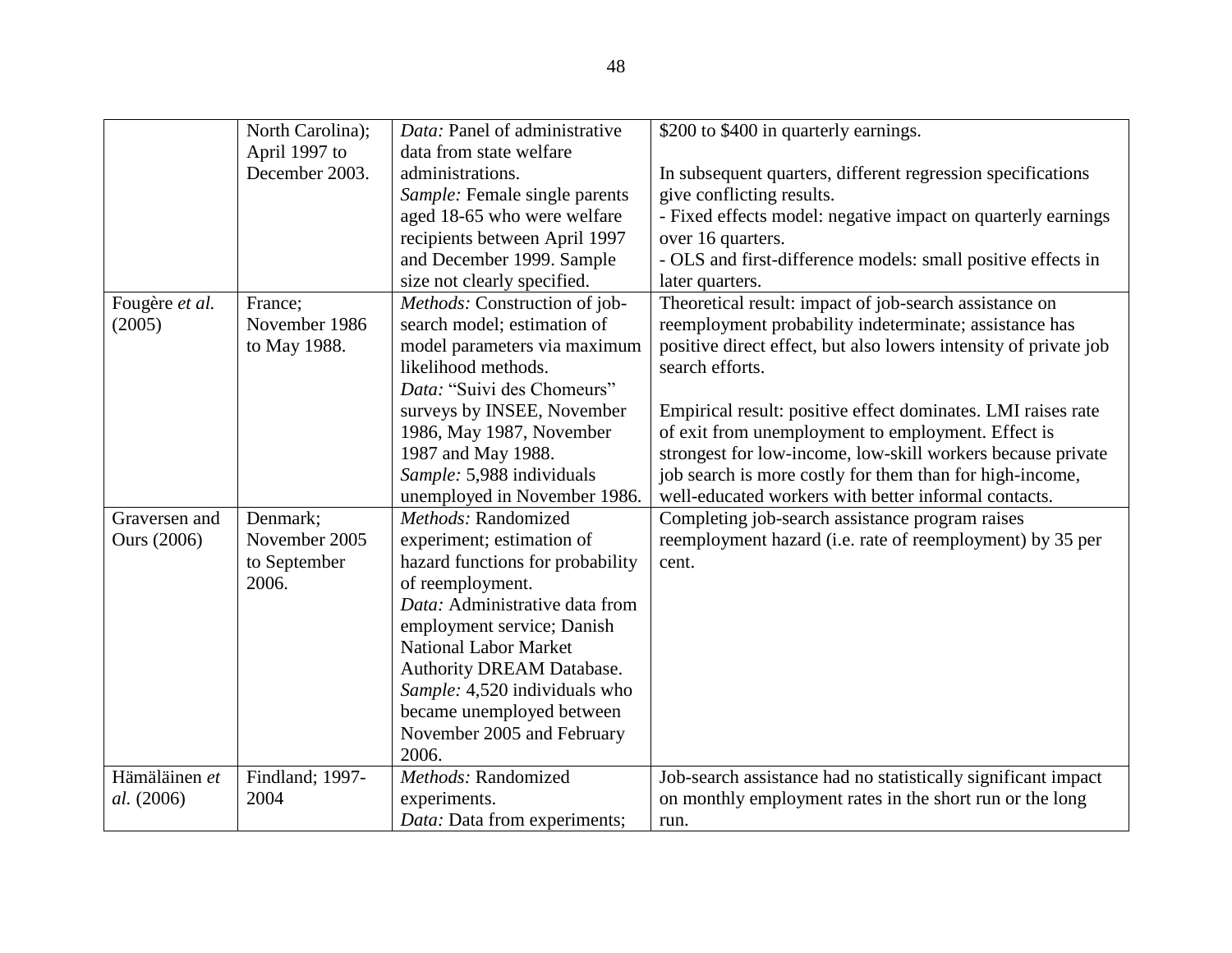|               |                       | follow-up surveys;              |                                                               |
|---------------|-----------------------|---------------------------------|---------------------------------------------------------------|
|               |                       | administrative data from        |                                                               |
|               |                       | employment service.             |                                                               |
|               |                       | Samples: 1,261 unemployed       |                                                               |
|               |                       | volunteers in first experiment; |                                                               |
|               |                       | 1,017 unemployed participants   |                                                               |
|               |                       | selected by employment centre   |                                                               |
|               |                       | case workers in second          |                                                               |
|               |                       | experiment.                     |                                                               |
| Koning (2006) | The Netherlands;      | Methods: GLS regression         | Number of workers per client has a positive and statistically |
|               | 2004.                 | analysis.                       | significant impact on the reemployment rate over the six      |
|               |                       | Data: Dutch Public              | months following program participation, but only among        |
|               |                       | <b>Employment Service</b>       | short-term unemployed.                                        |
|               |                       | Benchmarking system.            |                                                               |
|               |                       | Sample: Panel of 124            |                                                               |
|               |                       | employment offices and 12       |                                                               |
|               |                       | months.                         |                                                               |
| Kuhn and      | <b>United States,</b> | Methods: Probit and discrete-   | Internet job-seekers are more likely to be young, educated,   |
| Skuterud      | December 1999         | time hazard models.             | non-black and non-Hispanic, entering unemployment from        |
| (2004)        | to November           | Data: Computer and Internet     | work or school, and experienced in low-unemployment           |
|               | 2001                  | Use Supplements to the Current  | occupations.                                                  |
|               |                       | Population Survey.              |                                                               |
|               |                       | Sample: 4,139 respondents who   | Use of the internet has no impact on probability of finding a |
|               |                       | were unemployed at the time of  | job within one year. Also, people who use the internet to     |
|               |                       | the December 1999 or August     | search for jobs take longer to become reemployed than those   |
|               |                       | 2000 surveys.                   | who do not, all else being equal.                             |
| McVicar and   | Northern Ireland;     | Methods: Estimation of hazard   | Significant spike in reemployment probability after           |
| Podivinsky    | January 1995 to       | functions for probability of    | implementation of the New Deal policy for both men and        |
| (2003)        | July 2001.            | reemployment.                   | women.                                                        |
|               |                       | Data: 20 per cent sample from   |                                                               |
|               |                       | Northern Ireland unemployment   |                                                               |
|               |                       | register records.               |                                                               |
|               |                       | Sample: 86,965 unemployment     |                                                               |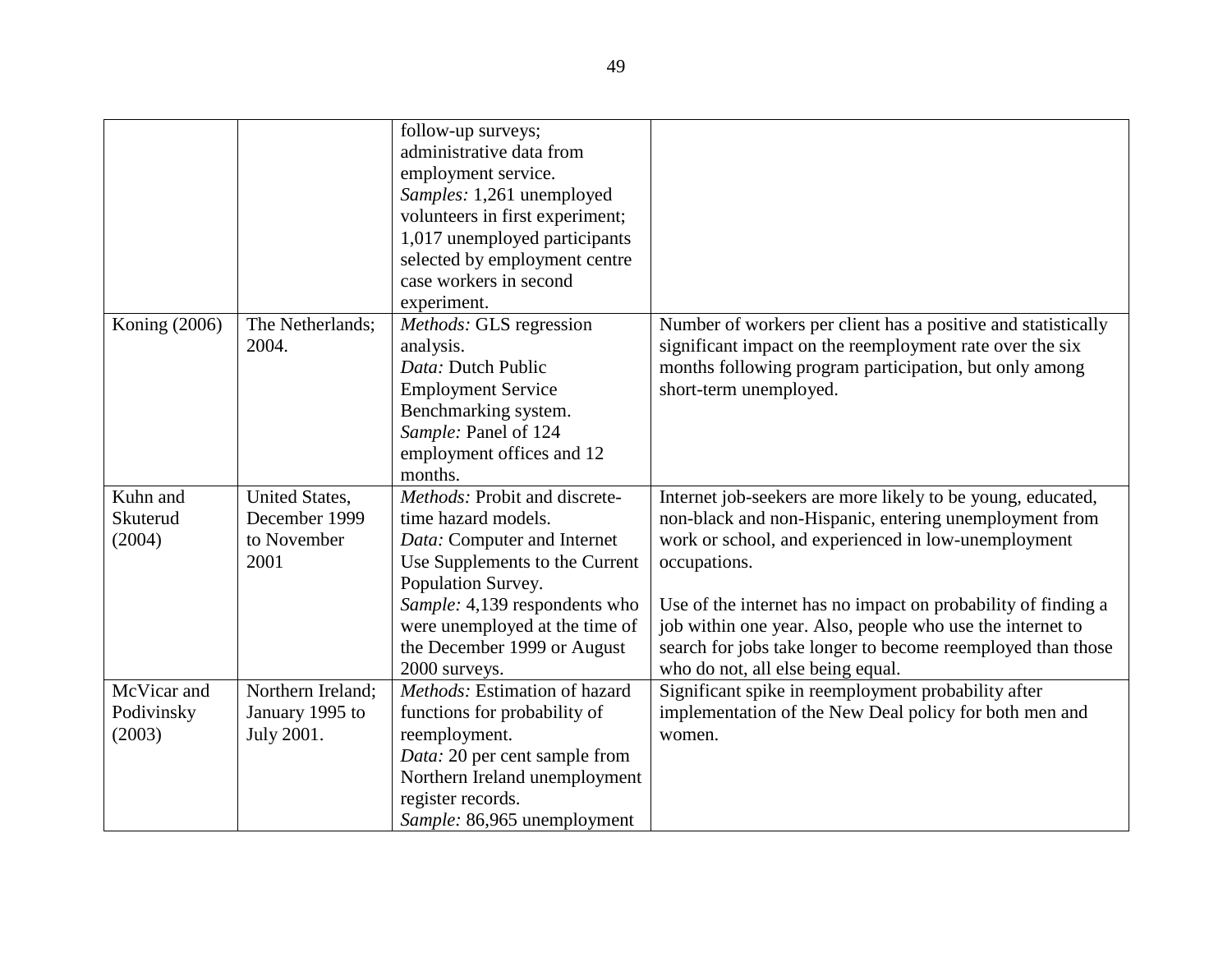|                              |                                                                                                                   | spells, 1995-2001.                                                                                                                                                                                                                                 |                                                                                                                                                                                                                                                                                                                                                                                                                                                                                                         |
|------------------------------|-------------------------------------------------------------------------------------------------------------------|----------------------------------------------------------------------------------------------------------------------------------------------------------------------------------------------------------------------------------------------------|---------------------------------------------------------------------------------------------------------------------------------------------------------------------------------------------------------------------------------------------------------------------------------------------------------------------------------------------------------------------------------------------------------------------------------------------------------------------------------------------------------|
| Meyer (1995)                 | <b>United States</b><br>(South Carolina,<br>Nevada, New<br>Jersey,<br>Washington and<br>Wisconsin);<br>1977-1987. | Methods: Survey and synthesis<br>of results from five randomized<br>policy experiments. Treatments<br>involved increased services<br>(including LMI provision) from<br>local job centres.                                                          | Increased services at job centres reduce participants' average<br>weeks of UI receipts by about 0.5 weeks. The effect was not<br>always statistically significant. No impact on earnings.<br>South Carolina experiment: extra services had significant<br>impact only when they included job-search information<br>session; suggests information is important aspect of services.                                                                                                                       |
| Neumark<br>(1999)            | Four US cities:<br>Atlanta, Boston,<br>Detroit, and Los<br>Angeles;<br>June 1992 to May<br>1994.                  | Methods: Regression analysis<br>(OLS and IV).<br>Data: Multi-city Study of<br>Urban Inequality – firm-level<br>data on characteristics of most<br>recent worker hired; limited to<br>jobs not requiring college<br>degree.<br>Sample: 1,291 firms. | Statistical link between starting wage and actual employer-<br>assessed worker productivity is weaker for women than men,<br>while link between starting wage and <i>expected</i> productivity<br>(based on worker characteristics) is the same for men and<br>women. This suggests employers have worse LMI for<br>women than men and cannot form accurate expectations.<br>Better LMI regarding women and ethnic minority groups<br>could reduce sex- and race-based inequality in starting<br>wages. |
| Parnes and<br>Kohen (1975)   | <b>United States;</b><br>1966 and 1968                                                                            | Methods: OLS regression.<br>Data: Data from interviews<br>conducted in 1966 and 1968<br>with males aged 14-24.<br>Sample: About 5,000 males<br>aged 14-24.                                                                                         | A five-point increase in occupational knowledge test score<br>(less than one standard deviation) is associated with increases<br>in annual employment earnings of \$140 for white men and<br>\$290 for black men.                                                                                                                                                                                                                                                                                       |
| Riley and<br>Young $(2001a)$ | United Kingdom;<br>April 1995 to<br>February 2000                                                                 | Methods: Estimation of<br>generalized matching function.<br>Data: New Deal Evaluation<br>Database and Benefit Agency<br>administrative data.<br>Sample: Panel of 95 New Deal<br>United of Delivery and 59<br>months.                               | Suggests impact of 'Gateway' job-search program has<br>negative impact on unsubsidized reemployment, but results<br>not trustworthy.                                                                                                                                                                                                                                                                                                                                                                    |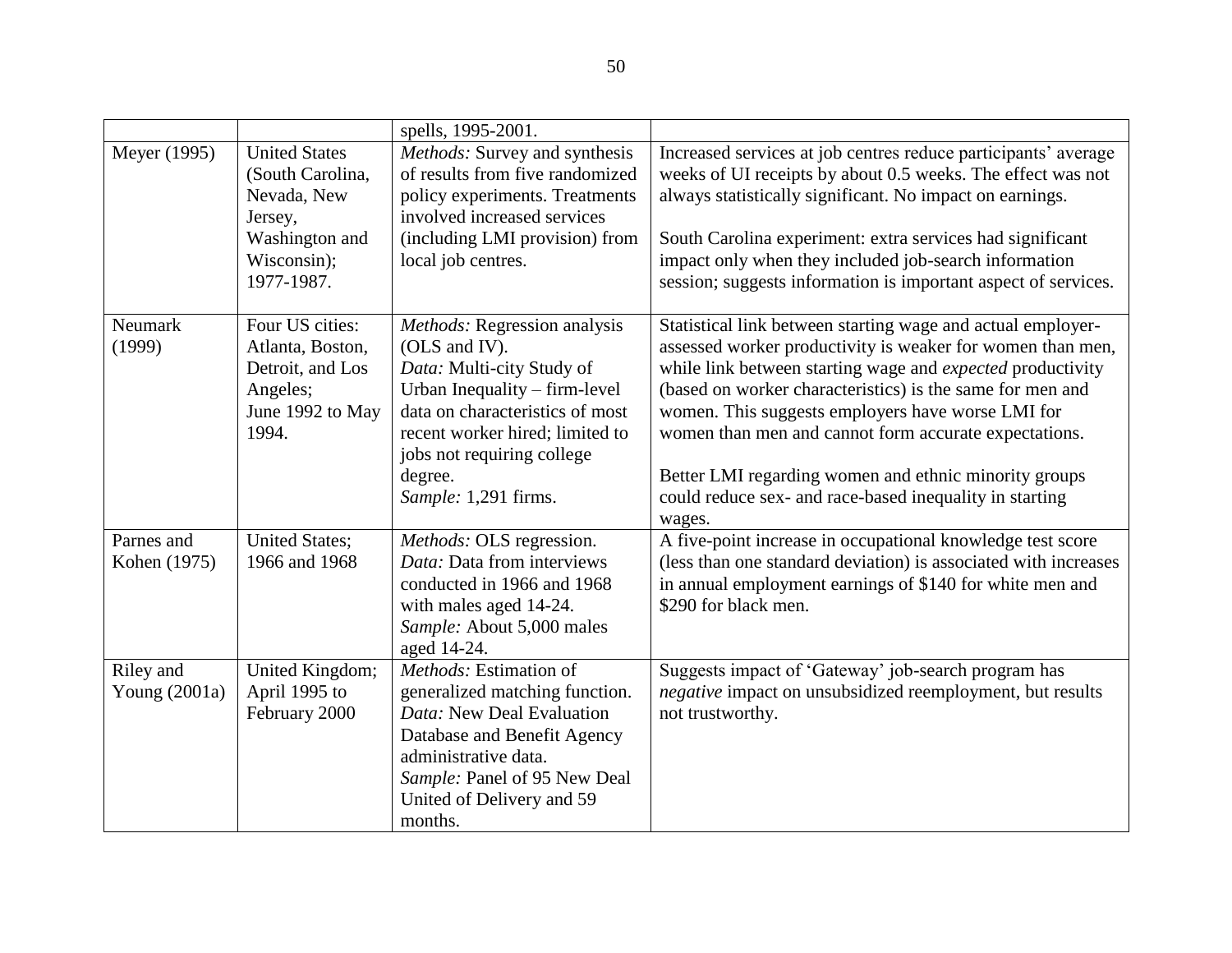| Stevenson<br>(2009)       | <b>United States;</b><br>1992-2002                                                                                                | Methods: Panel regression and<br>probit analysis.<br>Data: CPS, 1994-2003;<br>Forrester Research data, 1994-                                                                                                                                                          | Most online job-searchers find internet useful, but fewer than<br>for newspaper ads and personal referrals. Vast majority of<br>online job-seekers are employed.                                                                                                                                                                                                                                                                                                    |
|---------------------------|-----------------------------------------------------------------------------------------------------------------------------------|-----------------------------------------------------------------------------------------------------------------------------------------------------------------------------------------------------------------------------------------------------------------------|---------------------------------------------------------------------------------------------------------------------------------------------------------------------------------------------------------------------------------------------------------------------------------------------------------------------------------------------------------------------------------------------------------------------------------------------------------------------|
|                           |                                                                                                                                   | 2002; CPS Computer and<br>Internet Use Supplements,<br>1998, 2001, 2003.                                                                                                                                                                                              | Income, education predict internet access, but not internet<br>job-search conditional on access.                                                                                                                                                                                                                                                                                                                                                                    |
|                           |                                                                                                                                   |                                                                                                                                                                                                                                                                       | State-level internet penetration associated with more job-<br>search methods used by unemployed. Use of internet                                                                                                                                                                                                                                                                                                                                                    |
|                           |                                                                                                                                   |                                                                                                                                                                                                                                                                       | associated with job-switching by employed, but use of<br>traditional job-search methods is stronger predictor.                                                                                                                                                                                                                                                                                                                                                      |
| Weber and<br>Hofer (2004) | Austria; time<br>period begins in<br>March 1999; end<br>year not clearly<br>specified, but<br>must be earlier<br>than March 2004. | Methods: Estimation of hazard<br>functions for probability of<br>reemployment.<br>Data: Administrative data from<br>Austrian employment service.<br>Sample: 1,820 individuals who<br>became unemployed between<br>March and August 1999 and<br>entered the job-search | 'Hump shaped' relationship between impact of job-search<br>assistance policy and duration of unemployment spell prior<br>to program participation:<br>- Program is most effective for persons who had been<br>unemployed for 5-6 months; job-search assistance increases<br>the rate of reemployment by about 33 per cent.<br>- Estimate of program impact smaller for very short-term<br>unemployed, but difference from maximum not statistically<br>significant. |
|                           |                                                                                                                                   | assistance program at some<br>time during their unemployment<br>spells.                                                                                                                                                                                               | - Impact quickly diminishes to zero for unemployment<br>durations longer than 6 months.                                                                                                                                                                                                                                                                                                                                                                             |
|                           |                                                                                                                                   |                                                                                                                                                                                                                                                                       | Main point: program effective for short-term unemployed,<br>not for long-term unemployed.                                                                                                                                                                                                                                                                                                                                                                           |
| Van den Berg              | The Netherlands;                                                                                                                  | Methods: Randomized                                                                                                                                                                                                                                                   | Counseling program had no statistically significant impact on                                                                                                                                                                                                                                                                                                                                                                                                       |
| and van der               | August 1998 to                                                                                                                    | experiment.                                                                                                                                                                                                                                                           | the rate of reemployment. This is true both for estimates of                                                                                                                                                                                                                                                                                                                                                                                                        |
| Klaauw (2006)             | February 1999.                                                                                                                    | Data: Data from experiments;                                                                                                                                                                                                                                          | the average impact across all workers and for 'heterogeneous                                                                                                                                                                                                                                                                                                                                                                                                        |
|                           |                                                                                                                                   | follow-up surveys;                                                                                                                                                                                                                                                    | treatment effect' estimates that allow the impact to vary with                                                                                                                                                                                                                                                                                                                                                                                                      |
|                           |                                                                                                                                   | administrative data from                                                                                                                                                                                                                                              | respect to individual participants' characteristics.                                                                                                                                                                                                                                                                                                                                                                                                                |
|                           |                                                                                                                                   | employment service.<br>Sample: 394 individual UI                                                                                                                                                                                                                      |                                                                                                                                                                                                                                                                                                                                                                                                                                                                     |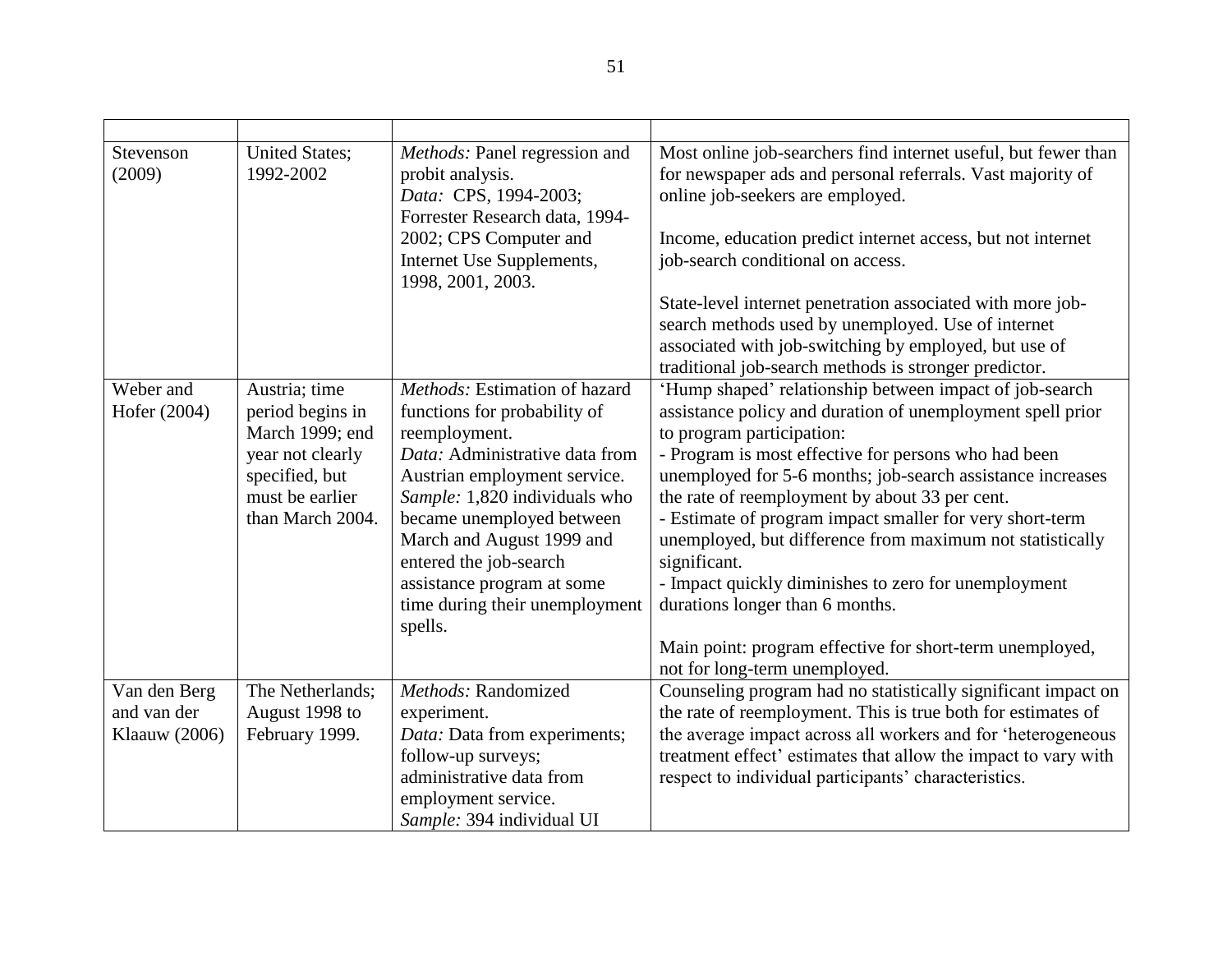|                                                                    |                                          | recipients.                                                                                                                                                                                                                                                                   |                                                                                                                                                                                                                                                                                                                                                                                                                                   |  |  |
|--------------------------------------------------------------------|------------------------------------------|-------------------------------------------------------------------------------------------------------------------------------------------------------------------------------------------------------------------------------------------------------------------------------|-----------------------------------------------------------------------------------------------------------------------------------------------------------------------------------------------------------------------------------------------------------------------------------------------------------------------------------------------------------------------------------------------------------------------------------|--|--|
| Van Reenen<br>(2003)                                               | United Kingdom;<br>1997-1998             | Methods: Difference-in-<br>difference regression.<br>Data: JUVOS longitudinal<br>sample, 5% of job seekers<br>allowance claimants.<br>Sample: Multiple samples;<br>range from 1,096 to 17,433<br>individuals. Treatment and<br>control groups defined by<br>location and age. | 'Gateway' job-search assistance program for 18-24-year-olds<br>raises probability of reemployment by at least 5.3 per cent<br>(lower bound on impact).<br>Cost-benefit analysis: net benefits of at least £25.7 million.                                                                                                                                                                                                          |  |  |
|                                                                    | <b>Conceptual or Theoretical Studies</b> |                                                                                                                                                                                                                                                                               |                                                                                                                                                                                                                                                                                                                                                                                                                                   |  |  |
| Autor (2009)                                                       | Not applicable.                          | Methods: Provides conceptual<br>framework for analyzing the<br>role of labour market<br>intermediaries, especially with<br>respect to LMI provision.                                                                                                                          | Two information-related market failures addressed by labour<br>market intermediaries:<br>1. LMI is costly and undersupplied in atomistic markets.<br>- economies of scale in LMI collection and dissemination<br>2. Asymmetric LMI<br>- Role of public employment services in ensuring high<br>quality of available LMI, preventing misinformation<br>- prevent adverse selection in labour markets (both<br>employees and firms) |  |  |
| Capacity<br><b>Building</b><br>International,<br>Germany<br>(2004) | Not applicable.                          | Methods: Conceptual overview<br>of the functions, forms and<br>impacts of LMI systems, with<br>reference to examples from<br>various countries.                                                                                                                               | Main benefits of LMI system:<br>- facilitate matching between employers and employees,<br>improving labour allocation across sectors and regions<br>- reduce frictional and structural unemployment                                                                                                                                                                                                                               |  |  |
| <b>Other Studies</b>                                               |                                          |                                                                                                                                                                                                                                                                               |                                                                                                                                                                                                                                                                                                                                                                                                                                   |  |  |
| Brimrose et al.<br>(2008)                                          | United Kingdom;<br>2004 to 2008.         | Methods: Case studies.<br>Data: Questionnaire results and<br>telephone interviews with<br>persons who underwent career                                                                                                                                                        | Most participants regarded counseling as useful<br>- initial follow-up: 98 per cent favourable<br>- four-year follow-up: 66 per cent favourable                                                                                                                                                                                                                                                                                   |  |  |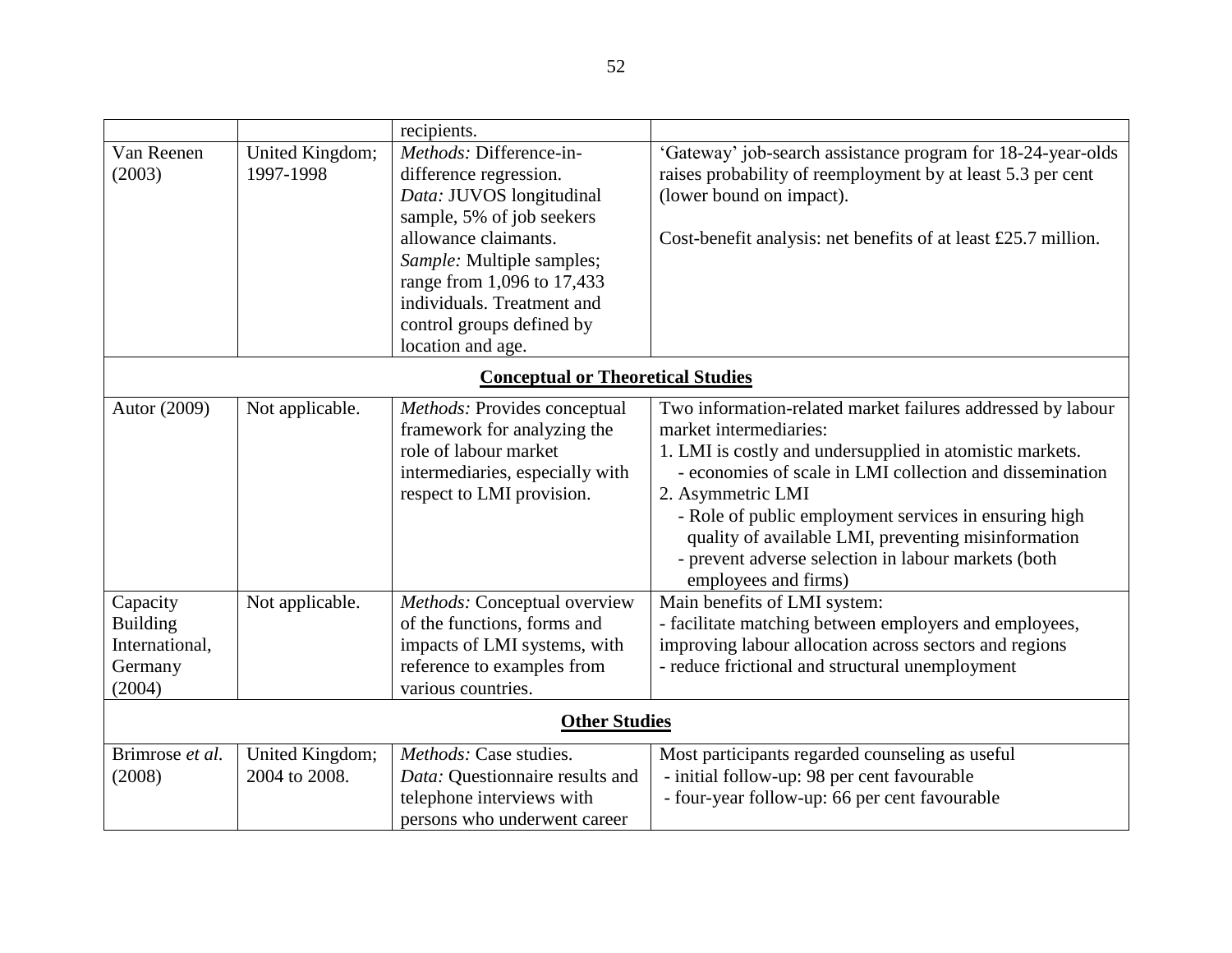|                                              |                                                                | counseling.                                                                                                                                                                                                                                                             |                                                                                                                                                                                                                                                                                                                                                                                                                                                                                                                                                                                                                                         |
|----------------------------------------------|----------------------------------------------------------------|-------------------------------------------------------------------------------------------------------------------------------------------------------------------------------------------------------------------------------------------------------------------------|-----------------------------------------------------------------------------------------------------------------------------------------------------------------------------------------------------------------------------------------------------------------------------------------------------------------------------------------------------------------------------------------------------------------------------------------------------------------------------------------------------------------------------------------------------------------------------------------------------------------------------------------|
| De Koning,<br>Jaap (2005)                    | Europe; no<br>particular time                                  | Sample: 50 participants.<br>Methods: Literature survey.                                                                                                                                                                                                                 | 11 of 13 experimental estimates and 3 of 9 non-experimental<br>estimates find positive, significant effect of career counseling                                                                                                                                                                                                                                                                                                                                                                                                                                                                                                         |
|                                              | period.                                                        |                                                                                                                                                                                                                                                                         | on probability of finding a job.                                                                                                                                                                                                                                                                                                                                                                                                                                                                                                                                                                                                        |
| European<br>Training<br>Foundation<br>(1999) | Twelve European<br>countries; no<br>particular time<br>period. | Methods: Review of literature;<br>survey of members of European<br>Training Foundation's Advisory<br>Forum<br>Data: Survey data from<br>questionnaires on sources of<br>LMI and impact of LMI on<br>training standards.<br>Sample: 12 members of ETF<br>Advisory Forum. | Policymakers in Europe draw LMI from a variety of sources:<br>state institutions, vocational training institutions, employers,<br>occupational groups, unions, and regulators. State-provided<br>LMI is perceived as highest quality in most countries.<br>Training systems have adapted to rapid changes in LMI<br>signals by: focusing on broad 'occupational families' rather<br>than narrow jobs; focusing on core skills; implementing<br>flexible standards and qualifications design.<br>Nearly all of the 12 country representatives reported that<br>their countries' training systems are highly responsive to<br>LMI trends. |
| Government of<br>Finland<br>(2006a)          | Finland; no<br>specific time<br>period.                        | Methods: Summary of<br>conclusions of Ministry of<br>Labour working group on LMI<br>and adult education.                                                                                                                                                                | Importance of LMI to lifelong learning strategy is not<br>sufficiently appreciated by policymakers. Much adult<br>education is based on little planning or information on likely<br>outcomes.<br>Improved ICT skills making people more able to find LMI<br>they need. Additional aspects of LMI system (e.g. guidance)<br>will focus on target groups needing more assistance.                                                                                                                                                                                                                                                         |
| Government of<br>Finland<br>(2006b)          | Finland; 2000-<br>2009.                                        | Methods: Summary of recent<br>developments in Finland's<br>vocational training services,<br>including LMI.                                                                                                                                                              | Finland's focus is on using LMI to identify vocational<br>training priorities and conveying that information to<br>individuals making training decisions.<br>Use of personal educational advising declining due to strong<br>labour market and rise of online self-service LMI sources. In<br>2005, 63 per cent of clients formed educational or work-<br>related plans with help from counseling.                                                                                                                                                                                                                                      |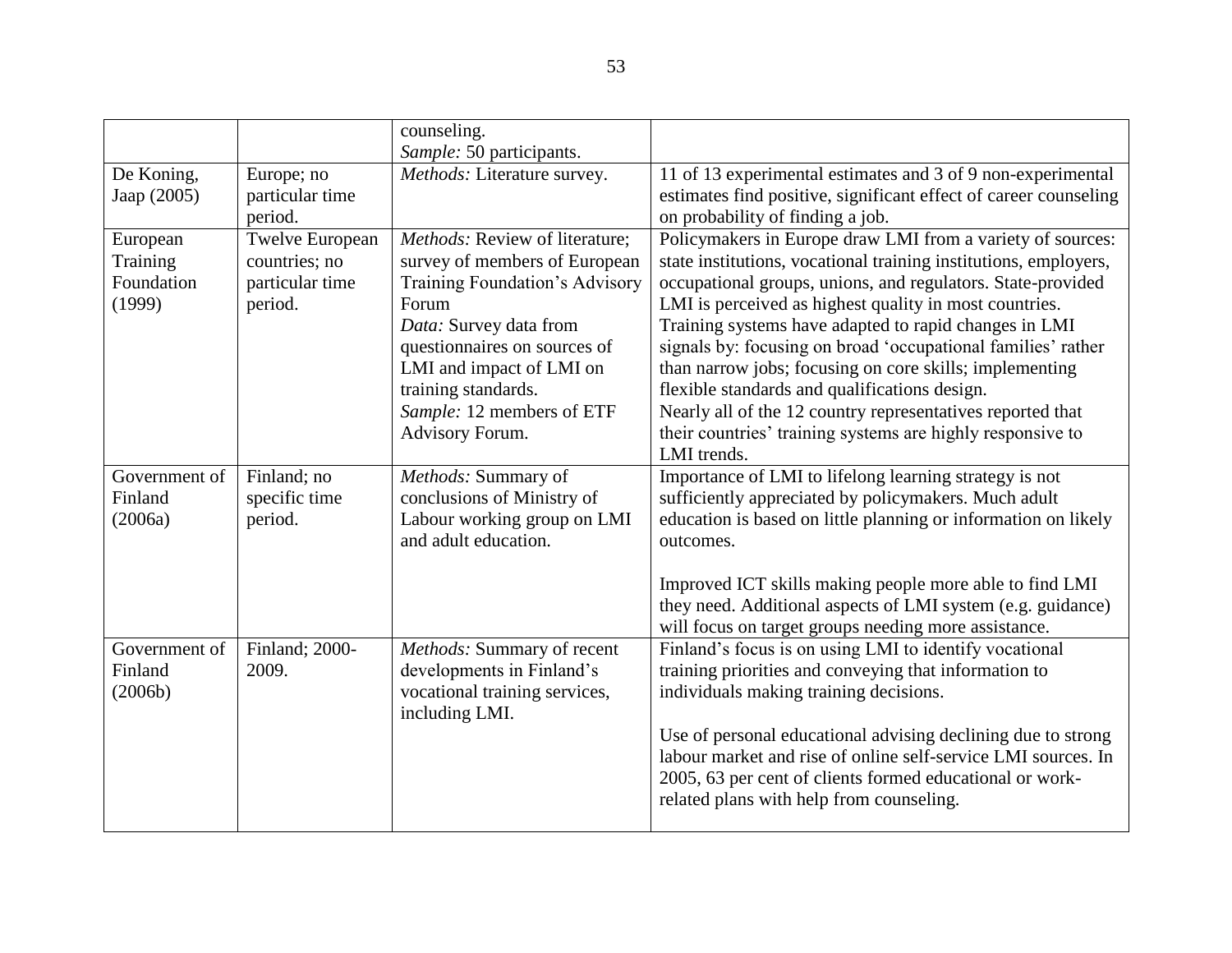|                                      |                                                             |                                                                                                                   | 85 per cent of client survey respondents viewed Finland's                                                                                                                                                                                        |
|--------------------------------------|-------------------------------------------------------------|-------------------------------------------------------------------------------------------------------------------|--------------------------------------------------------------------------------------------------------------------------------------------------------------------------------------------------------------------------------------------------|
|                                      |                                                             |                                                                                                                   | telephone LMI service as useful in educational planning.                                                                                                                                                                                         |
| Hughes et al.<br>(2002)              | No particular<br>place or time<br>period.                   | Methods: Literature survey.                                                                                       | Career counseling has significant positive impacts on<br>successful job-finding, participation in training programs,<br>and 'learning outcomes' such as attitudes, decision-making<br>skills, and self-awareness.                                |
| Martin and<br>Grubb (2001)           | Not applicable.                                             | Methods: Provides overview of<br>approaches to labour market<br>policy evaluation and<br>summarizes literature on | Main evaluation approaches: randomized experiment and<br>regression analysis. Vast majority of studies address United<br>States or Canada; evaluation is rare elsewhere.                                                                         |
|                                      |                                                             | effectiveness of active labour<br>market policies.                                                                | Studies typically evaluate short-run impact of small-scale<br>programs in early stage of development. Little evidence on<br>long-run impacts, indirect effects on program non-<br>participants, interaction between different types of policies. |
| Nakamura et<br>al. (2009)            | The world, with<br>emphasis on the<br><b>United States;</b> | Methods: Analysis of data on e-<br>recruiting web sites (internet<br>traffic, market share, etc.);                | More than half of respondents from Asia and Africa;<br>suggests internet can reach workers in low-income countries.                                                                                                                              |
|                                      | February-April<br>2007                                      | survey of internet job-seekers<br>Data: Online job-search survey                                                  | Most online job seekers are employed.                                                                                                                                                                                                            |
|                                      |                                                             | conducted by Richard Freeman.<br>Sample: 1,717 respondents<br>(self-selected) from various<br>countries.          | Uses of job sites (in order of popularity): checking job<br>listings, uploading resumes for employers to find, and<br>finding wage information.                                                                                                  |
|                                      |                                                             |                                                                                                                   | Internet useful to more people than personal contacts.                                                                                                                                                                                           |
| Northern<br>Ireland<br>Department of | Northern Ireland;<br>no particular time<br>period.          | Methods: Description of LMI<br>systems in Northern Ireland and<br>other countries; one small                      | LMI used effectively by policymakers (e.g. predicting skills<br>shortages for training policy).                                                                                                                                                  |
| Employment                           |                                                             | experiment analyzing the                                                                                          | Use of LMI in job centres is informal, based on staff                                                                                                                                                                                            |
| and Learning<br>(2008)               |                                                             | usefulness of LMI as perceived<br>by job centre workers.                                                          | members' accumulated knowledge of local labour markets<br>through advertisements, contact with firms, etc. When given                                                                                                                            |
|                                      |                                                             |                                                                                                                   | a range of additional LMI to use, most staff members felt it<br>was of little use in dealing with customers.                                                                                                                                     |